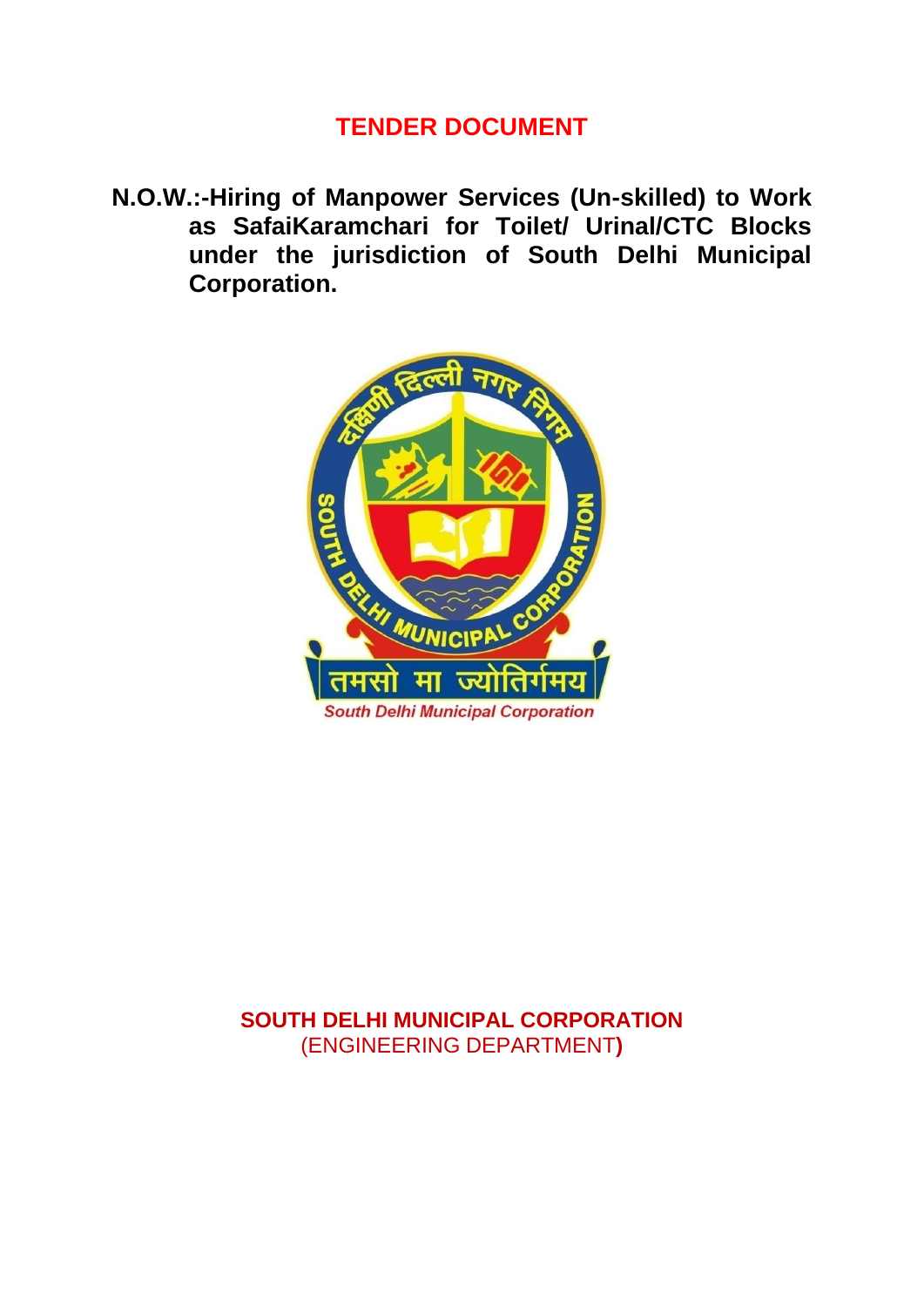### **DISCLAIMER**

The information contained in this tender document or subsequently provided to Bidder(s) or Bidder's whether verbally or in documentary form by or on behalf of SOUTH DELHI MUNICIPAL CORPORATION (SDMC) or any of their employees or advisors, is provided to the Bidders on the terms and conditions set out in this tender document and all other terms and conditions subject to which such information is provided.

This tender document is not an agreement and is not an offer or invitation by the SDMC to any parties other than the Bidders who are qualified to submit the proposal/Bidder(s). The purpose of this document is to provide the Bidders with information to assist the formulation of their proposals. This document does not purport to contain all the information each bidder may require. This document may not be appropriate for all persons, and it is not possible for SDMC, their employees or advisors to consider the investment objectives, financial situation and particular needs of each Bidder who reads or uses this document. Each Bidder should conduct its own investigations and analysis and should check the accuracy, reliability and completeness of the information in this document and where necessary obtain independent advice from appropriate sources. The SDMC, their employees and advisors make no representation or warranty and shall incur no liability under any Law statute rules or resolutions as to be accuracy reliability or completeness of the tender/RFP document.

The SDMC may in their absolute discretion but without being under any obligation to do so, update amend or supplement the information in this document.

> **Executive Engineer (Pr-I)/West Zone South Delhi Municipal Corporation**

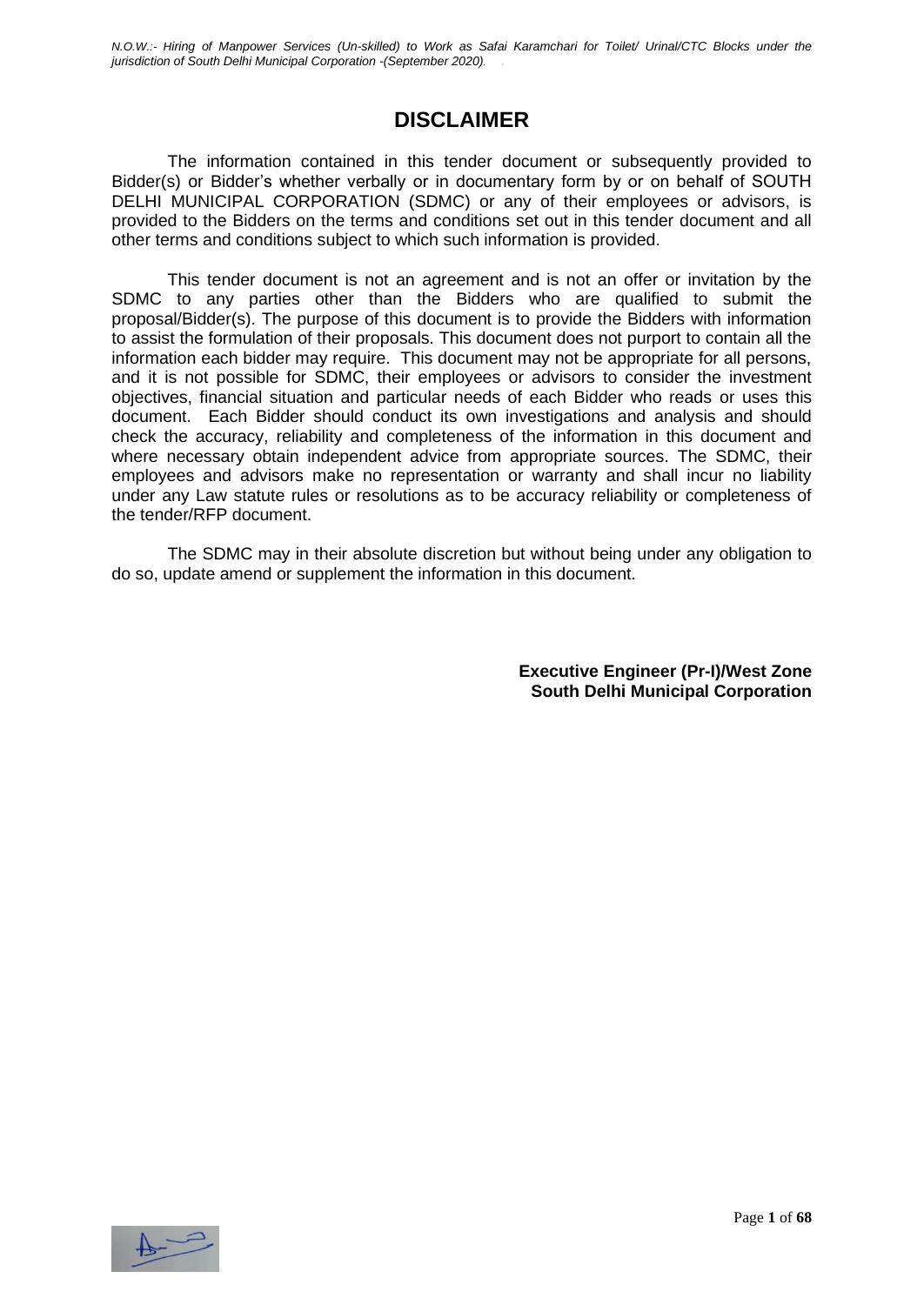### **DOCUMENT CONTROL SHEET**

#### **N.O.W.:- Hiring of Manpower Services (Un-skilled) to Work as Safai Karamchari for Toilet/ Urinal/CTC Blocks under the jurisdiction of South Delhi Municipal Corporation.**

| <b>NIT No</b>                                                                          | EE(Pr-I)/WZ/2020-21/TC/01dated 18/09/2020                                                                                                                                                          |
|----------------------------------------------------------------------------------------|----------------------------------------------------------------------------------------------------------------------------------------------------------------------------------------------------|
| <b>Tender Document on Manual</b><br>Sale & Downloading<br>from<br><b>SDMC Website.</b> | From 22/09/2020 to 12/10/2020<br>(Between 10:00 AM to 5:00 PM on all working days<br>from 22/09/2020 to 11/10/2020)<br>On 12/10/2020 from 10:00AM to 2:00 PM                                       |
| <b>Cost of Tender Document</b>                                                         | Rs. 5,000/- (Non-refundable) in the form of Demand<br>Draft/ Pay order in favour of "Commissioner, South<br>Delhi Municipal Corporation" payable at New Delhi.                                     |
| Last Date for submission of<br>queries/clarifications                                  | 29/09/2020 at 03:00 PM                                                                                                                                                                             |
| Date for Pre bid Meeting                                                               | 01/10/2020 at 11:00 AM                                                                                                                                                                             |
| <b>Venue of Pre bid Meeting</b>                                                        | Conference Hall, Engineering, HQ, SDMC,<br>E- Block, 20th Floor, Dr. S.P. M. Civic Centre,<br>J.L. Nehru Marg, New Delhi-110002.                                                                   |
| <b>Issue of Addendum (if any)</b>                                                      | 06/10/2020                                                                                                                                                                                         |
| Date & Time for Receipt of<br>bid/tender                                               | 12/10/2020 at 03:00 PM<br>Office of the Superintending Engineer (Pr)/NGZ,<br>SDMC, 2 <sup>nd</sup> Floor, Zonal Office Building, Dhansa<br>Stand, Najafgarh, Delhi-110043                          |
| <b>Address for Communication</b>                                                       | Executive Engineer (Pr.-I)/WZ,<br>South Delhi Municipal Corporation,<br><b>Under Dabri Flyover</b><br>Pankha Road, New Delhi -110058<br>Ph. No. - 08826690549<br>E-mail id: eeproject1wz@gmail.com |

**NOTE:** This Tender Document is Non-Transferable.

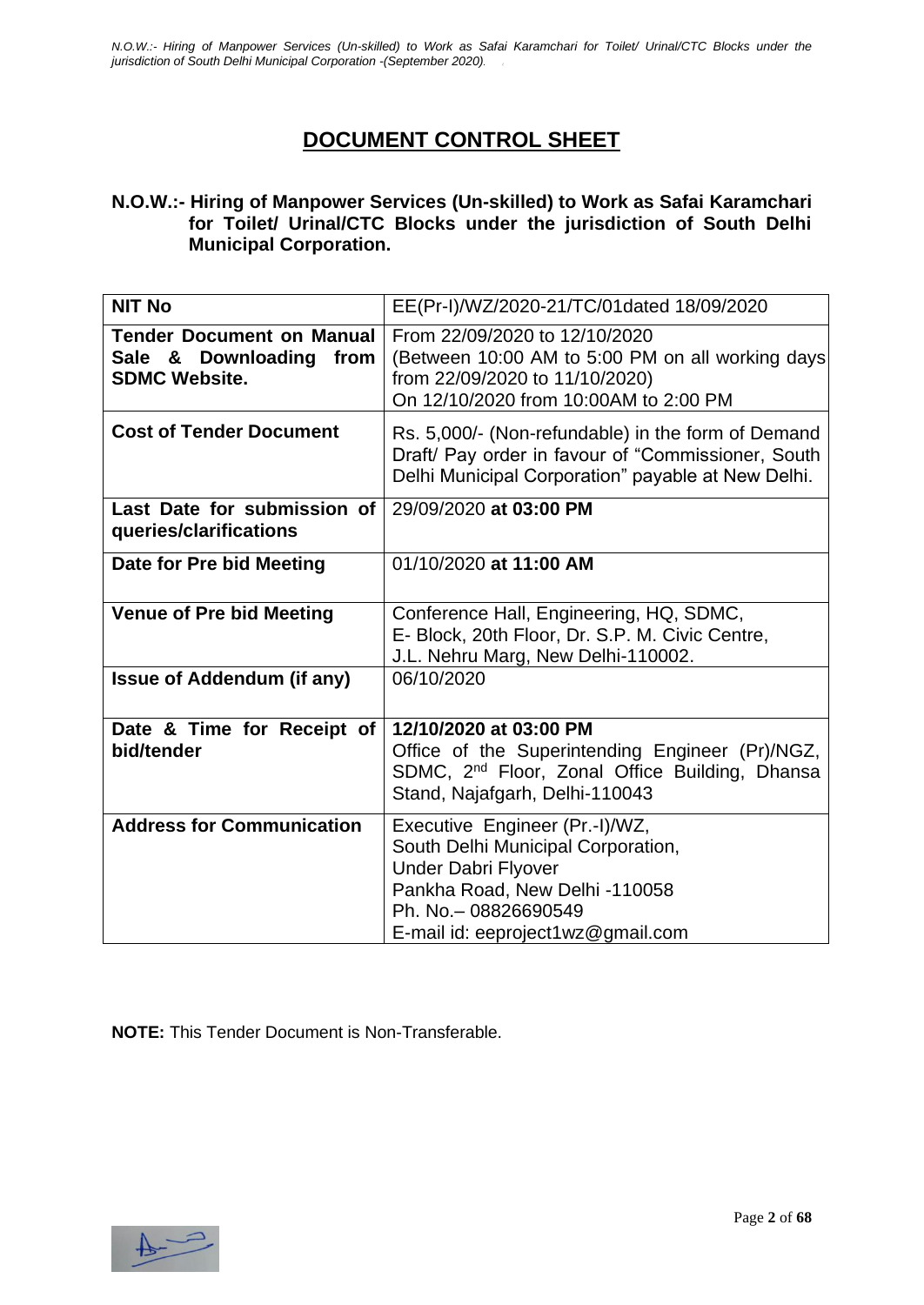The Tender Document consists of the following:-

| <b>S. No.</b> | <b>Particulars</b>                              | Page No.  |
|---------------|-------------------------------------------------|-----------|
|               | <b>Notice Inviting Tender</b>                   | $4 - 9$   |
| Ш             | <b>Instructions to Bidders</b>                  | $10 - 32$ |
| Ш             | <b>General Conditions of the Contract</b>       | $33 - 41$ |
| IV            | <b>Special Condition of Contract</b>            | 42-43     |
| v             | <b>Scope and Schedule of Works/Requirements</b> | 44-49     |
| VI            | <b>Technical Bid Submission Format</b>          | 50-65     |
| VII           | <b>Financial Bid Submission Format</b>          | 66-68     |

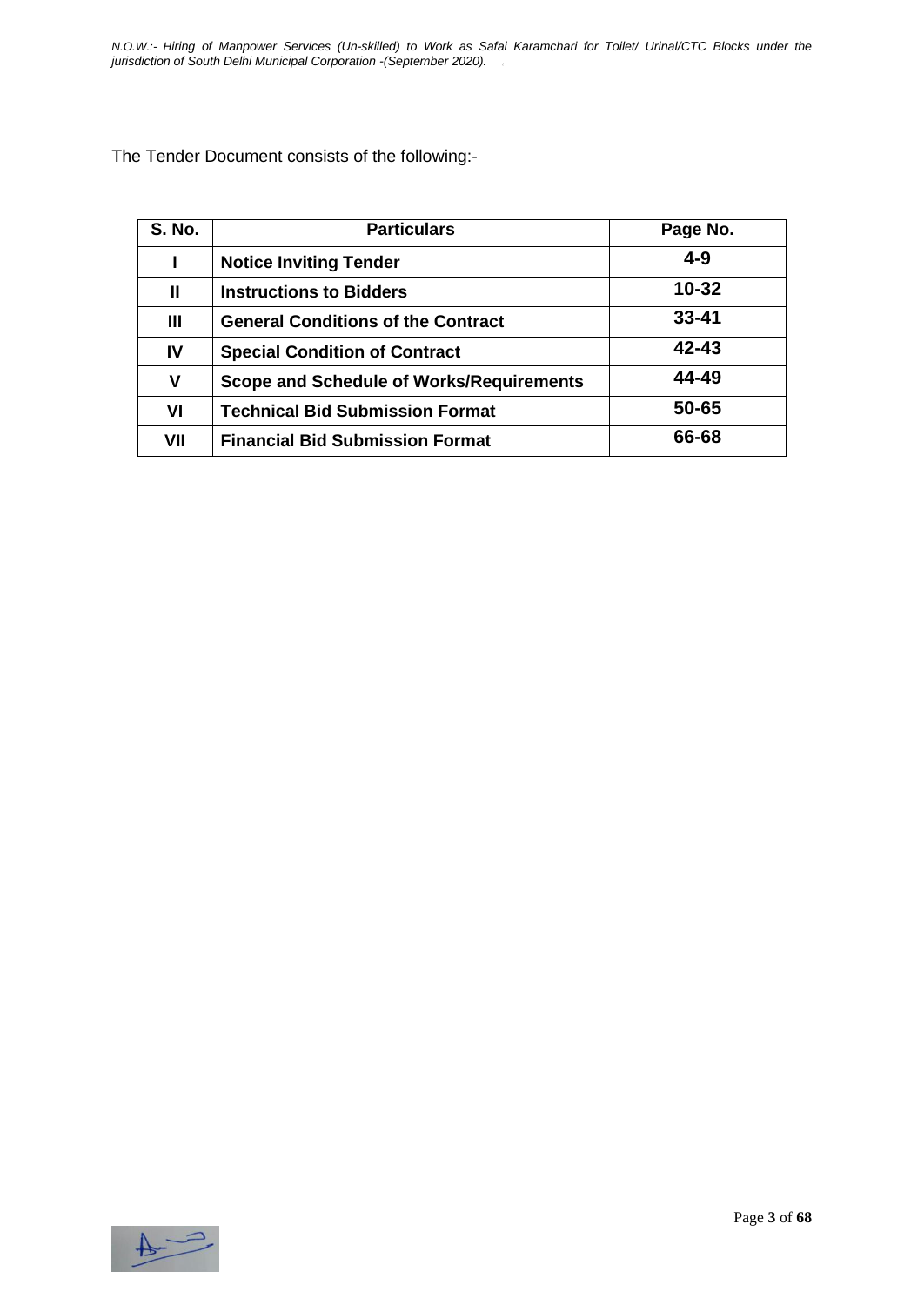### **SECTION-I NOTICE INVITING TENDER (NIT)**

No.EE(Pr.-I)/WZ/2020-21/TC/ Dated:- 17/09/2020

#### **1.1 GENERAL**

#### **1.1.1 Name of Work:**

South Delhi Municipal Corporation (SDMC) invites Open Tenders/ Bid from eligible Bidders/reputed contractors/firms/companies who fulfill qualification criteria as stipulated in clause 1.1.3 of NIT, for the work of *"HIRING OF MANPOWER SERVICES (UN-SKILLED) TO WORK AS SAFAI KARAMCHARI FOR TOILET/ URINAL/ CTC BLOCKS UNDER THE JURISDICTION OF SOUTH DELHI MUNICIPAL CORPORATION."* on Item Rate basis in two bid/packet system for regular cleaning and maintaining the Toilet Block/Urinal Block/ Community Toilet Complexes etc. falls under jurisdiction of SDMC.

#### **1.1.2 Key details:-**

| Approximate Cost of Work                                                  | <b>Rs. 5492.00 lacs</b>                                                                                                                                                                            |
|---------------------------------------------------------------------------|----------------------------------------------------------------------------------------------------------------------------------------------------------------------------------------------------|
| <b>Earnest Money</b>                                                      | <b>Rs. 65.00 lacs</b>                                                                                                                                                                              |
| <b>Tender Document on Sale &amp;</b><br>downloading from SDMC<br>Website. | From 22/09/2020 to 12/10/2020<br>(Between 10:00 AM to 5:00 PM on all working days<br>from 22/09/2020 to 11/10/2020)<br>On 12/10/2020 from 10:00AM to 2:00 PM                                       |
| <b>Cost of Tender Document</b>                                            | Rs. 5,000/-(Non-refundable) in the form of Demand<br>Draft/ Pay order in favour of "Commissioner, South<br>Delhi Municipal Corporation" payable at New Delhi.                                      |
| <b>Last Date for submission of</b><br>queries/clarifications              | 29/09/2020 at 03:00 PM                                                                                                                                                                             |
| Date for Pre bid Meeting                                                  | 01/10/2020 at 11:00 AM                                                                                                                                                                             |
| <b>Venue of Pre bid Meeting</b>                                           | Conference Hall, Engineering HQ, SDMC,<br>E- Block, 20th Floor, Dr. S.P. M. Civic Centre,<br>J.L. Nehru Marg, New Delhi-110002                                                                     |
| <b>Issue of Addendum (if any)</b>                                         | 06/10/2020                                                                                                                                                                                         |
| Date & Time for Receipt of<br>bid/tender                                  | 12/10/2020 at 03:00 PM<br>Office of the Superintending Engineer (Pr)/NGZ,<br>SDMC, 2 <sup>nd</sup> Floor, Zonal Office Building, Dhansa<br>Stand, Najafgarh, Delhi-110043                          |
| Date & Time of opening of<br>bid/tender                                   | 12/10/2020 at 03:10 PM<br>Office of the Superintending Engineer (Pr)/NGZ,<br>SDMC, 2 <sup>nd</sup> Floor, Zonal Office Building, Dhansa<br>Stand, Najafgarh, Delhi-110043                          |
| <b>Address for Communication</b>                                          | Executive Engineer (Pr.-I)/WZ,<br>South Delhi Municipal Corporation,<br><b>Under Dabri Flyover</b><br>Pankha Road, New Delhi -110058<br>Ph. No. - 08826690549<br>E-mail id: eeproject1wz@gmail.com |

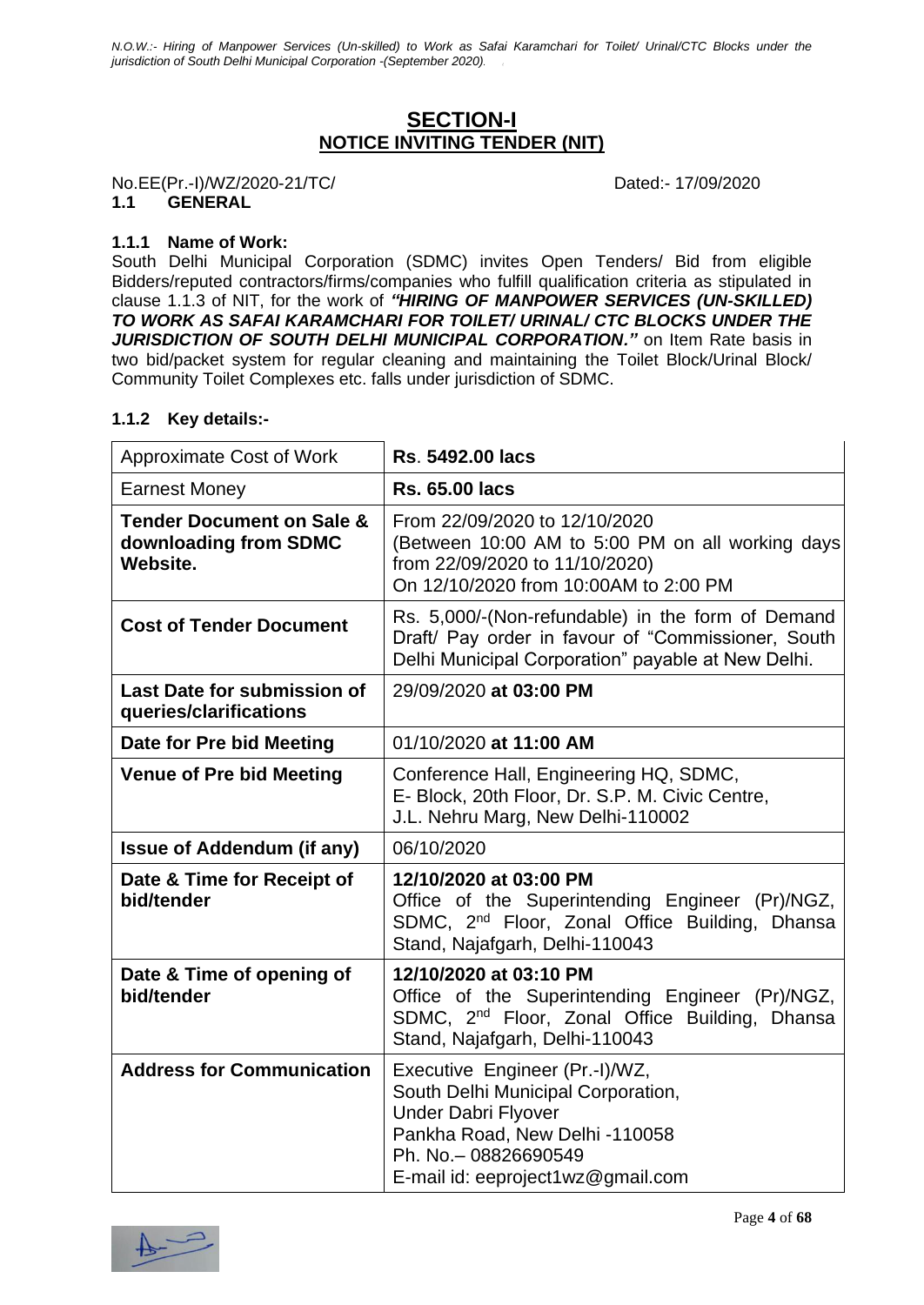The Tender documents can be purchased from the office of Executive Engineer (Pr.-I)/West Zone/SDMC at the address given below between 10:00 AM to 5:00 PM on all working days from 22/09/2020 to 11/10/2020 & from 10:00AM to 2:00 PM on 12/10/2020 on payment of Rs. 5,000/- (Rupees Five Thousand only) in cash or non-refundable, in the form of Demand draft/Pay Order in favor of "Commissioner, South Delhi Municipal Corporation". The Tender document is non-transferable.

Executive Engineer (Pr.-I)/WZ, South Delhi Municipal Corporation, Under Dabri Flyover Pankha Road, New Delhi -110058 Ph. No.– 08826690549 E-mail id: [eeproject1wz@gmail.com](mailto:eeproject1wz@gmail.com)

The TENDER DOCUMENT may also be downloaded from the official website of SDMC, i.e. [www.tenderwizard.com/SOUTHDMCETENDER](http://www.tenderwizard.com/SOUTHDMCETENDER) (tender portal) &<http://mcdonline.gov.in/> on or before 14:00 Hrs of 12/10/2020. The downloaded bid documents may be used for tender purposes accompanied with a Demand draft/Pay Order of Rs. 5,000/- (Rupees Five Thousand only) non-refundable in favour of "Commissioner, South Delhi Municipal Corporation" towards the tender cost to be submitted along with tender submission.

#### **1.1.3: QUALIFICATION CRITERIA:**

#### **1.1.3.1: Eligible Bidders:**

- i. The tenders for this contract will be considered only from those tenderers having legally valid entity either in the form of a Limited Company or a Private Limited Company registered under the Companies Act, 1956. **Bidder in the form of JV/consortium, Proprietorship and Partnership is not permitted.**
- ii. Tenderers shall not have a conflict of interest. All Tenderers found to have a conflict of interest in this tender process shall be disqualified. Tenderers shall be considered to have a conflict of interest, if:
	- (a) One firm applies for tender both as an individual firm and in a Group.
	- (b) If Tenderers in two different applications have controlling shareholders in common.
	- (c) Submit more than one application in this tender process.
	- (d) If the Tenderer has participated as a Contractor in the preparation of the design or technical specifications of the works that are the subject of this tender.
- iii. Tenderer must not have been blacklisted or deregistered by any Central /State Government Department or Central/State Public Sector Undertaking. Also no work of the tenderer must have been rescinded by client after award of contract during the last 5(Five) years. The tenderer/bidder should submit an undertaking in their letter head to this effect in Performa of **Annexure-H**.

#### **1.1.3.1.a: ELIGIBILITY CRITERIA FOR TECHNICAL COMPLIANCE OF THE BIDDER**

To be eligible for evaluation of its proposal, the Bidders have to fulfil the following conditions.

**a) Legal Valid Entity**: The Bidder shall necessarily be a legally valid entity either in the form of a Limited Company or a Private Limited Company registered under the Companies Act, 1956. Bidder in the form of JV/consortium, Proprietorship and Partnership is not permitted. A proof for supporting the legal validity of the Bidder shall be submitted along with Technical Bid.

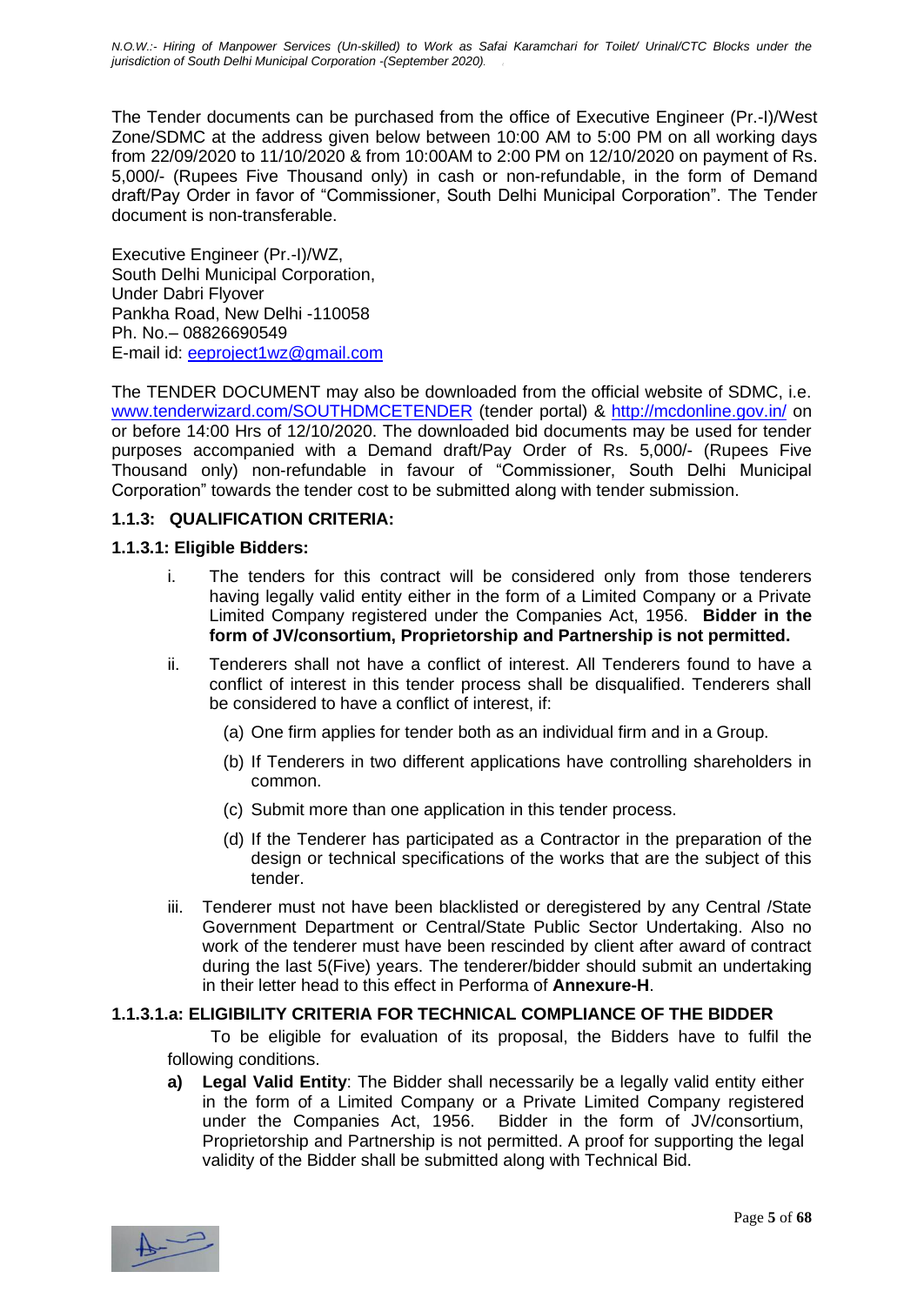- **b) Registration:** The Bidder shall be registered with the Income Tax Department, GST Department (with valid GST/TAN and PAN Numbers) and also registered under the Labour Laws, Employees Provident Fund Organization, Employees State Insurance Corporation etc.
- **c) Clearance:** The Bidder shall also have clearance from Sales/GST Department, and Income Tax Department. Relevant proof in support shall be submitted.
- **d) Experience**: The Bidder shall have experience in providing manpower / facility management in the Government Departments / Public Sector Undertaking (Central or State) for the last five consecutive years. In case no bidder has provided government experience / public sector undertaking experience, then the bidders with experience in reputed organizations may be considered by the competent authority of the SDMC.

#### **1.1.3.1.b Documents Supporting the Minimum Eligibility Criteria**

- (i) In proof of having fully adhered to the minimum eligibility criteria, duly certified copy of Certificates of Incorporation issued by the respective Registrar of Firms/Companies.
- (ii) In proof of having fully adhered to minimum eligibility criteria, duly certified copies of PAN/TAN and GST Numbers, Labour Registration, EPFO Registration, ESIC Registration etc. shall be acceptable.
- (iii) In proof of having fully adhered to minimum eligibility criteria,duly certified copies of Clearance Certificate (Last three years returns) from Sales/Service Tax Department, Income Tax Department shall be acceptable.
- (iv) Copy of the Audited Balance Sheets for the completed three financial year i.e. for 2016-17, 2017-18 and 2018-19 duly certified by Chartered Accountant.
- (v) Duly certified copy of manpower wages roll and EPFO Challan in support of available manpower (As submitted to EPFO) in respect of the previous four quarters shall be acceptable.

#### **1.1.3.2 Minimum Eligibility Criteria**:

#### **A) WORK EXPERIENCE**

The bidder/Tenderer shall have experience of successfully completed during the last 7 (seven) years ending previous day of Last Date of Submission of tenders(i.e. 04.10.2020)

- (i)**Three** similar works**\*** costing not less than **Rs. 732.00 lacs in One Year (40%)OR**
- (ii) **Two** similar works**\*** costing not less than **Rs. 1098.00 lacs in One Year (60%)OR**
- (iii) **One** similar work**\*** costing not less than **Rs. 1464.00 lacs in One Year (80%)**

**\*Similar works** means the "**Providing Manpower Services on Hiring Basis for cleaning and maintaining the Public Buildings etc. in India"**

#### **AND in addition to the above**

a) One completed work of any nature (either part of "Providing Manpower Services on Hiring Basis for cleaning and maintaining the Public Buildings etc." or a separate one *costing not less than Rs. 732.00 lac" (40%of the Estimated Cost)* with some Central Government Department/State Government Department/Central Autonomous Body/Central Public Sector Undertaking during the last 7 years ending previous day of Last Date of Submission of tenders(i.e. 04.10.2020)

b) **The Tenderer/Bidder shall have their office in NCR of Delhi** 

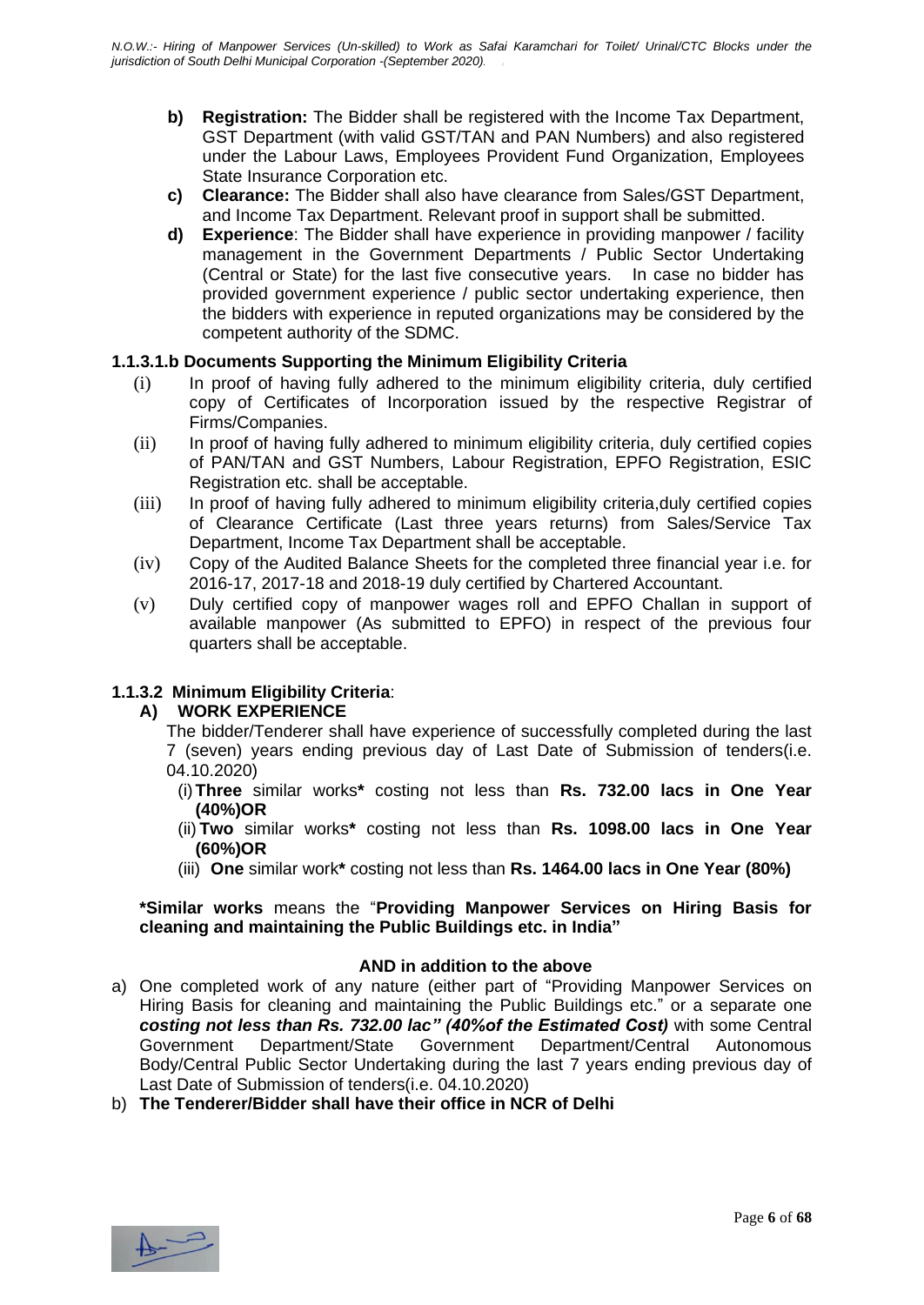#### **Notes:**

- (i) The value of the executed/ completed works shall be **updated up to** previous day of Last Date of Submission of tenders(i.e. 04.10.2020) assuming inflation at a simple rate of 7% per annum by enhancing the actual value of work (in Rs.) calculated from the date of actual completion to last day of the month previous to the one in which the tenders are invited.
- (ii) The tenderer shall submit details of work executed by them in the Performa of Annexure for the works to be considered for qualification of work experience criteria. Documentary proof such as completion certificates from client clearly indicating the nature/scope of work, actual completion cost and actual date of completion, with any levy of compensation, time over run, performance/quality of works etc. as per **Annexure-"C"** of Appendix-20 of CPWD Manual 2019 for such work should be submitted. *The offers submitted without this documentary proof shall not be evaluated*. In case the work is executed for private client, copy of work order, bill of quantities, bill wise details of payment received certified by C.A., T.D.S certificates for all payments received and copy of final/last bill paid by client shall be submitted.
- (iii) Value of successfully completed portion of any ongoing work up to 04.10.2020 will also be considered for qualification of work experience criteria.
- (iv) The tenders for this contract will be considered only from those tenderers having legally valid entity either in the form of a Limited Company or a Private Limited Company registered under the Companies Act, 1956. **Bidder in the form of JV/consortium, Proprietorship and Partnership is not permitted.**

#### **a. FINANCIAL STANDING**

- (i) **Annual Turnover**: The Average Annual Financial Turnover (**from Housekeeping)** of bidder shall be not less than **Rs.2746.00 Lacs** (50% of the Approx./Estimated cost) during last three financial years ending 31st March, 2019.
- (ii) **Profitability:** The bidder should not have incurred any loss more than 1 year during the last 3 years ending 31<sup>st</sup> March, 2019.
- (iii) **Networth:** The bidder should have a Net Worth of more than **Rs. 824.00 Lacs** (15% of Estimated Cost)
- **2** The tender documents consist of Notice Inviting Tender, Instructions to Bidders, General Conditions of the Contract, Term of Reference (TOR) for the Proposal, Technical Bid Submission Format, Financial Bid Submission Formats and Annexure "A to J". The tender/RFP document may be obtained by any interested eligible bidder on the submission of written application and upon the payment of a non-refundable fee of Rs.5,000/- (Rupees Five Thousand only) in the shape of demand draft in favor of Commissioner, SDMC. The tender/ RFP documents may also be downloaded from SDMC website [www.tenderwizard.com/SOUTHDMCETENDER](http://www.tenderwizard.com/SOUTHDMCETENDER) tendering portal & [www.mcdonline.gov.in](http://www.mcdonline.gov.in/) and the same be used for tender purpose by paying a tender fee of Rs.5,000/- (Rupees Five Thousand only) in the shape of demand draft in favour of Commissioner, SDMC.

#### **3 Submission of Tender: The proposal shall contain the following :-**

- 1. Technical Bid
- 2. Financial Bid

**Envelope I** shall contain **Technical Bid** Documents (One Original + One Copy) in one sealed envelope. The envelope shall be marked "Technical Bid only". **The** 

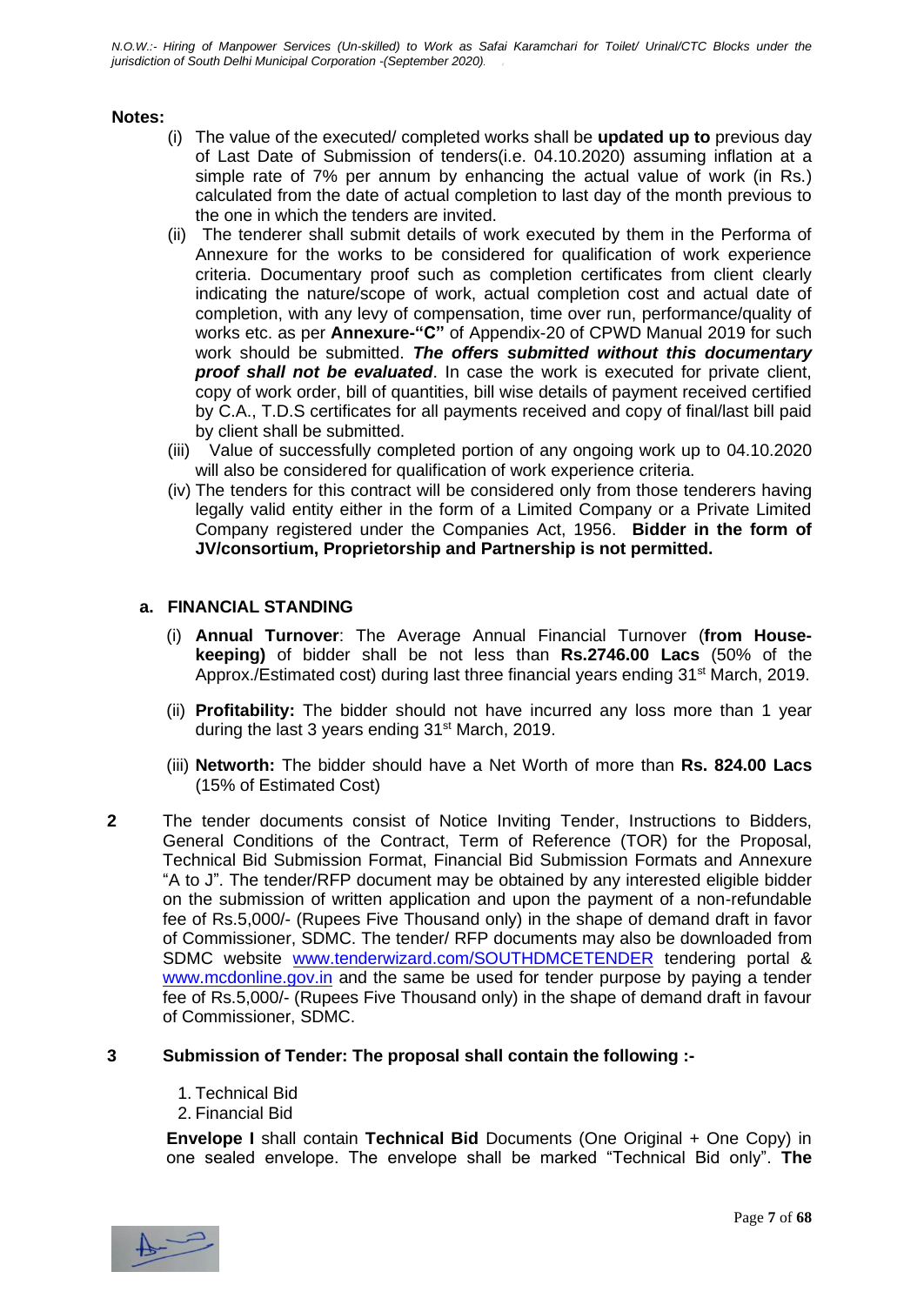#### **tenders not accompanied by Earnest Money in prescribed form shall be summarily rejected.**

**Envelope II** shall contain **Financial Bid** (One Original + One Copy) only in another sealed cover.

The Tenderer must submit a Tender Document duly filled with prescribed documents in sealed cover in the Office of the Superintending Engineer (Pr)/NGZ, SDMC, 2<sup>nd</sup> Floor, Zonal Office Building, Dhansa Stand, Najafgarh, Delhi-110043 on 12/10/2020, upto 03:00 PM and technical bid will be opened on the same day at 03:10 PM.

- **4** The Technical and Financial Proposals shall be submitted in two separate covers clearly marked **"Technical Bid"** and **"Financial Bid"** along with non-refundable tender document fee Rs. 5000/-(Rupees Five thousand only) in the shape of demand draft in favour of Commissioner, SDMC , in case of down load of tenders from website
- **5** Part-I (Technical Bid) will be opened on 12/10/2020 in the presence of Bidder's representatives who choose to attend at 03:10 P.M. in the Office of the Superintending Engineer (Pr)/NGZ, SDMC, 2<sup>nd</sup> Floor, Zonal Office Building, Dhansa Stand, Najafgarh, Delhi-110043.

#### **6 Bids not accompanied by Earnest Money & Tender Cost will be considered as non-responsive and summarily rejected.**

- **7** Technical Bid (Duly Spiral Bind with Page Number and Index) and Tender Document including Price Bid shall be submitted simultaneously on due date and time. Only Technical Bid of all the responsive bidders shall be opened on the due date. The Financial Bid/ Price Bid shall be kept sealed in safe custody. The Financial Bid/Price Bid of only those successful tenderers will be opened, who will qualify in the technical bid on the basis of their technical proposal and along with other details given in the technical bid. The sealed price bid of unsuccessful bidder in technical bid shall be duly returned unopened.
- **8** Financial Bid of those Bidders not substantially responsive/unsuccessful bidders shall be returned to the Bidders unopened. All the proposals will be assessed in accordance with good professional practice. The weightages and associated specific technical evaluation criteria is given as under:-

| S.NO | <b>PARAMETER</b>                                          | <b>SCORE</b> |
|------|-----------------------------------------------------------|--------------|
|      | <b>Technical Bid</b>                                      | 100          |
| 1.1  | Financial Strength/Standing                               | 30           |
| 1.2  | <b>Experience in Similar work</b>                         | 20           |
| 1.3  | Performance (Quality) in similar works (last seven years) | 15           |
| 1.4  | Numbers of Year in Operation                              | 15           |
| 1.5  | Number of Manpower on Rolls                               | 10           |
| 1.6  | Quality Assurance Certification of the Company            | 10           |

#### **Technical Bid**

**9** The successful Bidder will be chosen from the group of qualifying Bidders ("eligible Bidders for financial bid") achieving benchmark score after technical bid evaluation as per the criteria set out by the evaluation committee as mentioned in section 8 above. The final qualifying Bidder for the assignment will be the one whose financial bid is lowest amongst the qualifiers.

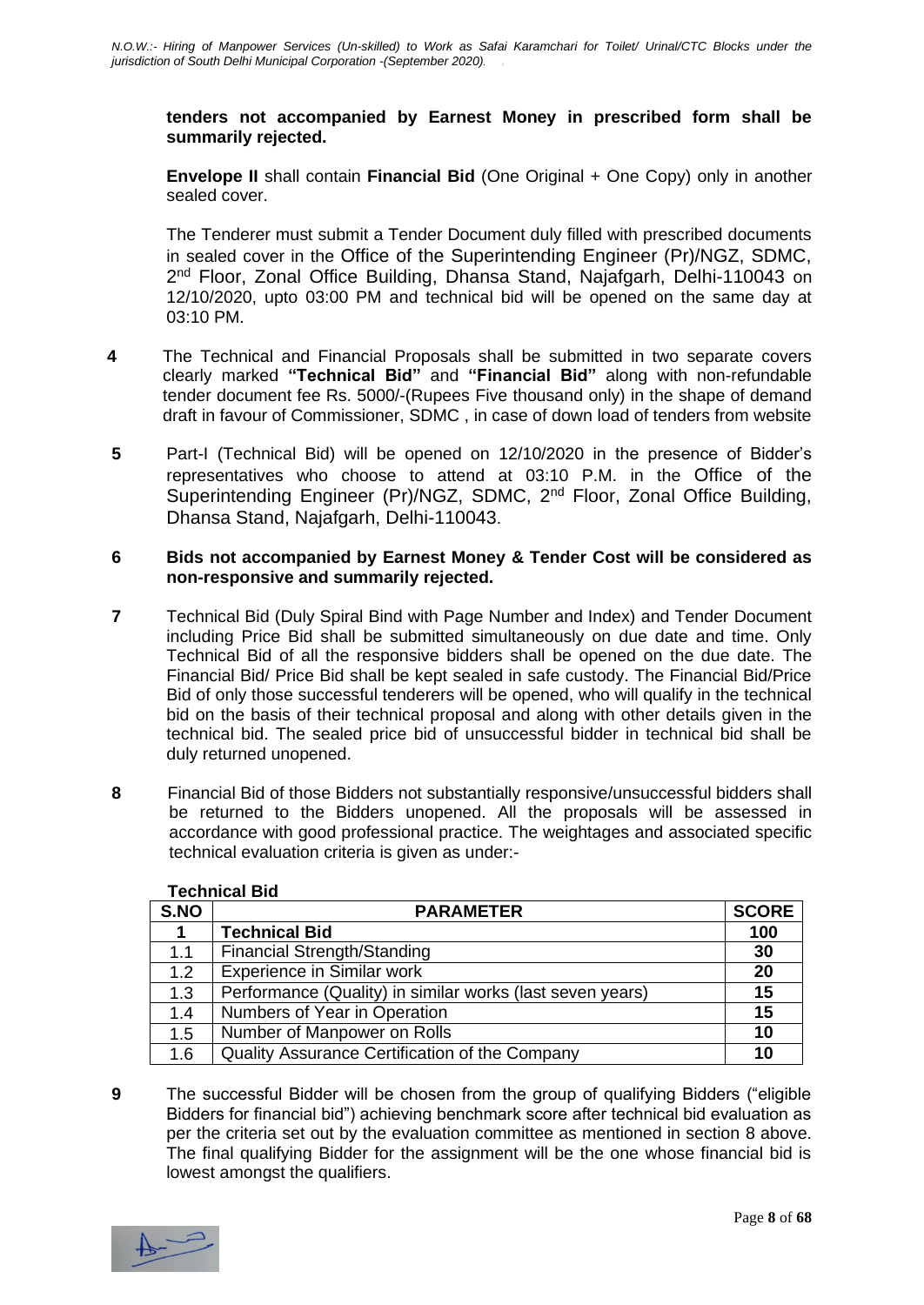- **10** If any information furnished by the Bidder is found incorrect at a later stage, he shall be liable to be debarred from tendering/ taking up of work in SDMC. The department reserves the right to verify the particulars furnished by the Bidder independently. Conditional Tenders are liable to be rejected.
- **11** All information contained in this package should be treated as confidential and Bidders are required to limit dissemination on a need-to-know basis.
- **12** The tenderer may obtain further information/ clarification, if any, in respect of these tender documents from the office Executive Engineer(Pr.-I)/WZ, South Delhi Municipal Corporation
- **13** All tenderer are hereby cautioned that tenders containing any material deviation or reservations or conditional tenders shall be considered as non-responsive and is liable to be rejected.
- **14** Late tenders (received after due date and time of tender submission) shall not be accepted under any circumstances.
- **15** Tenders shall be valid for a period of **180 days** from the latest date of submission of tenders.
- **16** If any of the above days happen to be holiday, then the tenders will be Sold/ Received and opened on the next working day at the same time.
- **17** SDMC reserves the right to accept or reject any or all proposals without assigning any reasons. No tenderer shall have any cause of action or claim against the SDMC for rejection of his proposal**.**

**Executive Engineer (Pr.-I)/WZ South Delhi Municipal Corporation**

**\*\*\*\*\*\*\*\*\*\***

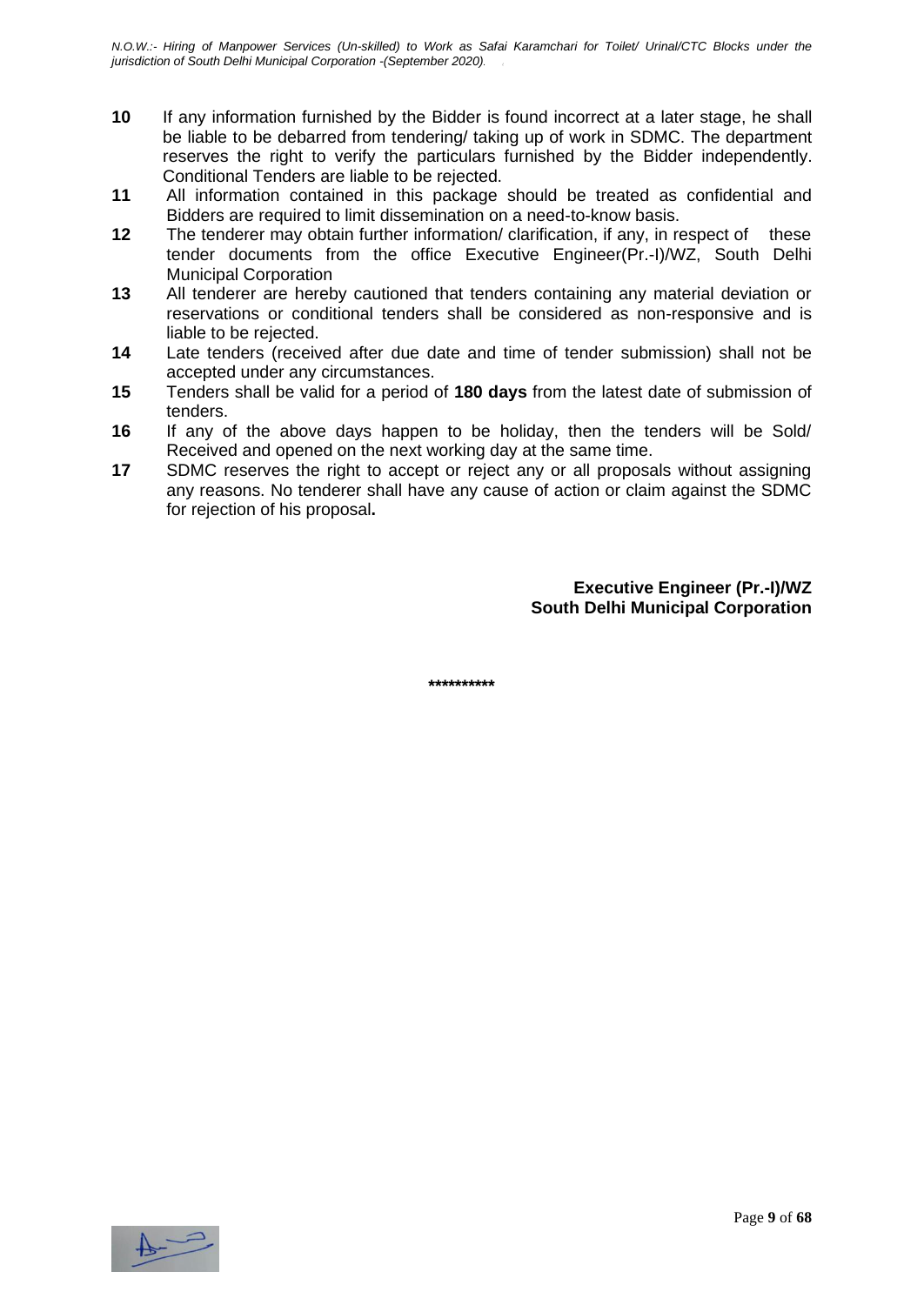### **SECTION II**

#### **INSTRUCTIONS TO BIDDERS**

#### **1. General**

The Bidders are invited to submit a technical and a financial proposal for the work of *"HIRING OF MANPOWER SERVICES (UN-SKILLED) TO WORK AS SAFAI KARAMCHARI FOR TOILET/ URINAL/ CTC BLOCKS UNDER THE JURISDICTION OF SOUTH DELHI MUNICIPAL CORPORATION."*The SDMC will select firm among the shortlisted firms in accordance with the method of selection indicated in this tender documents. The proposal will be the bases for contract negotiations and ultimately signing the contract with selected firm.

Those instructions set out the requirements for the preparation of proposal in a form acceptable to the South Delhi Municipal Corporation (hereinafter referred to as "SDMC").

- **1.1** The tenderers shall read all instructions, terms & conditions, contract clauses, nomenclature of items, specifications, tender drawings, etc. contained in the tender document, very carefully before quoting the rates.
- **1.2** Throughout these bidding documents, the term "bid" and "tender" and their derivatives (bidder/tenderer, bid/tender, bidding/tendering, etc.) are synonymous.
- **1.3** For the Bidding / Tender Document Purposes, '**South Delhi Municipal Corporation,**  shall be referred to as 'SDMC' and the Bidder / Successful Bidder shall be referred to as 'Contractor' and / or Bidder or interchangeably.
- **1.4** The Bidding Company should **only** be a Limited / Private Limited Company, registered under the Companies Act, 1956. **Bidding in the form of Proprietorship Company or JV/ Consortium or Partnership is not permitted.**
- **1.5** The Tenderers, to qualify for award of Contract, shall submit a written power of attorney authorizing the signatories of the Tender to commit on behalf of the bidder.
- **1.6** The original and all copies of the tender shall be typed or written in indelible ink (in the case of copies, photocopies are also acceptable) **and all the pages of the original and all copies shall be signed by a person or persons duly authorized to sign on behalf of the Tenderer (as per the Power of Attorney submitted by the tenderer).** All pages of the Tender, where entries or amendments have been made, shall be initialed and dated by the authorized person or persons signing the Tender on behalf of the tenderer. No page shall be removed/ detached from this tender document.
- **1.7** Tender Form should be signed and witnessed indicating full address of witness and the names of signatories. The Tender shall contain no alterations, omissions or additions, except those to comply with instructions issued by the Employer, or as necessary to correct errors made by the Tenderer, in which case such corrections shall be initialed and dated by the person or persons signing the Tender.
- **1.8** The Tenderer is expected to examine carefully the contents of all the above documents. Failure to comply with the requirements of the Tender documents will be at the Tenderer's own risk. **Tenders that are not substantially responsive to the requirements of the Tender documents will be rejected.**
- **1.9** The Tenderer shall not make or cause to be made any alteration, erasure or obliteration to the text of the Tender Documents.
- **1.10** Tenderers, which propose any alteration in the work specified in the said form of invitation to tender, or in the time allowed for carrying out the work, or which contain any other condition of any sort including any condition or a conditional rebate, **will be summarily rejected.**

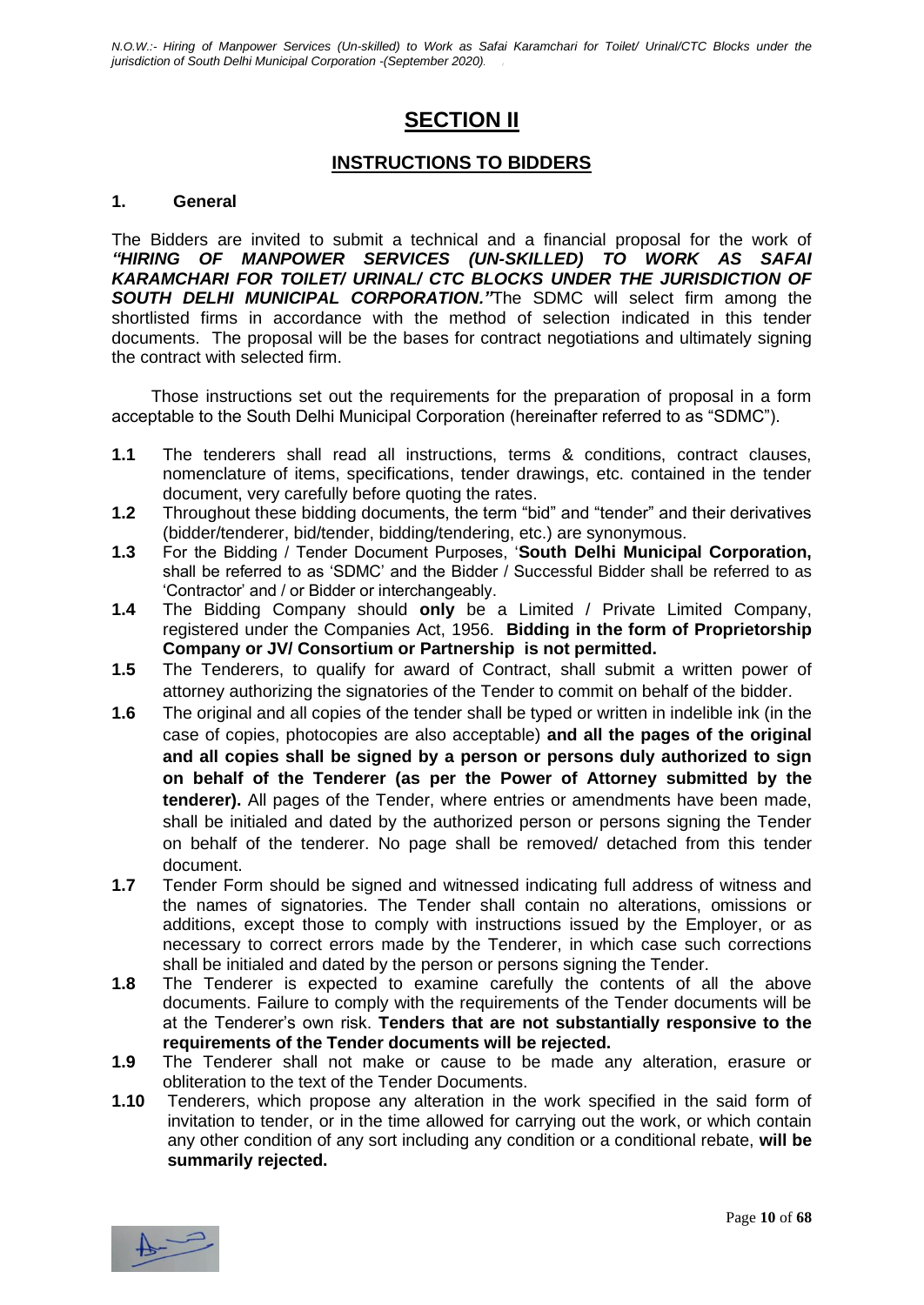- **1.11** Rates must be filled/quoted both in words and figures. In case of ambiguity between the two rates, those filled up in words shall be accepted. The rate(s) must be quoted in decimal coinage. Amount must be quoted in full rupees by ignoring up to fifty paisa and considering more than fifty paisa as rupee one. In case of any ambiguity between quoted percentage rates and quoted amount, the quoted percentage rate shall be final and will be considered & accepted.
- **1.12** The contractor shall quote his rates keeping in mind the specifications, instructions to bidders, terms and conditions, additional and special conditions, site conditions etc. and nothing shall be payable extra, whatsoever, unless otherwise specified in the tender document.
- **1.13 The requirements of manpower is tentative and may increase or decrease at the sole discretion of the Engineer-in-charge. No claim of the bidder/contractor shall be entertained at any stage in this regard.**
- **1.14** The Tenderer shall submit a Power of Attorney in favour of his Authorized Signatory to submit the tender and all the documents required for his Technical & Financial Bid. The tenderer shall submit tender document purchased/downloaded by him duly signed & stamped by his Authorized Signatory.
- **1.15** The bidder should designate one person ("Contact Person" and "Authorized representative and Signatory") authorized to represent the bidder in its dealings with South Delhi Municipal Corporation. The "contact person" and Authorized representative and signatory shall sign the Acknowledgement of Receipt of request of proposal document. This designated person should hold the Power of Attorney and be authorized to perform all tasks including but not limited to providing information, responding to enquiries, entering into contractual commitments on behalf of the bidder, tenderer etc. The covering letter submitted by the bidder shall be signed by the Authorized Signatory and shall bear the stamp of the entity thereof. It will be better that the contact person should have Delhi address to avoid delay in communication/response.

| <b>Section</b> | Title                                     |
|----------------|-------------------------------------------|
|                | Notice Inviting Tender                    |
|                | <b>Instructions to Bidders</b>            |
| Ш              | <b>General Conditions of the Contract</b> |
| IV             | <b>Special Condition of Contract</b>      |
|                | Scope and Schedule of Works/Requirements  |
| VI             | <b>Technical Bid Submission Format</b>    |
| VII            | <b>Financial Bid Submission Format</b>    |

#### **2. Invitation of Submit a Proposal**

#### **3. Clarifications**

Bidders requiring any clarification on the tender document may notify SDMC in writing. Reply/ clarifications for any query from any Contractor shall be uploaded on SDMC website **[http://mcdonline.gov.in](http://mcdonline.gov.in/).** No correspondence in any form shall be made with any of the bidder. All correspondence / enquiries should be submitted to the following in writing by registered post / courier.

#### **Address:**

Executive Engineer (Pr.-I)/WZ, South Delhi Municipal Corporation, Under Dabri Flyover Pankha Road, New Delhi -110058 Ph. No.– 08826690549 E-mail id: [eeproject1wz@gmail.com](mailto:eeproject1wz@gmail.com)

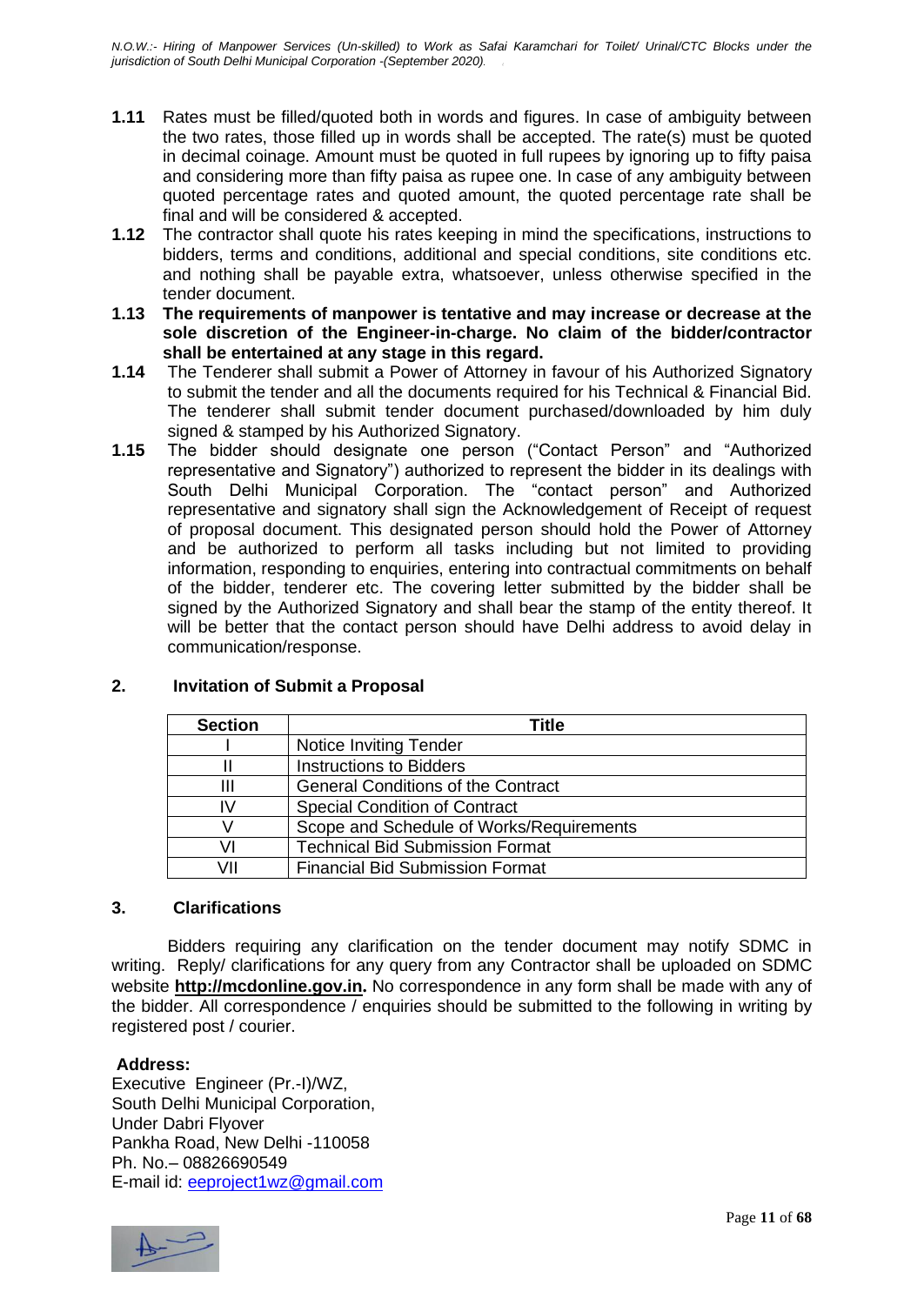#### **3. Amendments to Tender/RFP**

- 3.1 At any time prior to the Proposal Due Date, as indicated in the tender documents, Time Schedule, SDMC may, for any reason, whether at its own initiative or in response to clarifications requested by Bidder, amend the tender documents by the issuance of corrigendum.
- 3.2 Any Addendum thus issued would be up loaded on MCD website **[http://mcdonline.gov.in](http://mcdonline.gov.in/)**.
- 3.3 In order to afford Bidders reasonable time to take the corrigendum into account, or for any other reason, SDMC may, its discretion, extend the Proposal Due Date.
- 3.4 Without prejudice to the order of preference as specified, the provisions in such addenda shall take priority over the Invitation to Tender and Tender Documents issued previously. Tenderers should acknowledge receipt of such addenda and include them in the tender submittal.

#### **4. Language and Currency.**

- 4.1 The Proposal and all related correspondences and documents shall be written in English language.
- 4.2 The Currency of the Proposal and Payment shall be the **Indian Rupee (INR).**

#### **5. Validity of Proposal**

- 5.1 The Proposal shall remain valid for a period not less than **One hundred and eighty days (180) days** from the Proposal Due Date. SDMC reserves the right to reject any proposal/all proposals that does not meet this requirement without assigning any reasons.
- 5.2 Prior to expiry of the Proposal Validity Period, SDMC may request the Bidders to extend the period of validity for a specified additional period.
- 5.3 The Successful Bidder shall, where required, extend the Proposal Validity Period till the date of execution of the consulting contract.

#### **6. Site Visit**

Bidder may carry out site visit at any time at their cost and satisfy themselves before submitting their tenders. A tenderer shall be deemed to have full knowledge of the site whether he inspects it or not and no extra charges consequent on any misunderstanding or otherwise shall be allowed. Submission of a tender by a tenderer implies that he has read this notice and all other contract documents and has made himself aware of the scope and specifications of the work to be done and of conditions / local conditions and other factors having a bearing on the execution of the work.

#### **7. The technical proposal must provide the following information:**

- i) Power of Attorney of a person(s) duly authorized to sign on the behalf of the tenderer. ii) Structure and organization of the firm with complete details as per **Annexure – A**,
- **Section-VI.**
- iii) Financial details/information as per **Annexure – B, Section-VI.**
- iv) Details of all similar works completed in the last seven years as Design Contractors as per **Annexure – C.** The expenditure so claimed need to be supported with experience certificate issued by the client and signed by an officer not below the rank of Executive Engineer.
- v) Details of all projects underway/ awarded as Design Contractor as per **Annexure-D, Section-VI.**
- vi) Performance on Completed or ongoing works shall be furnished as per **Annexure– E, Section-VI.**

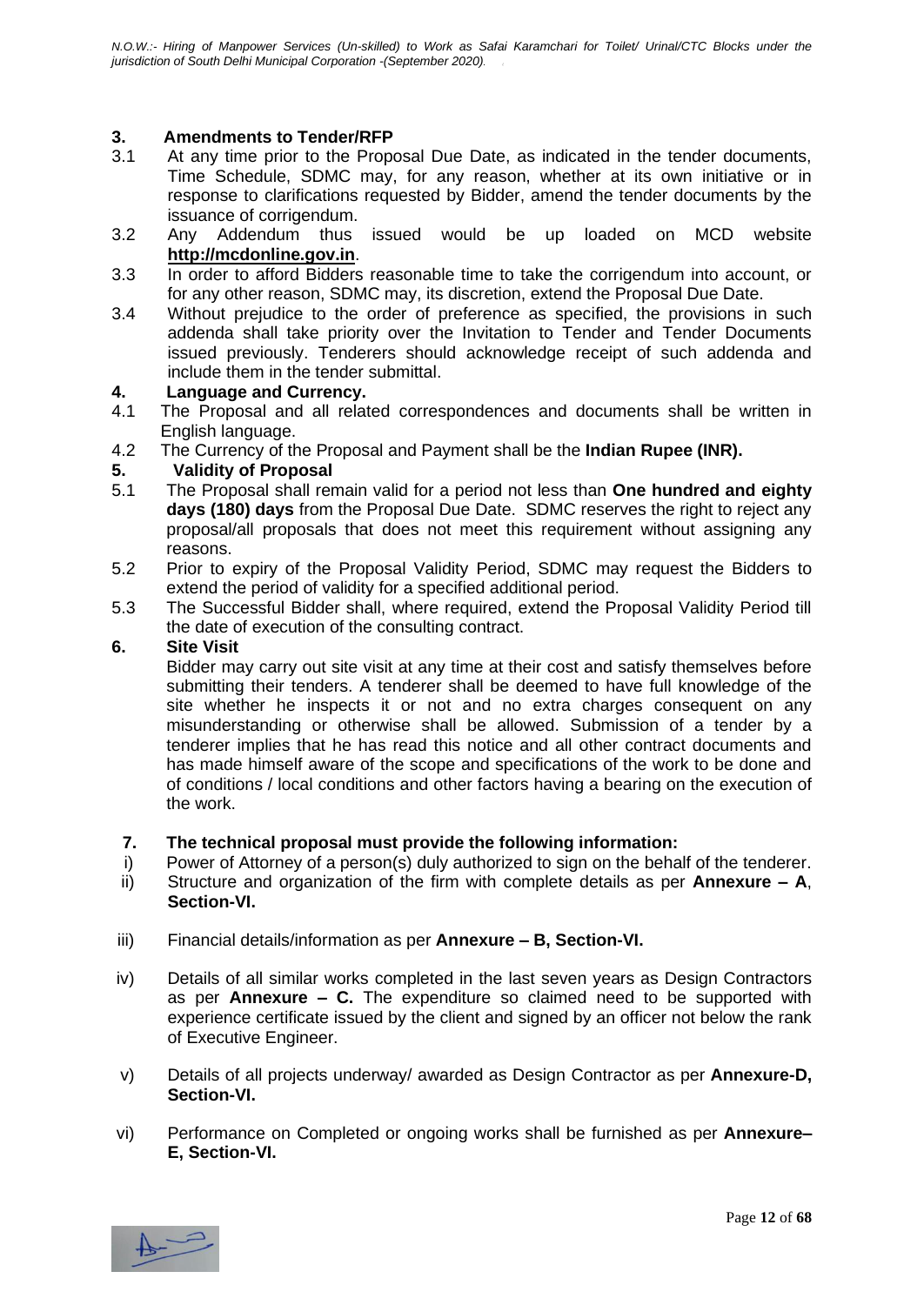- vii) Details of Key Technical and Administrative /Management Personnel as per **Annexure– F, Section-VI** and their CV's.
- viii) Anti Collusion certificate as per **Annexure – G, Section-VI.**
- ix) Undertaking for not Blacklisted as per **Annexure- H, Section-VI.**
- x) Integrity Agreement as per **Annexure-I, Section-VI.**
- xi) Net Worth Certificate as per **Annexure-J, Section-VI.**
- xii) Any additional information required as per this document.

#### **Note - The Technical proposal shall not include any financial information.**

#### **8. Preparation of Financial Proposal**

- 8.1a. Education Cess, Labour Cess or any other tax etc. as applicable on date of submission of tender shall be paid by the contractor himself. The contractor shall quote his rates considering all such Taxes. **The quoted rates of the bidder for Hiring of Manpower Services should be inclusive of all the Taxes, Duties, Cess etc except Goods & Service Tax.**
- 8.1b. Total Consolidated monthly amount (including Minimum Wages and Contractor Charges etc.) per person should be quoted by the bidder under each of the category separately. **The ESI, EPF, EDLI, Statutory Bonus and any other Statutory Deductions etc. shall be reimbursed to the contractor by the Engineer-in-charge after satisfying that it has been actually and genuinely paid by the contractor to his deployed employees. A certificate to this effect from a Chartered Accountant is also to be submitted.**
- 8.2 The Contractor is liable to pay Goods & Service Tax for the work/services rendered to SDMC, shall specifically mention the GST Registration No. in their Invoice(s). Further the amount and the rate of Goods & Service Tax shall be separately and distinctly specified in the Invoice(s). **The GST shall be reimbursed to the contractor by the Engineer-in-charge after satisfying that it has been actually and genuinely paid by the contractor to the concerned Authorities. A certificate to this effect from a Chartered Accountant is also to be submitted.**
- 8.2 (a) For payment of GST, serially numbered invoice bill shall be issued by the service provider and should also specify the following:
	- i) The name, address and registration no. of the service provider.
	- ii) The name, address of the recipient of the taxable service.
	- iii) Description, classification and value of taxable service provided and the GST payable on such services.

#### 8.3 **Quoted Cost must be expressed (and will be paid) only in Indian Rupees (INR).**

8.4 The bidders who are Non Residents Indian (NRI) or are from outside India shall have their office in India.

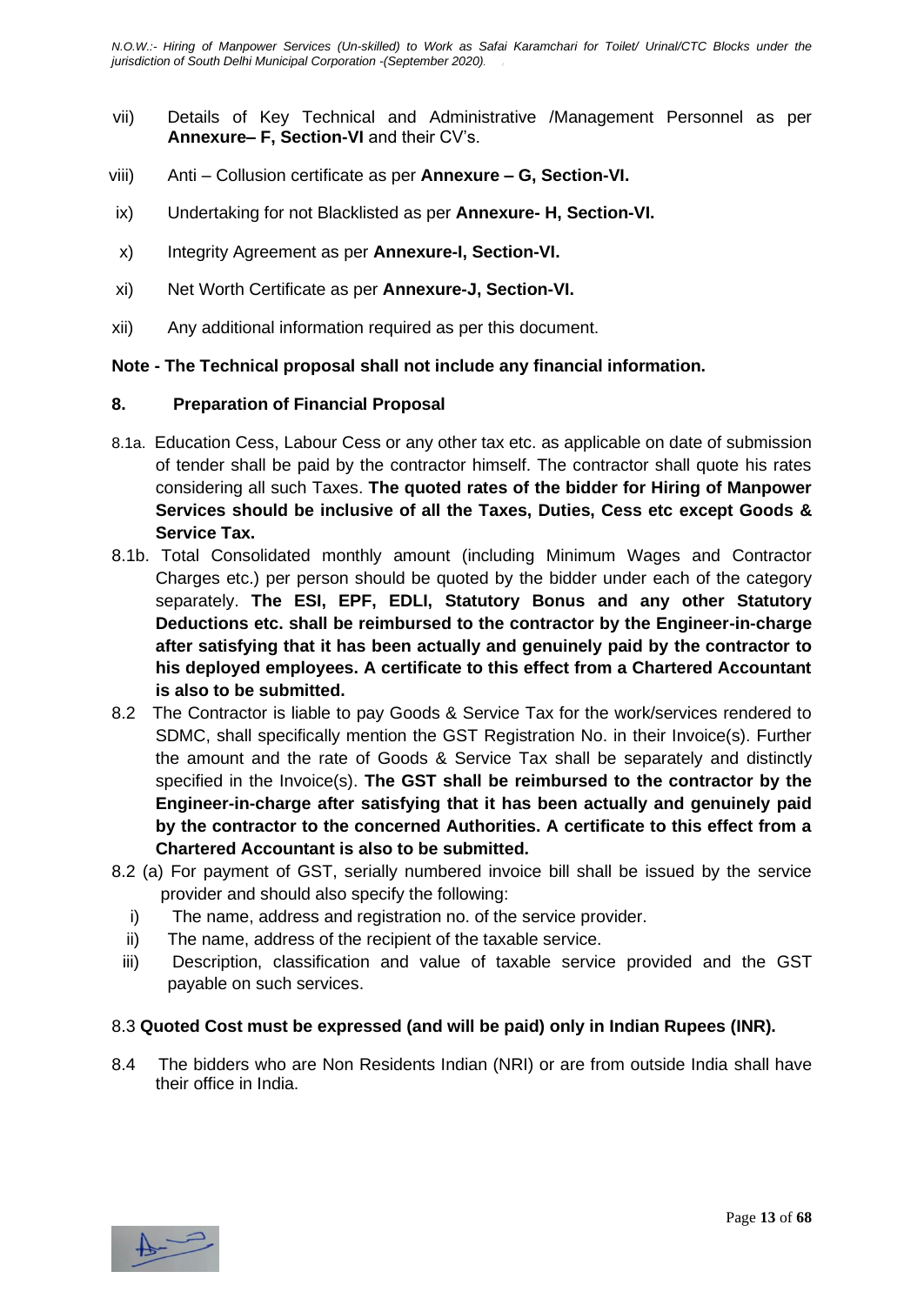#### **9. Submission of Proposal**

- 9.1 Bidders/tenderer would provide all the information as per this tender document and in the specified format. SDMC reserves the right to reject any Proposal that is not in the specified format.
- 9.2 The Proposal should be submitted in two covers along with Tender Cost (In case of down load of tenders from website) and Earnest Money.

#### **Part I – Technical Bid**

Technical Bid (duly Spiral Bind with Page Numbering) as per the format described in Section-V, along with relevant supporting documents.

#### **Part II – Financial Bid**

Financial Bid as per the financial bid format described in Section-VII.

- 9.3 The Bidder shall prepare one original copy of the Proposal, clearly marked "ORIGINAL". In addition, the Bidder shall make one more copy of the Proposal, clearly marked "DUPLICATE" . In the event of any discrepancy between the original and the copies, the original shall prevail.
- 9.4 If the proposal consists of more than one volume. Bidder must clearly number the volumes and provide an indexed table of contents.
- 9.5 The Proposal and its Copy shall be typed or printed. All the alterations, omissions, additions, or any other amendments made to the Proposal shall be initialed by the person(s) signing the Proposal.
- 9.6 An authorized representative of the firm should initial all pages of the proposal, and also submitted the proof of authorization.

# **10. Sealing and Marking of Proposals**

- The Bidder shall seal the Part I and Part II of the Proposal in separate envelopes, duly marking the envelopes as "PART I: TECHNICAL BID" and "PART II: FINANCIAL BID".
- 10.2 The original and duplicates of the Proposal shall be provided in separate envelopes, duly marking the outer envelopes as "ORIGINAL" and "DUPLICATE".
- 10.3 All the envelopes shall indicate the Name and Address of the Bidders.
- 10.4 All the envelopes shall clearly bear the following identification:

#### **N.O.W.:- HIRING OF MANPOWER SERVICES (UN-SKILLED) TO WORK AS SAFAI KARAMCHARI FOR TOILET/ URINAL/ CTC BLOCKS UNDER THE JURISDICTION OF SOUTH DELHI MUNICIPAL CORPORATION.**

- 10.5 All the envelopes shall be addressed to:
- **Address:** Office of the Superintending Engineer (Pr)/NGZ, SDMC, 2<sup>nd</sup> Floor, Zonal Office Building, Dhansa Stand, Najafgarh, Delhi-110043
- 10.6 If the envelopes are not sealed and marked as instructed above, the Proposal may be deemed to be non-responsive and liable for rejection.SDMC assumes no responsibility for the misplacement or premature opening of the proposal submitted if the same is not in accordance with the prescribed format.

#### **11. Proposal Due Date**

**11.1** Proposal should be submitted before 15:00 Hrs (IST) on or before 12/10/2020 at the address:

 Office of the Superintending Engineer (Pr)/NGZ, SDMC, 2<sup>nd</sup> Floor, Zonal Office Building, Dhansa Stand, Najafgarh, Delhi-110043

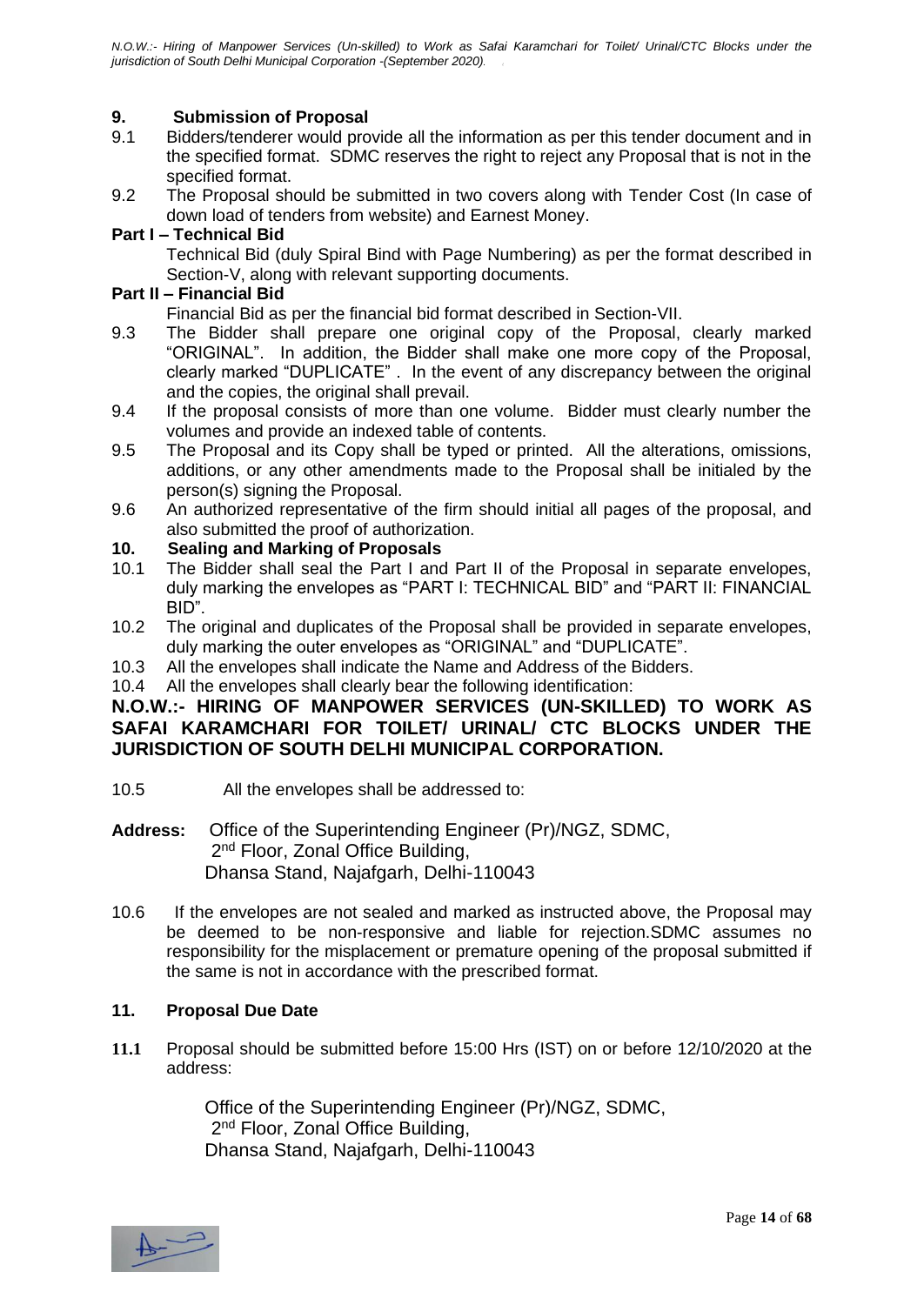- **11.2** SDMC, at its sole discretion, may extend the Proposal Due Date by issuing an Corrigendum.
- **11.3** The date fixed for opening of bids, if subsequently declared as holiday by the Government, the revised date of schedule will be notified. However, in absence of such notification, the bids will be opened on next working day, time and venue remaining unaltered.

#### **12 Late Proposals.**

Any Proposal received by SDMC after the Proposal Due Date and time will be returned unopened to the Bidder.

#### **13 Modification and Withdrawal of Proposals.**

- **13.1** The Bidder may modify or withdraw its Proposal after submission, provided that written notice of the modification or withdrawal is received by SDMC before the Proposal Due Date. No Proposal shall be modified or withdrawn by the Bidder after the Proposal Due Date.
- **13.2** The Bidder's modification or withdrawal notice shall be prepared, sealed, marked and delivered in accordance with the provisions of Clause 10 with envelopes additionally marked "MODIFICATION" or "WITHDRAWAL" and also "PART I: TECHNICAL BID" or "PART II: FINANCIAL BID" as appropriate.

#### **14 Earnest Money**

- **a)** The Tender shall be submitted along with Earnest Money of Rs. 65,00,000/- (Rupees Sixty Five Lacs only).Rs 20.00Lacs shall be accepted only in the form of Treasury Challan /deposited at Call Receipt of a Scheduled Bank guaranteed by the Reserve Bank of India/Banker's cheque of a Scheduled Bank/Demand Draft of a Scheduled Bank/Fixed deposit receipt (FDR) of a Scheduled Bank in favour of "Commissioner, South Delhi Municipal Corporation" and balance may be accepted in form of unconditional Bank Guarantee in favour of Commissioner, South Delhi Municipal Corporation issued by a scheduled bank valid up to 08 (Eight) months from date of submission of bids. The proforma of Earnest Money (in the form of Bank Guarantee) is as per Appendix-1 of NIT. Any bid not accompanied by an acceptable Earnest Money shall be summarily rejected by the SDMC as nonresponsive.
- **b)** The Earnest Money of unsuccessful Bidders will be returned after the expiration of the period of bid validity on receipt of written request.

#### **c) Forfeiture of Earnest Money**

**(1)** If any tenderer withdraws his tender before the expiry of the validity period, or before the issue of letter of acceptance, whichever is earlier, or makes any modification in the terms and conditions of the tender which are not acceptable to the department, then the Government shall, without prejudice to any other right or remedy, be at liberty to forfeit 50% of the earnest money absolutely. This provision would naturally apply only to the lowest tenderer once the earnest money of all the tenderer except those of the lowest is refunded as per provisions under para 14 (b) above.

**(2)** If contractor fails to furnish the prescribed performance guarantee within the prescribed period, the earnest money is absolutely forfeited automatically without any notice.

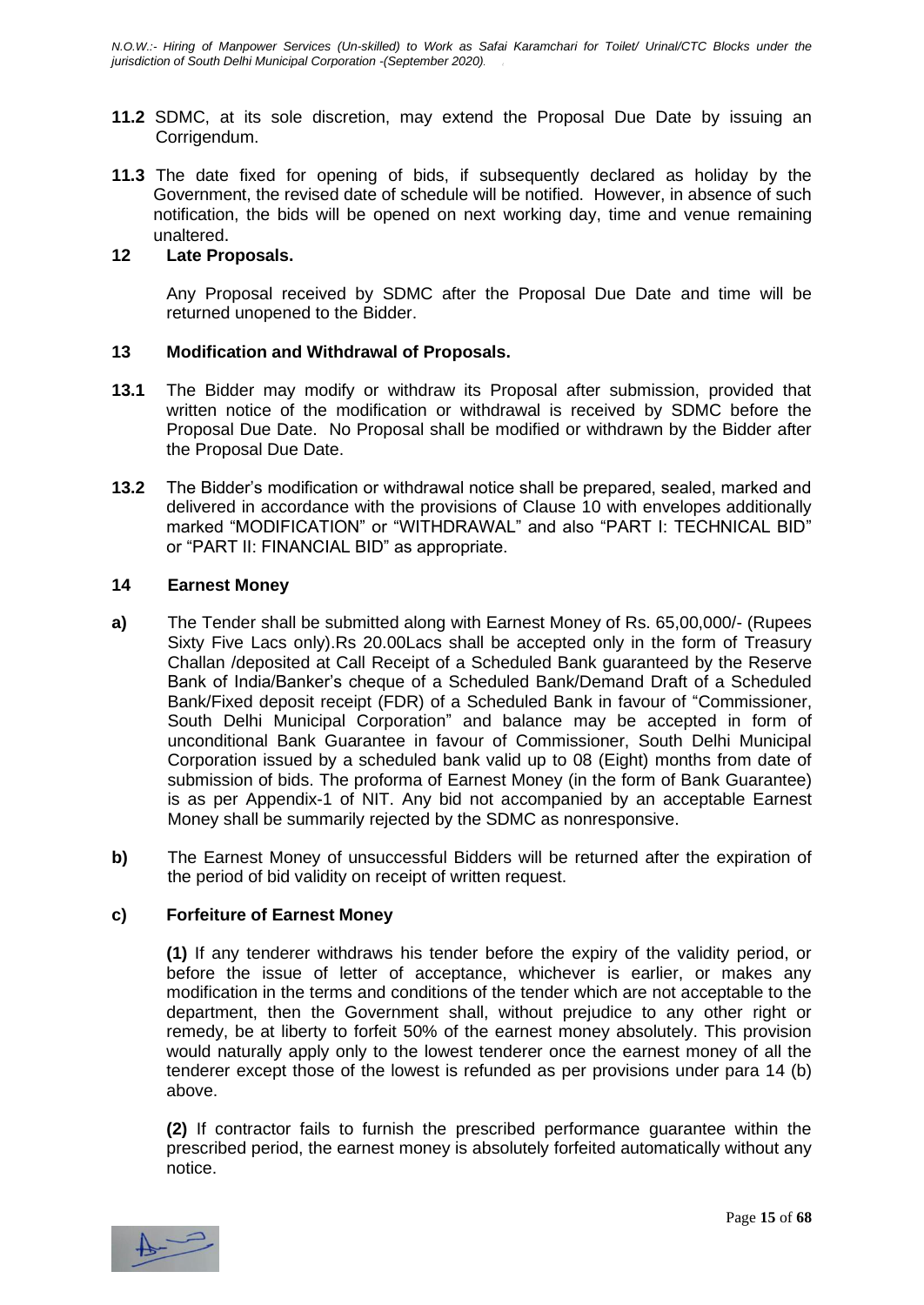**(3)** In case of forfeiture of earnest money as prescribed in 1 and 2 above, the tenderer shall not be allowed to participate in the retendering process of the work.

**d)** Earnest money shall be adjusted first in the security deposit and further recovery of security deposit shall commence only when the upto date amount of security deposit starts exceeding the earnest money.

#### **15 Test of Responsiveness**

- **15.1** Prior to evaluation of Proposals, SDMC will determine whether each Proposal is responsive to the requirements of the tender documents. A Proposal shall be considered responsive if:
- **a)** It is received before 1500 Hrs. (IST) on the Proposal Due Date.
- **b)** Proposals are accompanied by Earnest Money as in Clause 14.
- **c)** The Tender Cost submitted (in case the tender document downloaded from the web site) with Technical Bid.
- **d)** Power of Attorney of a person(s) duly authorized to sign on the behalf of the tenderer
- **e)** It is signed, sealed and marked as stipulated in Clause 10.
- **f)** It contains the information and documents as requested in tender documents.
- **g)** It contains information in the format as specified in tender documents.
- **h)** It mentions the validity period as set out in Clause 5.
- **i)** It provides the information in reasonable details ("Reasonable Detail" means that, but for minor deviations, the information can be reviewed and evaluated by SDMC without communication with the Bidder). SDMC reserves the right to determine whether the information has been provided in reasonable detail.
- **j)** There are no inconsistencies between the Proposal and the supporting documents.
- **15.2** A Proposal that is substantially responsive is one that conforms to the preceding requirements without material deviation or reservation. A material deviation or reservation is one which.
- **a)** Affects in any substantial way, the scope, quality or performance of the Project or
- **b)** Limits in any substantial way, inconsistent with the tender document, SDMC's rights or the Bidder's obligations under the agreement, or
- **c)** Unfairly affects the competitive position of other Bidder presenting substantially responsive bids.
- **15.3** SDMC reserves the right to reject any Proposal which in its opinion is non-responsive and no request for modification or withdrawal shall be entertained by SDMC in respect of such Proposals.

#### **16 CLARIFICATION ON TECHNICAL BID EVALUATION.**

- 16.1 The technical bids shall be evaluated based on the available documents submitted by the bidder. To assist in the examination, evaluation, and comparison of the bids, and qualification of the bidders, the SDMC may, at its discretion, ask any bidder for a clarification of its bid. Any clarification submitted by a bidder that is not in response to a request by the SDMC shall not be considered. The SDMC's request for clarification and the response shall be in writing.
- 16.2 If the bidder does not provide clarifications of his bid by the date and time set in the SDMC's request for clarification, his bid may likely to be rejected as non- responsive.

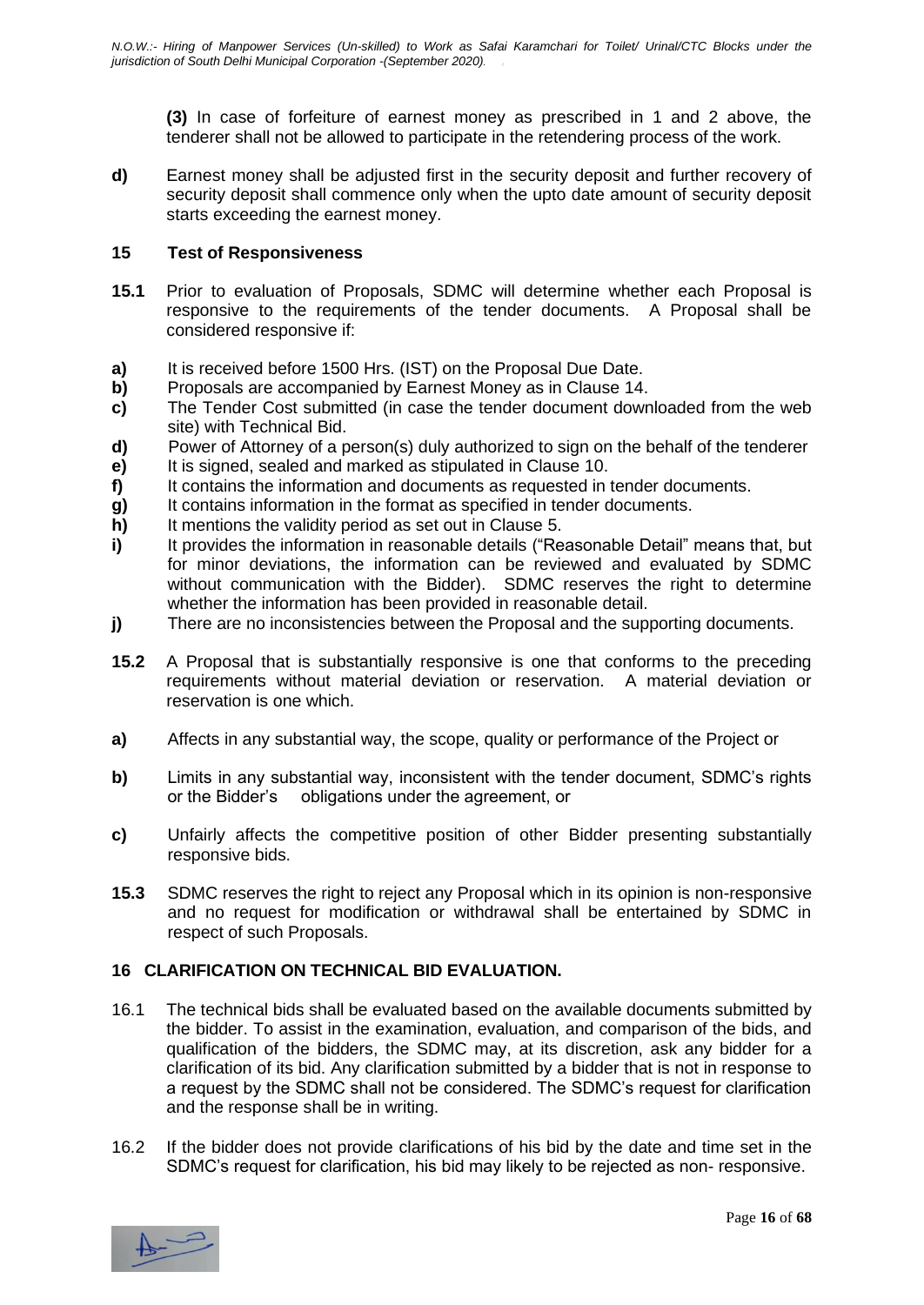- 16.3 SDMC also reserves right to seek confirmation/clarification, on the supporting documents submitted by the bidder in his tender from the agencies who has issued the documents.
- 16.4 **Pre-bid meeting:** Pre-bid meeting will be held on 01/10/2020 at 11:00am in the Conference Hall, Engineering, HQ, SDMC, E- Block, 20th Floor, Dr. S.P. M. Civic Centre, J.L. Nehru Marg, New Delhi-110002.

#### **17 Performance Guarantee/Security**

- **17.1** Within 15 (Fifteen) days from the date of issue of the Letter of Acceptance from the SDMC, the Successful Bidder shall submit an irrevocable Performance Guarantee/Security in an amount of **5% (Five percent)** of the Contract Price/Tendered Value in the form of a Bank Guarantee / Demand Draft / Fixed Deposit Receipt issued by a Scheduled Bank in India in addition to other deposits mentioned elsewhere in the contract for his proper performance of the contract agreement as specified in Clause 2 of Section III (General Conditions of Contract). This Performance Guarantee (PG)/Security shall be submitted by the successful bidder/contractor in favour of Commissioner, SDMC in accordance with the Instructions to Bidder and shall be issued in a form acceptable to the SDMC and denominated in the types and proportions of the currencies in which the Contract Price is payable. The Performance Guarantee (PG)/Security shall remain valid beyond six months beyond the date of completion of all the contractual obligations of Contractor.
- **17.2** Failure of the successful Bidder to provide the requisite Performance Security in accordance with the requirements of Clause 17.1 shall constitute grounds for annulment of the award and forfeiture of the Earnest Money made at the time of bidding/tender submission.

#### **17.3 RECOVERY OF SECURITY DEPOSITS:-**

An amount equivalent of 5% of the total amount payable to the Contractor shall be deducted progressively from each bill towards security deposit for fulfilling the terms of this agreement faithfully and diligently till the sum along with the sum already deposited as earnest money, will amount to security deposit of 5% of the tendered value of the work. This is in addition to the performance guarantee that the contractor is required to deposit. **Unless otherwise required under the provisions of agreement the security deposit @ 5% of tendered value/contract price of the work shall remain in force for a period of Six Months after the issue of completion certificate of work.**

All compensations or the other sums of money payable by the contractor under the terms of this contract may be deducted from, or paid by the sale of a sufficient part of his security deposit or from the interest arising there from, or from any sums which may be due to or may become due to the contractor by SDMC on any account whatsoever and in the event of his Security deposit being reduced by reason of any such deductions or sale as aforesaid, the contractor shall within 10 days make good in cash or fixed deposit receipt or in shape of pay order/demand draft by the State Bank of India or by schedule banks (if deposited for more than 12 months) endorsed in favour of the Engineer-in-charge, any sum or sums which may have been deducted from, or raised by sale of his security deposit or any part thereof. The security deposit shall be collected from the running bills of the contractor at the rates mentioned above and the Earnest money deposited at the time of tenders will be treated as part of the Security Deposit.

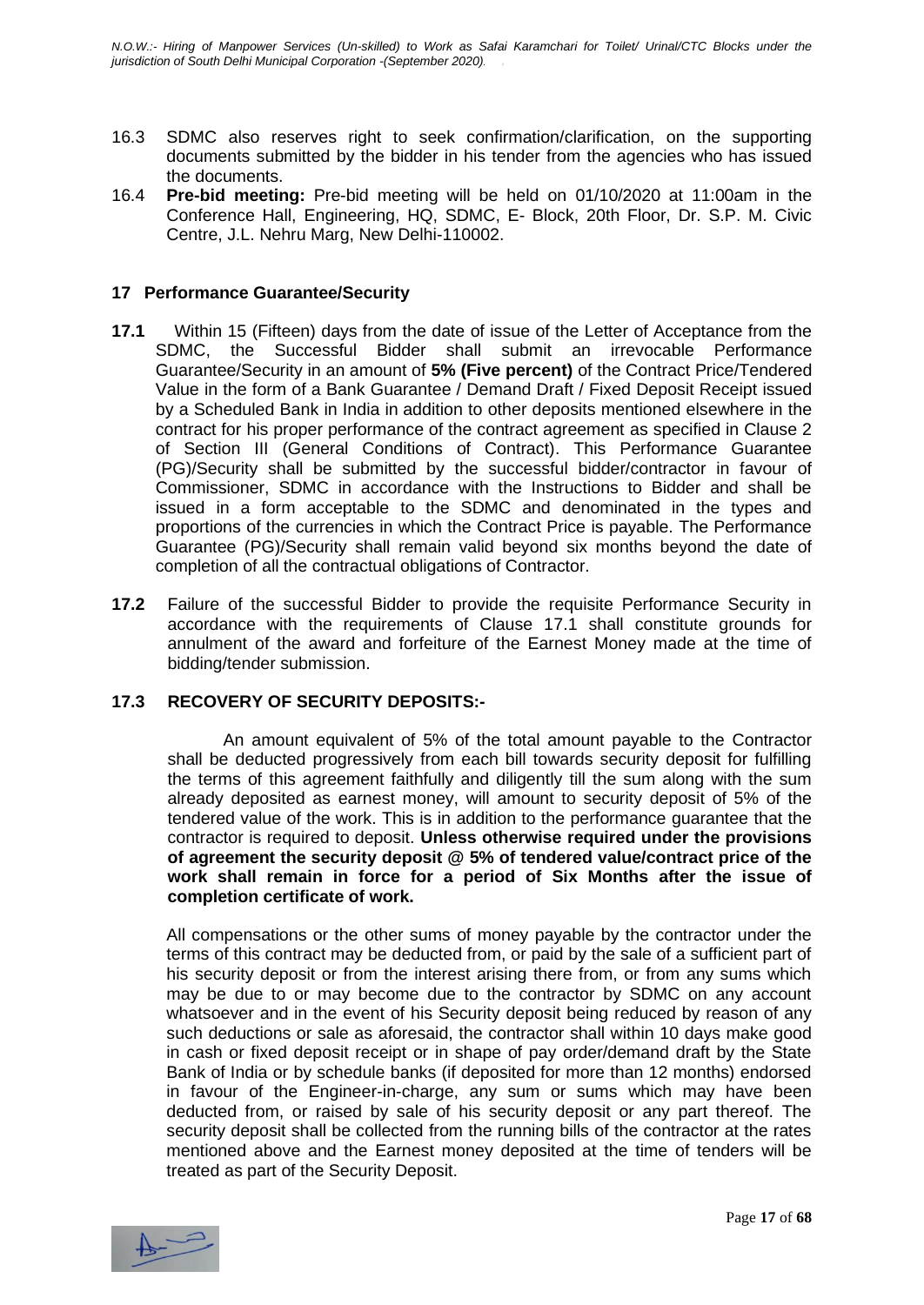The security deposit as deducted above can be released against bank guarantee issued by a scheduled bank, on its accumulation to a minimum ofRs.5(Five) Lacs subject to the conditions that amount of such bank guarantee, except last one, shall not be less than Rs.5(Five) Lacs.

#### **18 Pre-bid Meeting:**

- 18.1 If required, the Bidder or his official representative will be invited to attend a pre-bid meeting which will be held in the Conference Hall, Engineering, HQ, SDMC, E-Block, 20th Floor, Dr. S.P. M. Civic Centre, J.L. Nehru Marg, New Delhi-110002.
- 18.2 The Purpose of the meeting will be to clarify issues and to answer questions on any matter that may be raised at that stage.
- 18.3 The Bidder is requested to submit any question in writing or by E-mail to reach the office of Executive Engineer (Pr-I)/WZ, SDMC on or before 29/09/2020.

#### **19 Evaluation of Proposal**

**The SDMC shall follow two bid system where the technical bid and financial bid shall be evaluated separately. Proposals will be assessed in accordance with good professional practices. The tendering evaluation shall be done on weightage with 70% to Technical Evaluation and 30% to financial evaluation.**

The specific evaluation criteria is given as under:-

| S.NO | <b>PARAMETER</b>                                             | <b>SCORE</b> |
|------|--------------------------------------------------------------|--------------|
| 1    | <b>Technical Bid</b>                                         | 100          |
| 1.1  | <b>Financial Strength/Standing</b>                           | 30           |
| 1.2  | <b>Experience in Similar work</b>                            | 20           |
| 1.3  | Performance (Quality) in similar works (last seven<br>years) | 15           |
| 1.4  | <b>Numbers of Year in Operation</b>                          | 15           |
| 1.5  | <b>Number of Manpower on Rolls</b>                           | 10           |
| 1.6  | <b>Quality Assurance Certification of the Company</b>        | 10           |

Financial submission of only those Bidders who achieve at least fifty percent marks in each &seventy percent marks in aggregate for their technical proposal would be opened. The total marks obtained by a Bidder in the technical bid shall be allocated 70% of technical weightage and the financial bids shall be allocated 30% of the financial weightage, and thereby making a total of 100% weightage for the complete bidding.

#### *Illustration 1 (for Technical Weightage)*

*If a Bidder has secured 80 marks out of the total 100 marks in technical evaluation, his technical evaluation value shall be:56 i.e. {80 x 70%)*

#### **20. Evaluation Methodology**

#### **20.1 Technical Bid Evaluation (100 Marks**)

**a.** This score shall be based on an assessment of the Technical Submission of the Bidder. The total maximum points under this evaluation of Technical Proposal are 100 marks.

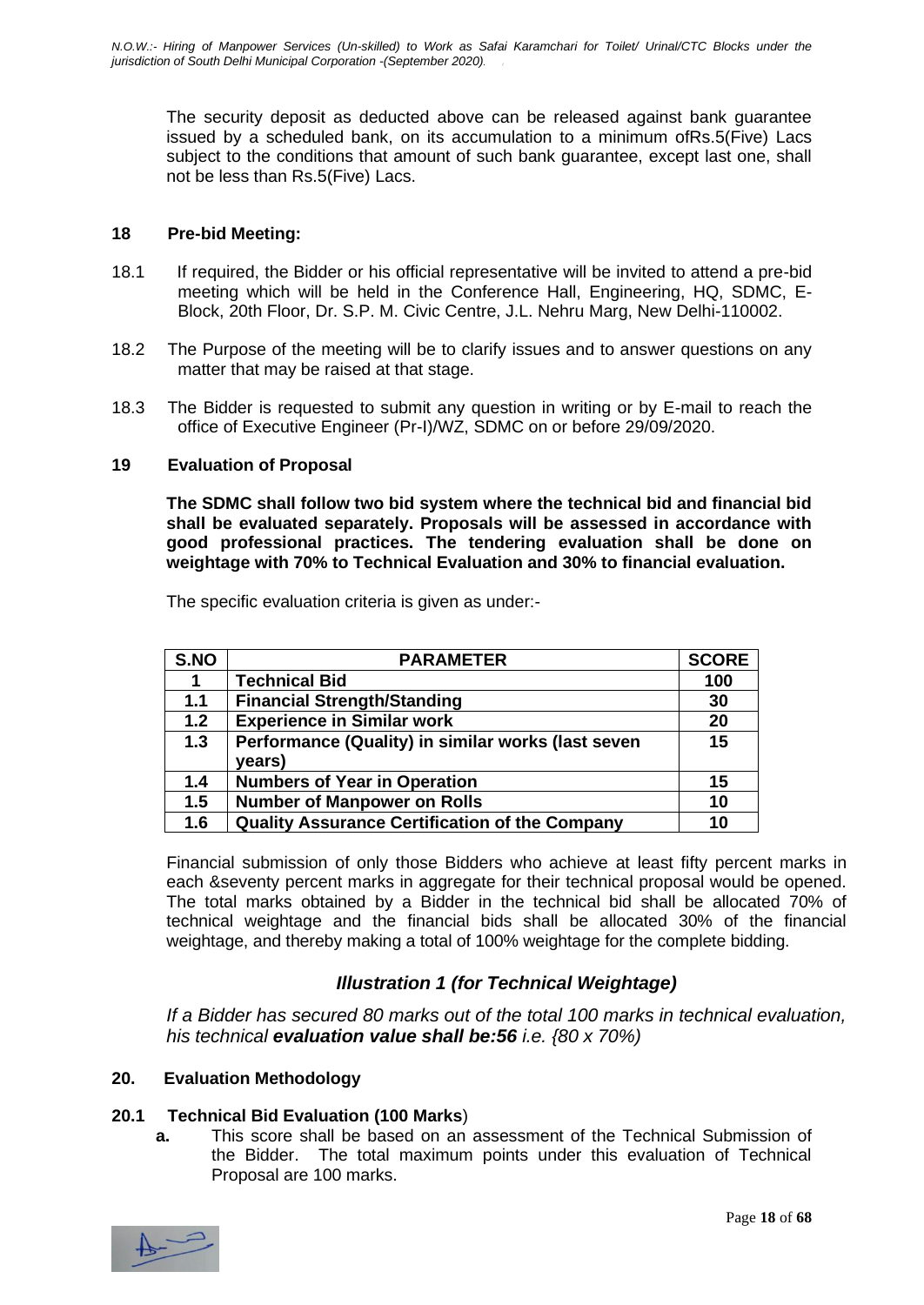|     | Financial Strength (last three years) (only for profit making organization)                                                          | 30  |
|-----|--------------------------------------------------------------------------------------------------------------------------------------|-----|
|     | Average annual turnover - 24 Marks<br>i.                                                                                             |     |
| 1.1 | ii.<br><b>Solvency Certificate</b><br>- 6 Marks                                                                                      |     |
|     | 60% marks for minimum eligibility criteria & 100% marks for twice the                                                                |     |
|     | minimum eligibility criteria or more. In between this on pro rate basis).                                                            |     |
| 1.2 | Experience in similar works (last 7 years)                                                                                           | 20  |
|     | The Bidder/Tenderer shall have experience of successfully completed during                                                           |     |
|     | the last 7 (seven) years ending in the month of March 2020(i.e. 31.03.2020)                                                          |     |
|     | (i) Three similar works* costing not less than Rs. 732.00 lacs in One Year                                                           |     |
|     | (40%)OR                                                                                                                              |     |
|     | (ii) Two similar works* costing not less than Rs. 1098.00 lacs in one year                                                           |     |
|     | (60%)OR                                                                                                                              |     |
|     | (iii) One similar work* costing not less than Rs. 1464.00 lacs in one                                                                |     |
|     | year(80%)                                                                                                                            |     |
|     | *Similar works means the "Providing Manpower Services on Hiring Basis<br>for cleaning and maintaining the Public Buildings in India" |     |
|     | 60% marks for minimum eligibility criteria & 100% marks for twice the                                                                |     |
|     | minimum eligibility criteria or more. In between this on pro rate basis).                                                            |     |
| 1.3 | Performance (Quality) in similar works (last seven years)                                                                            | 15  |
|     | Very Good/Outstanding<br>15<br>i.                                                                                                    |     |
|     | ii.<br>12<br>Good                                                                                                                    |     |
|     | iii.<br>Fair/ Satisfactory<br>08                                                                                                     |     |
|     | 00<br>iv.<br>Poor                                                                                                                    |     |
|     |                                                                                                                                      |     |
| 1.4 | <b>Numbers of Year in Operation</b>                                                                                                  | 15  |
|     | Upto3 years<br>03<br>j.                                                                                                              |     |
|     | ii.<br>More than 3 years and upto06 years 05                                                                                         |     |
|     | More than 06 years and upto10 years<br>10<br>iii.                                                                                    |     |
| 1.5 | 15<br>More than 10 years<br>iv.                                                                                                      | 10  |
|     | <b>Number of Manpowers on rolls</b><br><b>Upto3000</b><br>04                                                                         |     |
|     | i.<br>ii.<br>More than 3001 and upto 6000<br>06                                                                                      |     |
|     | iii.<br>More than 6001 and upto10000<br>08                                                                                           |     |
|     | More than 10000<br>iv.<br>10                                                                                                         |     |
|     |                                                                                                                                      |     |
| 1.6 | <b>Quality Assurance Certification of the Company</b>                                                                                | 10  |
|     | ISO (Less than 5 years)<br>02                                                                                                        |     |
|     | 02<br>ISO (5-10 years)<br>н.                                                                                                         |     |
|     | SA 8000<br>02<br>iii.                                                                                                                |     |
|     | 02<br>iv. OHSAS 18001or Equivalent                                                                                                   |     |
|     | v. Any other International Accreditation Certificate 02                                                                              |     |
|     |                                                                                                                                      |     |
|     | <b>Total</b>                                                                                                                         | 100 |

**b.** The computation of the Technical Status of Bidder Assessment would be based on the details provided in Technical Bid.

- **c.** The evaluation on the Present Technical Proposal would be qualitative & to the best judgment & discretion of SDMC evaluation committee. The marks so assigned by SDMC or Advisor(s) would be final and binding on the Bidder/tenderer.
- **d.** The composite score under the Technical Proposal would be the arithmetic sum of the marks assigned to the bidder under each of the parameters listed above in Clause 20.1
- **e.** The Benchmark Score to be achieved for technical submission will be decided by the SDMC Evaluation Committee.

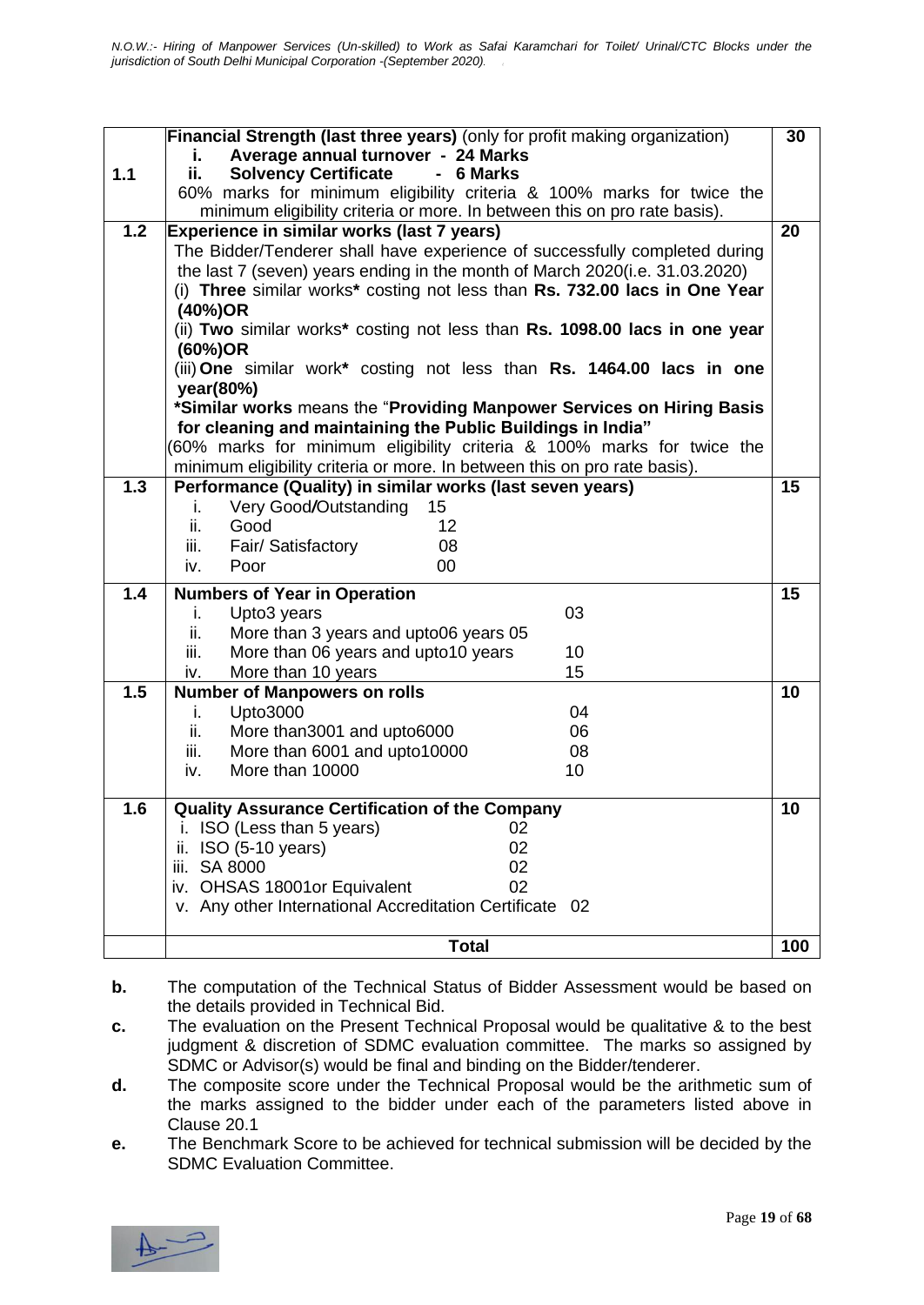#### **20.2 Financial Bid Opening Procedure**

- **a.** Financial proposals shall be opened for only those Bidders who would have obtained benchmark (as per clause 20.1 of I.T.B.) score in technical bid section.
- **b.** SDMC shall notify in writing to the technically qualified bidders only that pass the minimum technical score, and intimate the date and time for opening their financial proposal. On opening the financial proposals, the SDMC will notify the concerned Bidders.
- **c.** The Financial Bids of all the technically qualified Bidders shall be opened on the appointed date and time in presence of the qualified bidders/their authorized representatives, who choose to be present at the time of opening of the financial bids.
- **d.** All the technically qualified bidders/their authorized representatives present at the time of opening of the Financial Bids shall be required to submit the Authorisation letter and shall be asked to sign on Bid Opening Register/Documents.
- **e.** Any bidder objecting to the same shall be disqualified and his financial bid shall be returned on the spot.
- **f.** Absence of bidders or their authorized representatives shall not impair the legality of the process.
- **g.** The financial bid price, as indicated in the financial bid submission form of each bidder shall be read out on the spot, however, it shall be clearly stated that the final financial bid prices would be arrived at after detailed scrutiny/correction of arithmetical error in the financial bid.
- **h.** Mere becoming the lowest bidder, prior to financial bid scrutiny will not give any right to the lowest bidder to claim that he is successful in the bidding process. The successful bidder (L-1) shall be decided only after following due procedure as explained in above.

#### **21. FINANCIAL BID EVALUATION AND DETERMINATION OF THE SUCCESSFUL BIDDER**

- 21.1 The financial evaluation shall be carried out and financial bids of all the bidders shall be given 30% of weightage.
- 21.2 The Bidder with the lowest bid Prices (L1) shall be assigned full 30 marks (i.e. 30% x 100) and his total scores of the bid shall be as per Illustration 2 below:

#### *Illustration 2*

*If the Bidder at Illustration 1 is L-1 Bidder and quoted Rs.100/- for being L-1, then his total value shall be 86 i.e. (56 Technical Value + 30 Financial Value)*

21.3 The financial scores of the other bidders (i.e. L-2, L-3…ad so on) shall be computed as under and as explained at Illustration 3 below:

30 x Lowest Value (L-1 Price) / Quoted Value (L-2 OR L3..)

#### *Illustration 3*

*If the Bidder at Illustration 1 is L-2 Bidder and he quoted Rs.125, therefore 30% being the weighted value, the financial scores for L-2 shall be computed as under*

*30 x 100 (lowest prices-L1) / 125 (quoted prices – L2) = 24 (financial score)*

*Therefore L-2 Bidder shall have total value of 80 (56 Technical Value + 24 Financial Value)*

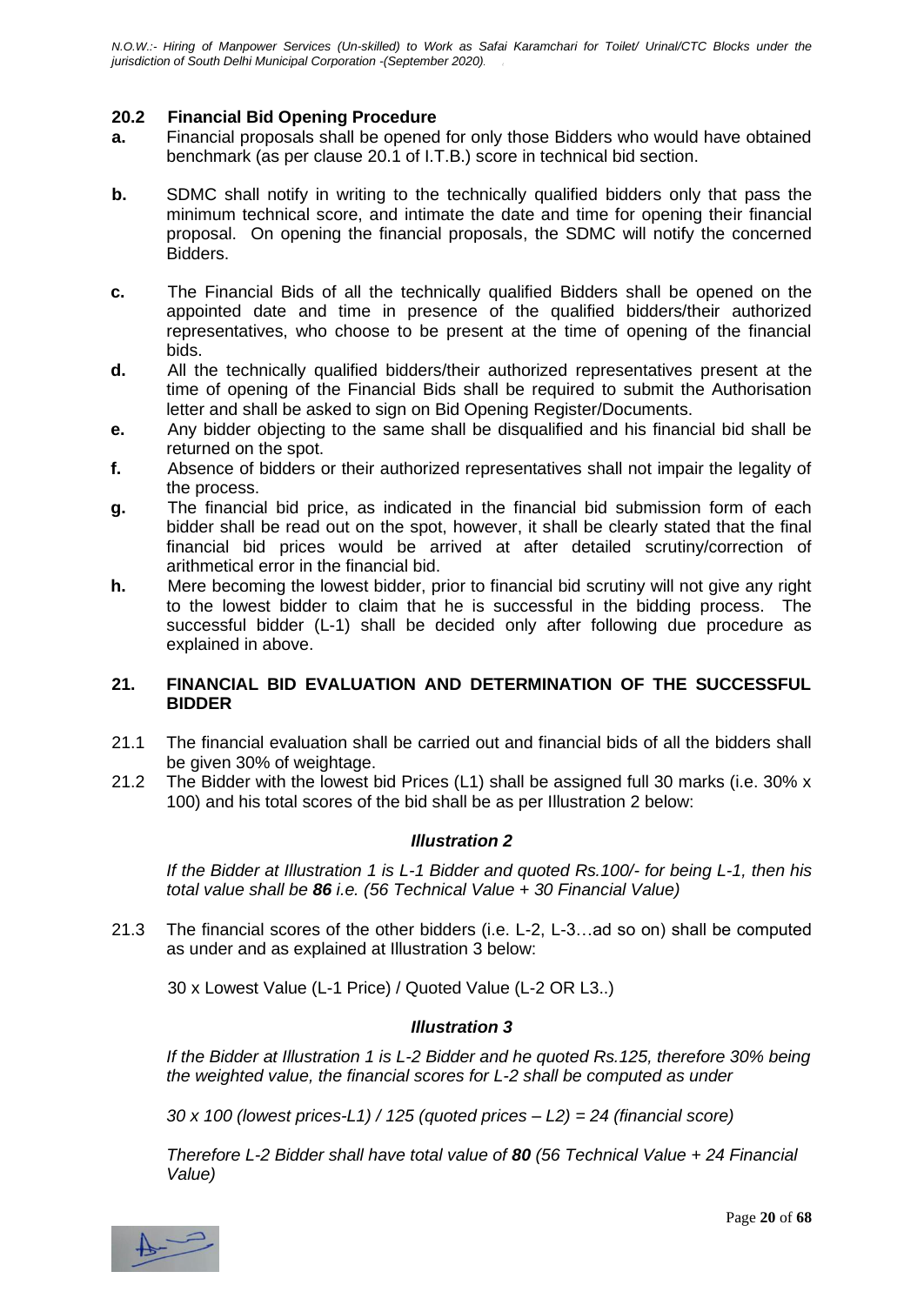- 21.4 The Bidders' ranking shall be arranged depending on the marks obtained by each of the bidder both in Technical Evaluation and Financial Evaluation.
- 21.5 The Bidder meeting the minimum eligibility criteria and with the **highest marks/ rank** (i.e. the **total** of technical evaluation marks and financial evaluation marks) shall be deemed as the **successful Bidder** and shall be considered eligible L-1 Bidder for further process.
- 21.6 If there is a discrepancy between words and figures, the amount in words shall prevail.

#### **21.7 Negotiations**

- 21.7a: The objective of negotiations is to reach an agreement on all points and sign a contract. The negotiations shall be held with the lowest bidder amongst the qualifiers.
- 21.7b: Negotiations will include discussions on technical proposal, work plan, staffing and on the financial bid.
- 21.7c: In the event the negotiations fail with lowest Bidder, SDMC will have liberty to negotiate with the next lowest bidder.

#### **22 SDMC's Right to Accept or Reject Proposal**

SDMC reserves the right to accept or reject any or all of the Proposals without assigning any reasons and to take any measure as it may deem fit, including annulment of the bidding process, at any time prior to award of Consultancy Contract, without liability or obligation for such acceptance, rejection and annulment.

- **22.1** SDMC may reject the tender that is considered to be substantially non-responsive to the requirements of the Proposal. Such matters may include:
	- Incorrect or Fraudulent Power of Attorney
	- Incorrect or Fraudulent Tender Security
	- Tender Guarantee is "called-in" by SDMC
	- Qualifications relating to the Proposal
	- Deviations relating to the Scope of Work
	- Incomplete Technical Proposal
	- Major inadequacies in the technical offer.
	- Tenderer requires an increase in Tender Offer price during negotiations
	- Failure to sign the Contract
	- Failure to provide the Performance Guarantee.
- **22.2** SDMC reserves the right to invite revised Proposals from Bidders with or without amendment of the RFP/tender document at any stage, without liability or any obligation for such invitation and without assigning any reason.
- **22.3** SDMC reserves the right to reject any Proposal at any time:
- **a)** A material misrepresentation made at any stage in the bidding process is uncovered;

**or**

**b)** The Bidder does not respond promptly and thoroughly to requests for supplemental information required for the evaluation of the proposal.

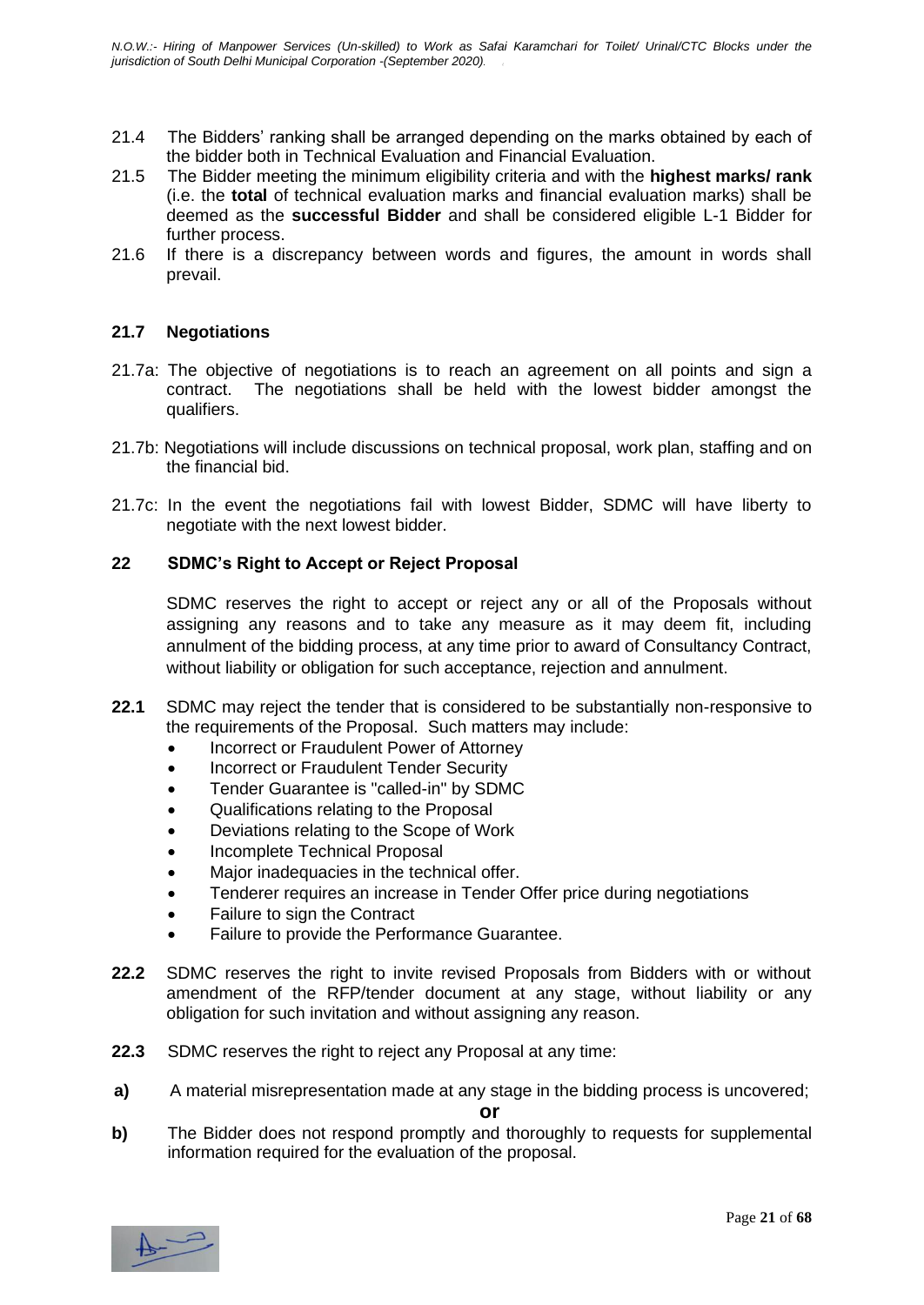This would lead to the disqualification of the Bidder. If such disqualification / rejection occurs after the Bids have been opened and the Successful Bidder get disqualified / rejected, then SDMC reserves the right to:

- **i** Declare the bidder biding the next lowest bid, as the Preferred Bidder, and where warranted, invite such Bidder to equal or lower the rates secured by such disqualified Successful Bidder; or
- **ii** Take any such measure as may be deemed fit in the sole discretion of SDMC, including annulment of the bidding process.

#### **22.4 Conditional proposals shall not be accepted.**

#### **23 Confidentiality**

Information relating to the examination, clarification, evaluation and recommendation for the short-listed bidders would not be disclosed to any person not officially concerned with the process. SDMC would treat all information submitted as part of the Proposal in confidence and will ensure that all who have access to such material treat it in confidence. SDMC would not divulge any such information unless ordered to do so by any Government authority that has the power under law to require its disclosure.

- **24** Canvassing, whether directly or indirectly, in connection with tenders is strictly prohibited and the tenders submitted by the contractors who resort to canvassing will be liable to rejection.
- **25** Any effort by a tenderer to influence the Employer/Engineer in the process of examination, clarification, evaluation and comparison of tenders and in decisions concerning award of contract, may result in the rejection of the tenderers tender.
- **26** The contractor shall not be permitted to tender for works in SDMC (responsible for award and execution of contracts) in which his near relative is posted as Accounts Officer or as an officer in any capacity between the grades of Superintending Engineer and Junior Engineer (both inclusive). He shall also intimate the names of persons who are working with him in any capacity or are subsequently employed by him and who are near relatives to any gazetted officer in SDMC. Any breach of this condition by the contractor would render him liable to be removed from the list of prequalified contractors for this work.
- **27** No Engineer of gazetted rank or other gazetted officer employed in Engineering or Administrative duties in the Engineering Department of the SDMC is allowed to work as a contractor for a period of one year after his retirement from service, without the prior written permission of the SDMC in writing. This contract is liable to be cancelled if either the contractor or any of his employees is found any time to be such a person who had not obtained the permission of the SDMC as aforesaid before submission of the tender or engagement in the contractor's service.
- **28** The tenderer is not allowed to make any modifications in the terms and conditions of the tender documents, which are not acceptable to the department, after submission of tender**.**
- **29** Technical Bid and Tender Document including Price Bid shall be submitted simultaneously on due date and time. Only Technical Bid shall be opened on that date of all the tenderers. The Financial Bid/ Price Bid shall be kept sealed in safe custody. The Financial Bid/Price Bid of only those successful tenderers, who will qualify in the technical bid on the basis of their technical proposal and along with other details given in the technical bid. The sealed price bid of unsuccessful bidder in technical bid shall be duly returned unopened.

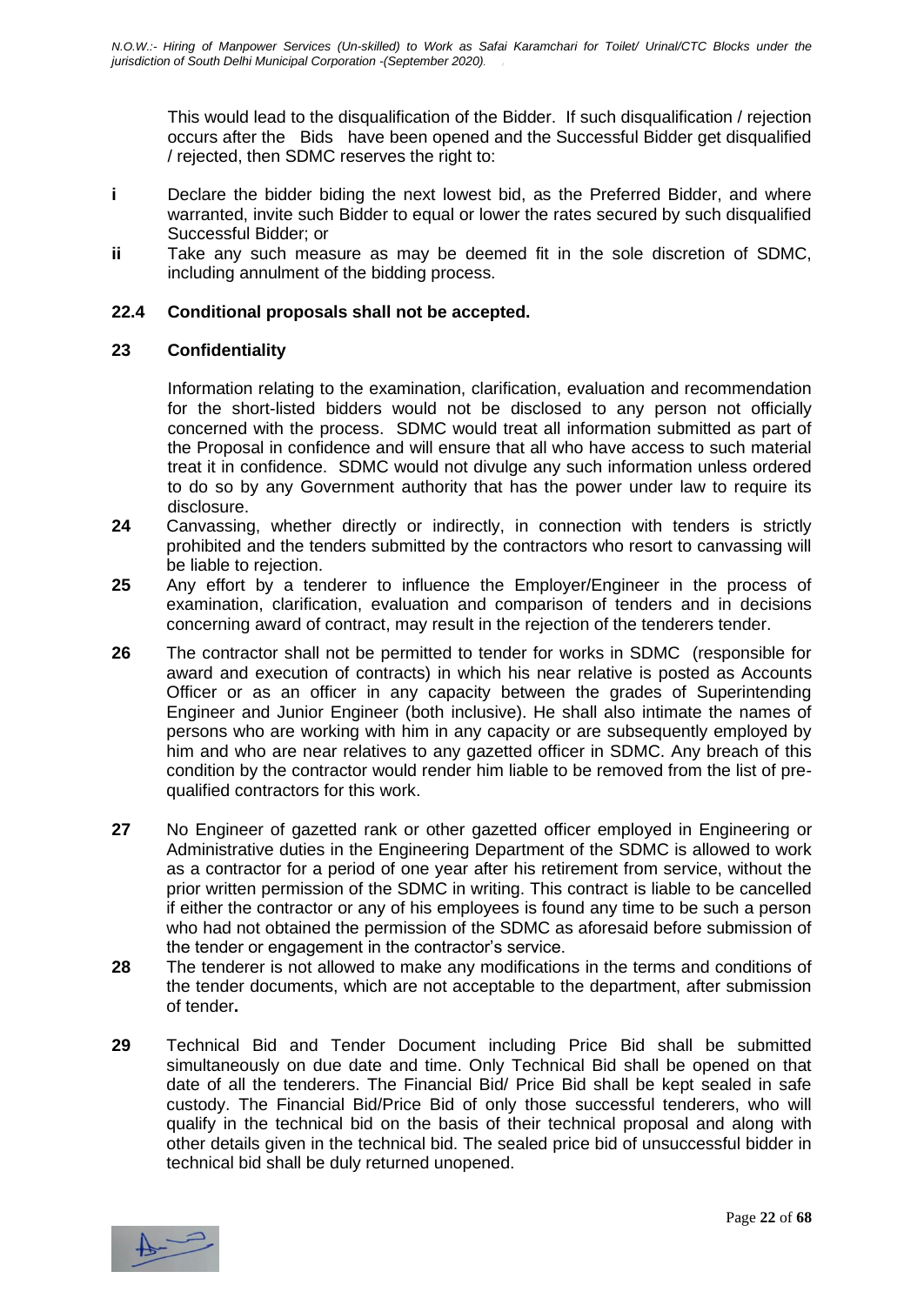- **30** Earnest Money, Technical Package/Bid and Tender Document shall be placed in one sealed envelope clearly marked as **TECHNICAL BID**. Financial Bid shall be placed in separate sealed envelope clearly marked as **FINANCIAL BID**. Both the sealed envelopes i.e. **Technical Bid** and **Financial Bid** then shall be placed in another one sealed envelope marked as Proposal for \_\_\_\_\_\_\_\_ (**NAME OF WORK)**.
- **31** Tender documents purchased from the office of the Executive Engineer(Pr.-I)/WZ, SDMC or downloaded from the Website shall be submitted duly signed by the authorized signatory of the tenderer on all the pages of all the Sections along with their proposal including Technical and Financial Bid.

#### **32 Correction of Errors**

- **32.1** Tenders determined to be technically acceptable after technical evaluation will be checked by the Employer for any arithmetical errors in computation and summation during financial evaluation. Errors will be corrected by the Employer as follows:
- a) Where there is a discrepancy between amounts in figures and in words, the amount in words will govern; and
- b) Where there is a discrepancy between the unit price and the total amount derived from the multiplication of the unit price and the quantity, the unit price as quoted will normally govern unless in the opinion of the Employer there is an obviously gross misplacement of the decimal point in the unit price, in which event, the total amount as quoted will govern.
- **32.2** If a Tenderer does not accept the correction of errors as outlined above, his tender will be rejected and the tender security forfeited.
- **33** If it is found that the tender is not submitted in proper manner or contains too many corrections or absurd rates or amount, it would be open for the SDMC to take suitable action against the tenderer including rejection of tender.
- **34** In the tender documents the word "MCD"/"SDMC" shall mean South Delhi Municipal Corporation wherever exists.
- **35** In the tender documents the word "Department" shall mean "SDMC" wherever exists.
- **36 Indemnify:** *The successful tenderer* shall indemnify the South Delhi Municipal Corporation against all losses and claims in respect of death or injury to any person, loss and damage to any property including works arising out of any consequences of the execution by submitting the "Indemnity Bond" on a stamp paper of value Rs.100/-
- **37** All communication and information should be provided in writing and in English will be addressed to Executive Engineer (Pr.-I)/WZ, SDMC.
- **38** All statutory Govt. instructions related to the work shall be binding to the contractor.
- **39** IS system of measurements shall be followed.

#### **40 Time is Essence of work.**

- **41** Unless otherwise specified in this tender document, CPWD Manual-2019 with up to date correction slips shall be binding on the contractor.
- **42** The adjudication for any dispute shall be the Local Jurisdiction and Court of Delhi.

**Executive Engineer (Pr.-I)/West Zone South Delhi Municipal Corporation**

**\*\*\*\*\*\*\*\*\*\*\*\*\***

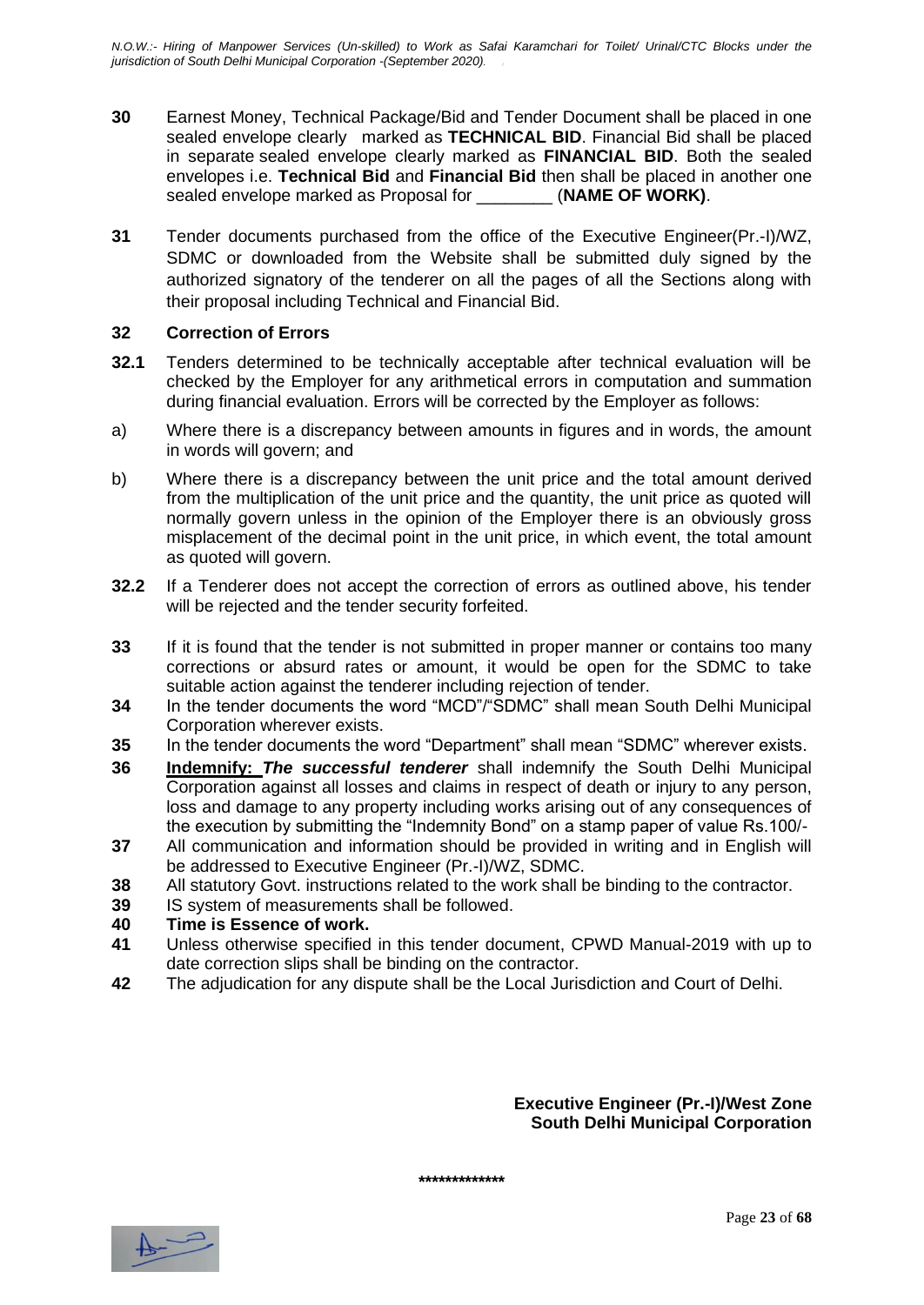#### **SOUTH DELHI MUNICIPAL CORPORATION**

**STATE:** -Delhi **Department: -** Engineering

**CIRCLE:**-SE(DEMS)/NGZ **DIVISION: -**EE(Pr.-I)/WZ,SDMC

#### **Item Rate Tender & Contract for Works**

#### **TENDER FOR THE WORK OF**

**N.O.W.:- HIRING OF MANPOWER SERVICES (UN-SKILLED) TO WORK AS SAFAI KARAMCHARI FOR TOILET/ URINAL/ CTC BLOCKS UNDER THE JURISDICTION OF SOUTH DELHI MUNICIPAL CORPORATION.**

- i) To be submitted by 03:00 PM on **12/10/2020**
- **ii)** To be opened in presence of tenderers who may be present at 03:10PM on **12/10/2020** in the office **Superintending Engineer (Pr/NGZ), South Delhi Municipal Corporation .**

Issued to: -

................................................................................................................................................... .......................................................................................................................

> Signature of officer issuing the document Designation: Executive Engineer (Pr.-I)/WZ, SDMC

Date of Issue:- \_\_\_\_\_\_\_\_\_\_\_\_\_\_

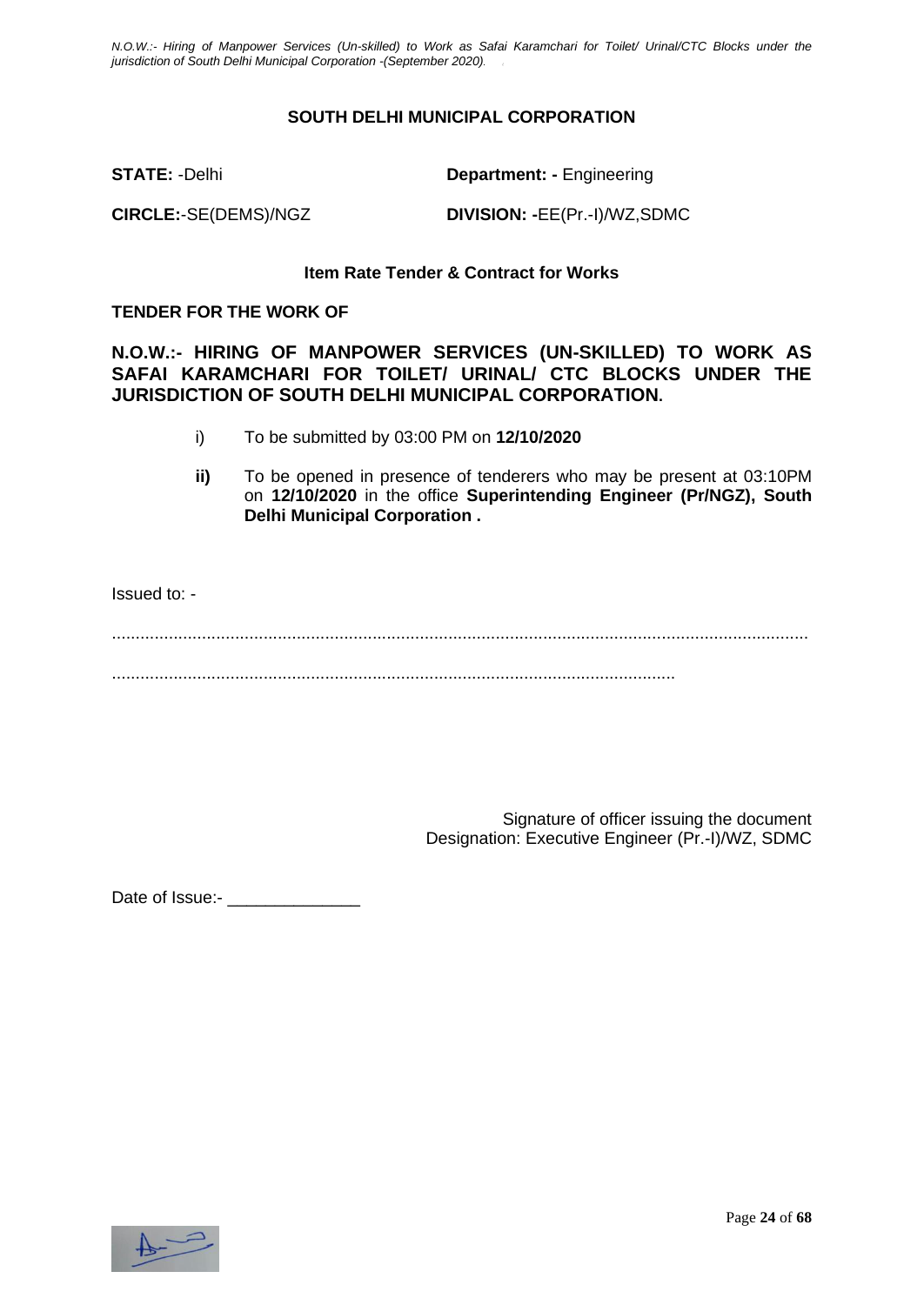#### **APPENDIX-I OF NIT**

#### **Form of Earnest Money Deposit (Bank Guarantee Bond)**

WHEREAS, contractor.................. (Name of contractor) (Herein after called "the contractor") has submitted his tender dated............. (Date) for the construction of.............................................. (Name of work) (Hereinafter called"the Tender")

KNOW ALL PEOPLE by these presents that we......................................... (Name of bank) having our registered office at................................... (Hereinafter called "the Bank") are bound unto................................................... (Name and division of Executive Engineer) (Hereinafter called "the Engineer-in-Charge") in the sum of Rs. ......................... (Rupees in words .................................................) for which payment well and truly to be made to the said Engineer-in-Charge the Bank binds itself, his successors and assigns by these presents.

SEALED with the Common Seal of the said Bank this….… day of ……………2020.

THE CONDITIONS of this obligation are:

- (1) If after tender opening the Contractor withdraws, his tender during the period of validity of tender (including extended validity of tender) specified in the Form of Tender;
- (2) If the contractor having been notified of the acceptance of his tender by the Engineer-in-Charge:
	- (a) Fails or refuses to execute the Form of Agreement in accordance with the Instructions to contractor, ifrequired; OR
	- (b) Fails or refuses to furnish the Performance Guarantee, in accordance with the provisions of tender document and Instructions to contractor, OR
	- (c) Fails or refuses to start the work, in accordance with the provisions of the contract and Instructions to contractor, OR
	- (d) Fails or refuses to submit fresh Bank Guarantee of an equal amount of this Bank Guarantee, against Security Deposit after award of contract.

We undertake to pay to the Engineer-in-Charge up to the above amount upon receipt of his first written demand, without the Engineer-in-Charge having to substantiates his demand, provided that in his demand the Engineer-in-Charge will note that the amount claimed by his is due to him owing to the occurrence of one or any of the above conditions, specifying the occurred condition or conditions.

This Guarantee will remain in force up to and including the date\* ............. after the deadline for submission of tender as such deadline is stated in the Instructions to contractor or as it may be extended by the Engineer-in-Charge, notice of which extension(s) to the Bank is hereby waived. Any demand in respect of this Guarantee should reach the Bank not later than the above date.

DATE............. SIGNATURE OF THE BANK

WITNESS..................

ing the contract of the contract of the contract of the SEAL SEAL of the contract of the contract of the contract of the contract of the contract of the contract of the contract of the contract of the contract of the contr

(SIGNATURE, NAME AND ADDRESS)

\*Date to be worked out on the basis of validity period of 6 months from last date of receipt of tender.

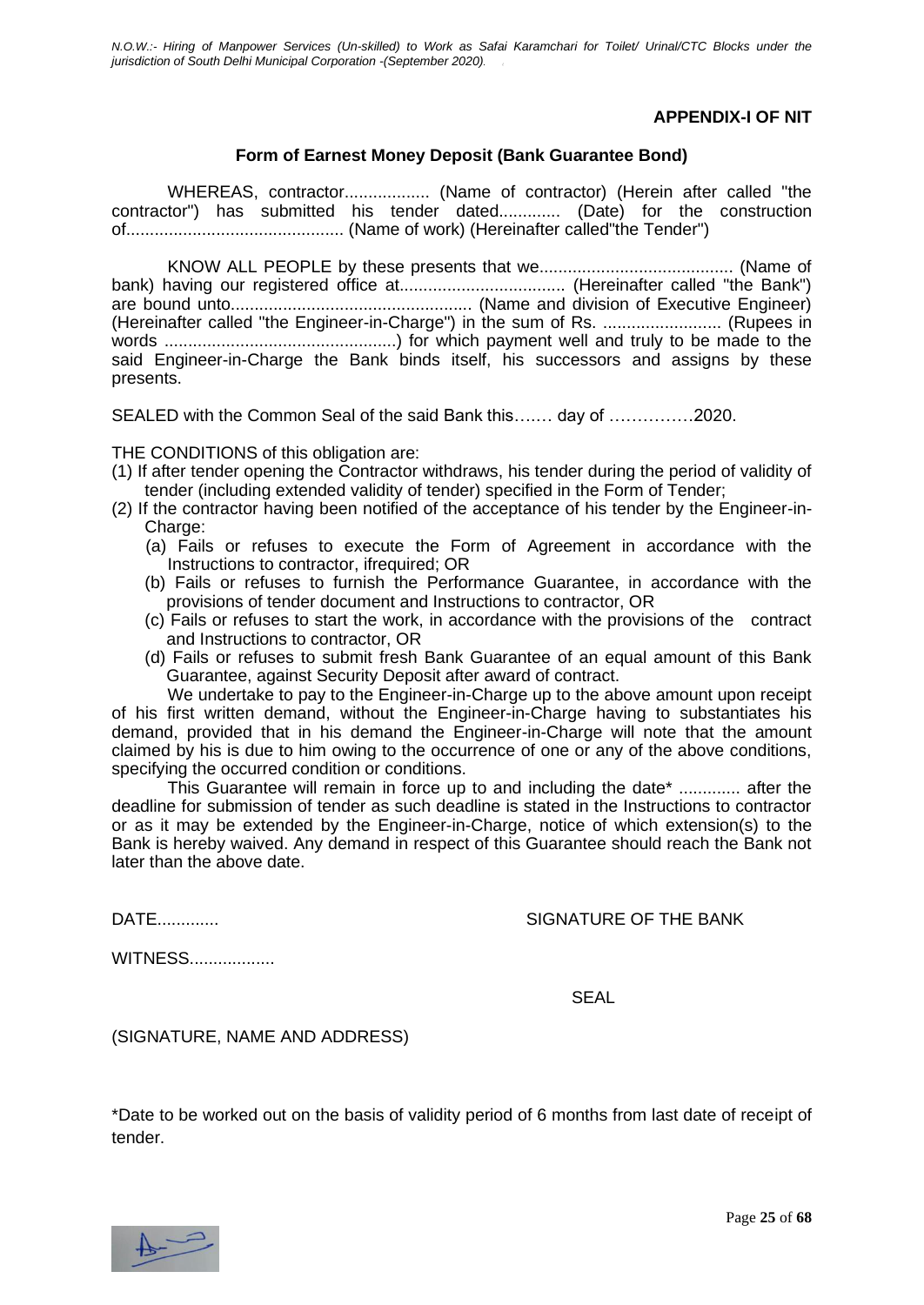#### **TENDER**

I/We have read and examined the Notice Inviting Tender, Instructions to Bidder, General Rules and Directions, General Conditions of Contract, Special Condition of Contract, Clauses of Contract, Schedule of Work/Requirement Price Schedule, BOQ & other documents and Rules referred to in the condition of contract and all other contents in the tender document for the work.

I/We hereby tender for the execution of the work specified for the South Delhi Municipal Corporation within the time specified in NIT viz., schedule of quantities and in accordance in all respects with the specifications, design, drawings and instructions in writing referred to in General Rules and Directions of the Conditions of contract and with such materials as are provided for, by, and in respects in accordance with, such condition so far as applicable.

We agree to keep the tender open for **180 Days** from the date of submission of tender/bid thereof and not to make any modification in its terms and conditions.

The Bidder shall furnish, as a part of his bid, an Earnest Money of **Rs. 65,00,000/-** (Rupees Sixty Five Lacs only). Rs 20.00Lacs (Twenty Lacs only) shall be accepted only in the form of Treasury Challan /deposited at Call Receipt of a Scheduled Bank guaranteed by the Reserve Bank of India/Banker's cheque of a Scheduled Bank/Demand Draft of a Scheduled Bank/Fixed deposit receipt (FDR) of a Scheduled Bank in favour of "Commissioner, South Delhi Municipal Corporation" and balance may be accepted in form of unconditional Bank Guarantee in favour of Commissioner, South Delhi Municipal Corporation issued by a scheduled bank valid up to 08 (Eight) months from date of submission of bids. The proforma of Earnest Money (in the form of Bank Guarantee) is as per Appendix-1 of NIT.

If I/We fail to commence work as specified, I/We agree that the SDMC or his successors in office shall without prejudice to any other right or remedy available in law, be at liberty to forfeit the said earnest money and the performance guarantee absolutely, otherwise the said earnest money shall be retained by him towards security deposit to execute all the works referred to in the tender documents upon the terms and conditions contained or referred to therein and to carry out such deviations as may be ordered, upto maximum of the percentage mentioned in tender document.

I/We agree that should the South Delhi Municipal Corporation decide to forfeit earnest money mentioned for this work, unless a sum equal to the earnest money is paid by us forthwith, the competent authority, may at his option recover it out of the deposit and in the event of deficiency, out of any other money due to me/us under this contract or otherwise from the payment due in any other contract with Central Govt. /State Govt./PSU/private Company etc. I/We shall be debarred for participation in the re-tendering process of the work.

I/We hereby declare that I/We shall treat the tender documents drawings and other records connected with the work as secret/confidential documents and shall not communicate information/derived there from to any person other than a person to whom I/We am/are authorized to communicate the same or use the information in any manner prejudicial to the safety of the state.

I/We agree that should I/We fail to commence the work specified in the above memorandum an amount equal to the amount of the earnest money mentioned in the form of invitation of tender shall be absolutely forfeited to the South Delhi Municipal Corporation and the same may at the option of the competent Authority be recovered without prejudice to any other right or remedy available in law out of the deposit in so far as the same may extend in terms

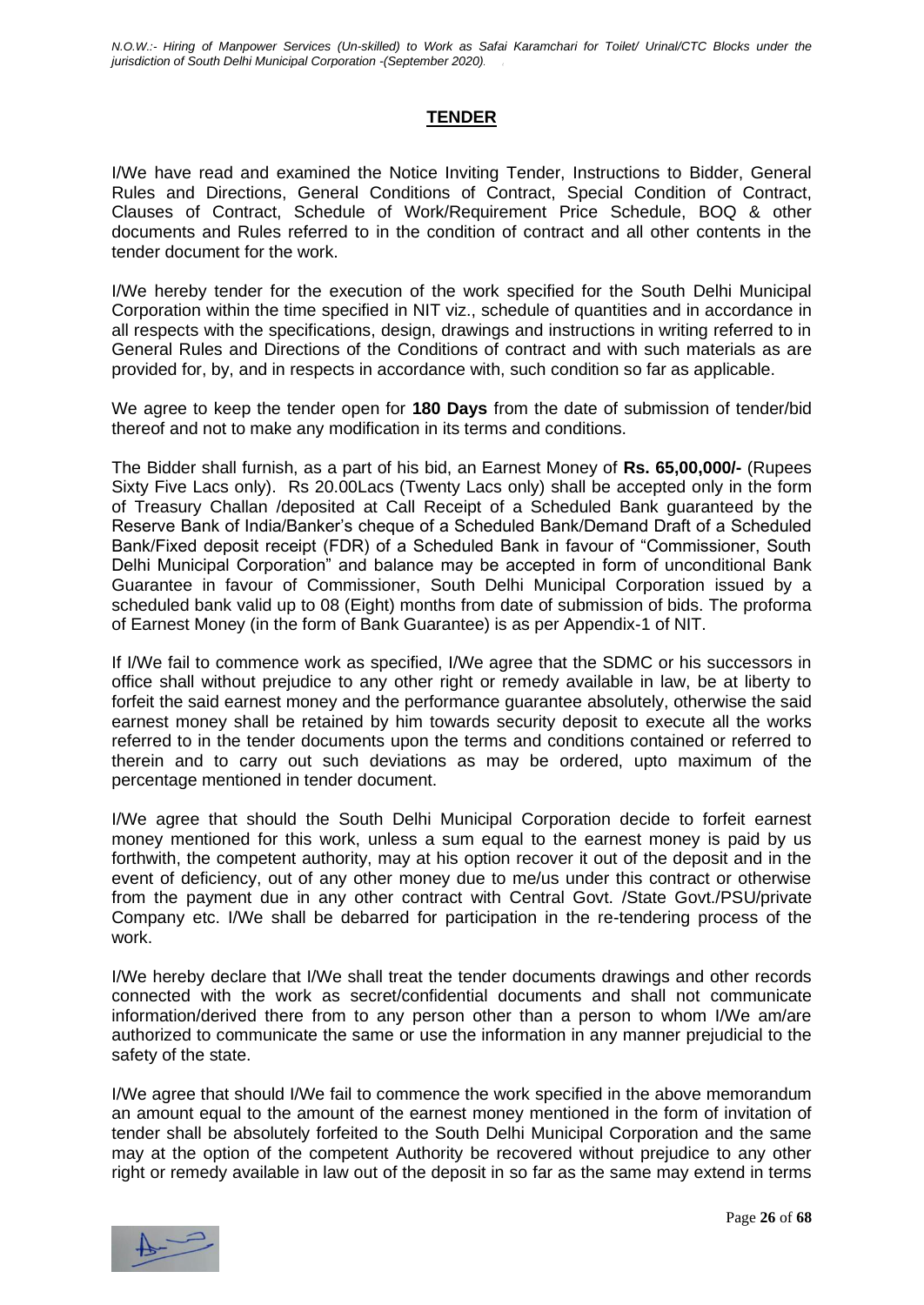of the said bond and in the event of deficiency out of any other money due to me/us under the contract or otherwise.

> **Signature of Authorized Signatory On behalf of the Tenderer with Company seal**

Dated: Postal Address:

Witness: Name &Address of the witness:

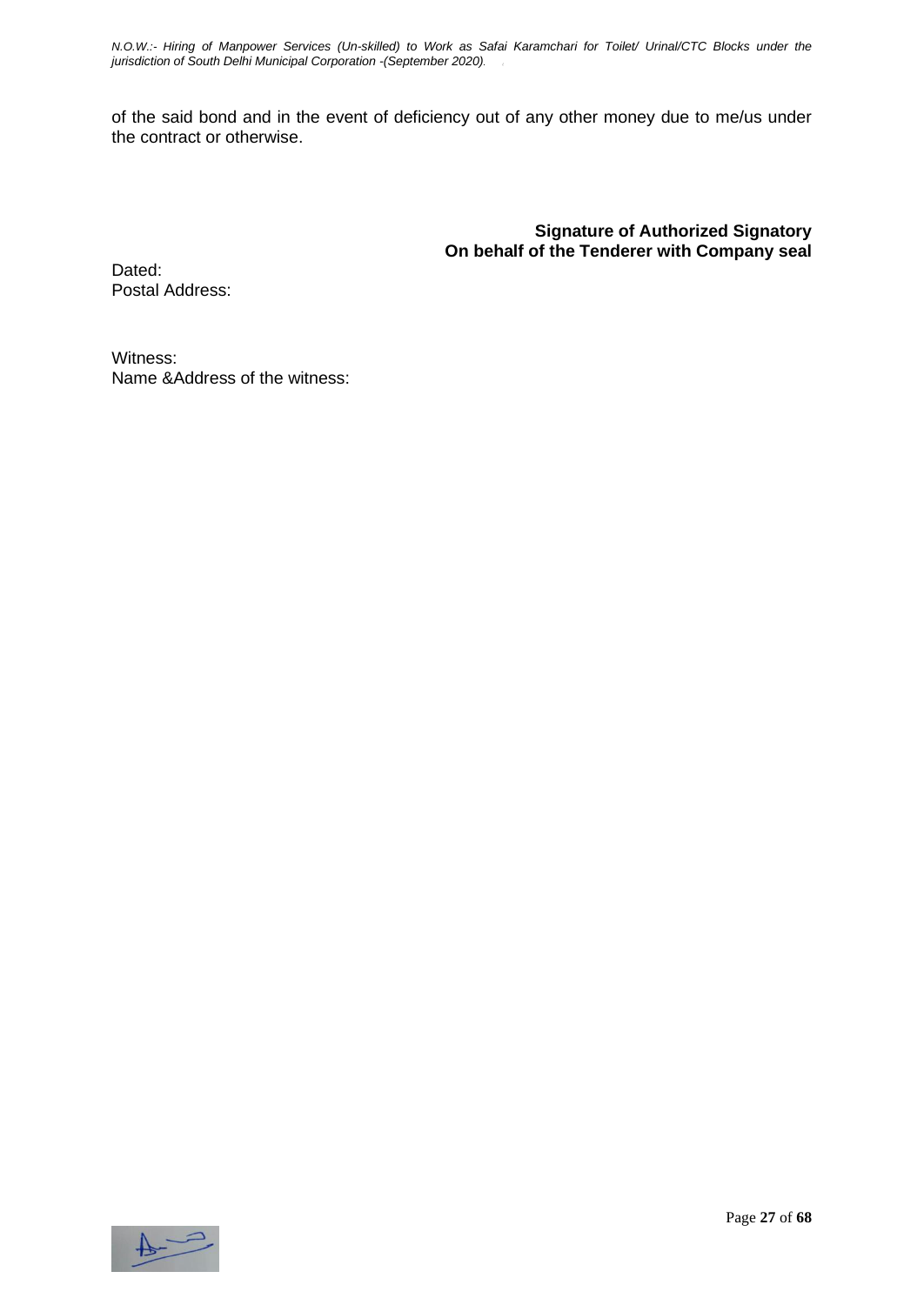#### **INDEMNITY BOND**

# **(TO BE TYPED ON A RS. 100 STAMP PAPER) (TO BE SUBMITTED BY THE SUCCESSFUL TENDERER/BIDDER)**

We, M/s. \_\_\_\_\_\_\_\_\_\_\_\_\_\_\_\_\_\_\_\_\_\_\_\_\_\_\_\_\_\_\_\_\_\_\_\_\_\_\_\_\_\_\_\_\_\_\_\_\_\_\_\_\_\_\_\_\_\_\_\_(the Contractor/contractor) shall indemnify the South Delhi Municipal Corporation against all loss and claims in respect of:

- 1. Death or Injury to any person
- 2 Loss or Damage to any property including works

These may arise out of any consequences of the execution and completion of the works and remedying of all defects therein and against all claims, proceedings, damages, costs, charges or expenses in respect or in relation thereof.

We shall also indemnify the Employer from all risks arising out of natural calamities, etc.

**Signature of Authorized Signatory on behalf of Tenderer with company seal**

Title of Office

Name of Firm

Date:

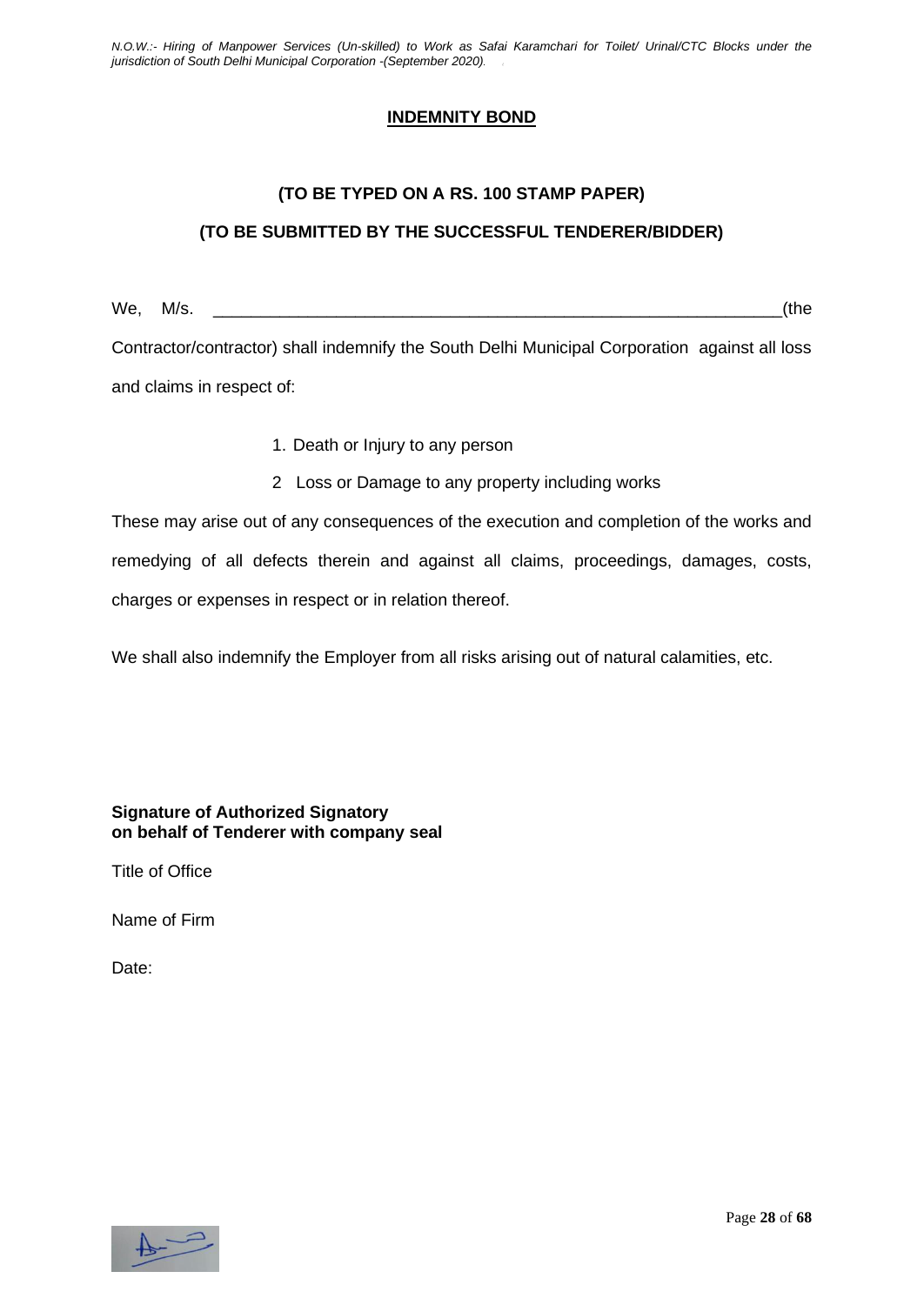#### **CONTRACT AGREEMENT NO……….. DATED ……………**

THIS AGREEMENT is made on **………………..**between ……………………**South Delhi Municipal Corporation** (hereinafter referred to as "SDMC" which expression unless excluded or repugnant to the context be deemed to include his successors and assigns), and whose principal place of office is at E- Block, 9nd Floor, Dr. S.P. M. Civic Centre, J.L. Nehru Marg, New Delhi-110002

#### **AND**

**M/s……………………………………………….……………..**having its registered office at……………………………………………………………..(Hereinafter referred to as "the Contractor") which expression shall unless excluded by or repugnant to the context be deemed to include his successors, heirs, executors, administrators, representatives and assigns) of the other part for providing manpower services to SDMC.

NOW THIS AGREEMENT WITNESSTH as follows:

- **I. WHEREAS** the SDMC invited bids through open tender, vide Notice Inviting Tender dated ….…..for "**Hiring of Manpower Services (Unskilled labour to work as Safai Karamchari) vide Tender No. ……….**
- II. AND WHEREAS the Contractor submitted his bid in accordance with the procedure mentioned along with the bid documents and represented therein that it fulfills all the requirements and has resources and competence to provide the requisite services to the SDMC
- III. **AND WHEREAS** the SDMC has selected **M/s……………………………………..**as the successful bidder ("the Contractor") pursuant to the bidding process and negotiation of contract prices, awarded the **Letter of Acceptance (LoA) No. …………………,** to the Contractor on **……………………** for a total sum of **………………..** [Rupees ………………… Only].
- IV. **AND WHEREAS** the SDMC desires that the manpower services (as defined in the Bidding Document) be provided, performed, executed and completed by the Contractor, and wishes to appoint the Contractor for carrying out such services.
- V. **AND WHEREAS** the Contractor acknowledges that the SDMC shall enter into contracts with other contractors / parties for the manpower services of its premises in cases the Contractor falls into breach of the terms and conditions as stipulated in the Tender Document and shall waive its claim whatsoever in this regard.
- VI. **AND WHEREAS** the terms and conditions of this Contract have been fully negotiated between the SDMC and the Contractor as parties of competent capacity and equal standing.
- VII **AND WHEREAS** the Contractor has fully read, understood and shall abide by all the terms and conditions as stipulated in the Tender Documents for providing manpower services in the SDMC's premises, failing which the Contract is liable to be terminated at any time, without assigning any reasons by the SDMC.
- VIII **AND WHEREAS** the Contractor shall be responsible for payment of Goods & Service Tax with Department of Goods & Service Tax. The documentary proof of the same must be submitted within one month of payment of particular bill for the amount of Service Tax Charged in the said bill
- IX. **AND WHEREAS** the SDMC and the Contractor agree as follows:

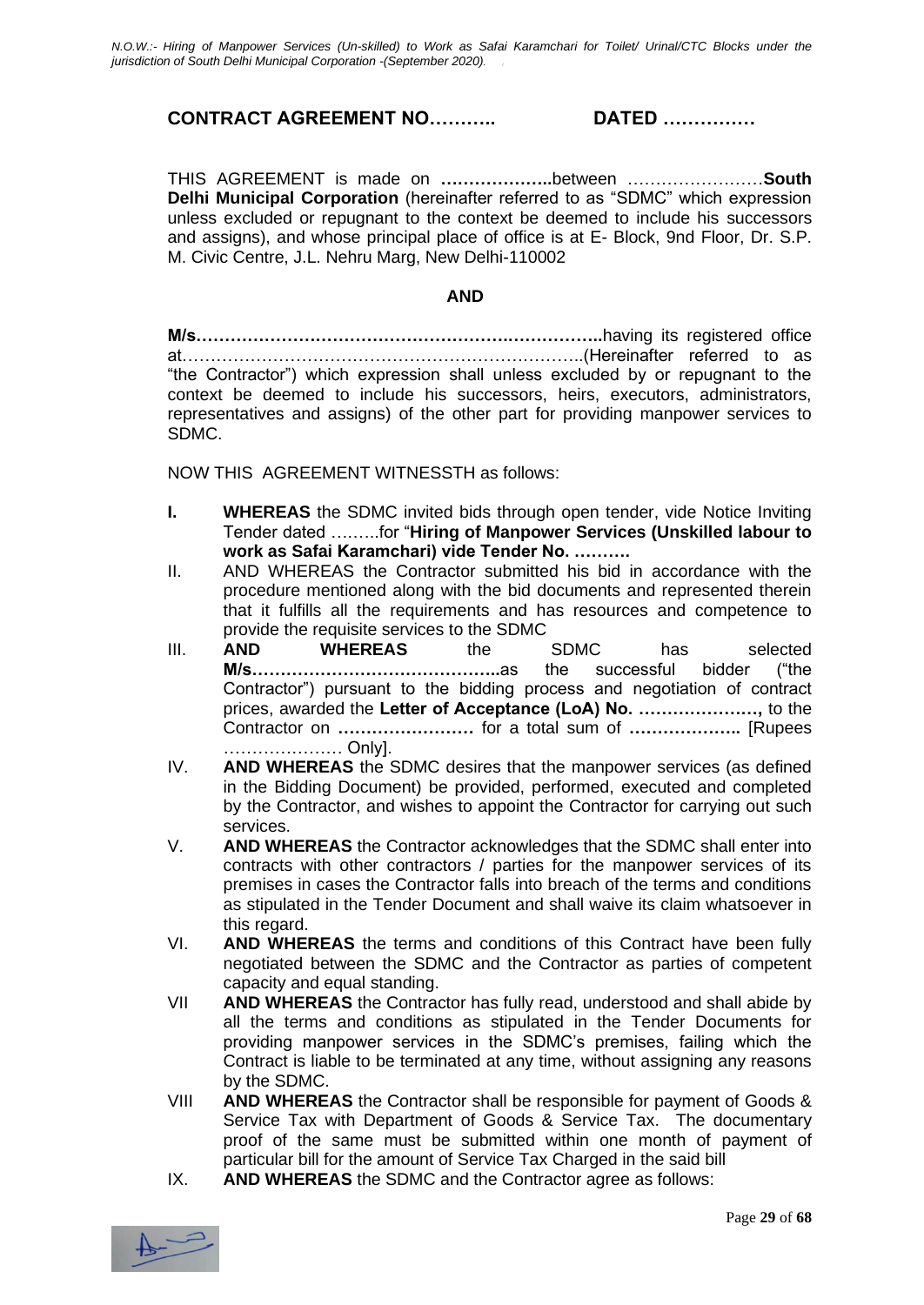- 1. In this Agreement (including the recitals) capitalized words and expressions shall have the same meanings as are respectively assigned to them in the Contract documents referred to.
- 2. The following documents shall be deemed to form and be read and construed as part of this Agreement. This Agreement shall prevail over all other Contract documents*.*
- (a) The Letter of Acceptance (LoA) issued by the SDMC.
- (b) Notice to Proceed (NTP)/Work Order issued by the SDMC
- (c) The complete Bid, as submitted by the Contractor.
- (d) The Addenda, if any, issued by the SDMC.
- (e) Indemnity Bond and General Power of Attorney of the Consultant/Contractor.
- (f) Post Bid Correspondences/Clarification.
- (g) Any other documents forming part of this Contract Agreement till date. (Performance Bank Guarantee, Bank Guarantee)
- (h) Charges Schedule annexed to this Article of Agreement
- (i) Supplementary Agreements executed from time to time.
- 3. Any changes/modifications/amendments required to be incorporated in the Contract Agreement at a later stage shall be discussed and mutually agreed by both the parties and such supplementary agreements shall be binding on both the parties and shall form the part of this contract agreement.
- 4. This Contract shall be governed by and construed in accordance with the laws of India. Each Party hereby submits to the jurisdiction as set out in the Dispute Resolution Procedure in the Conditions of Contract.

**IN WITNESS WHEREOF** the parties hereto have caused this Agreement to be executed in accordance with the laws of India on the day, month and year indicated above.

Signed on behalf of the Contractor Signed on Behalf of the Contractor School Signed on Behalf of SOUTH DELHI MUNICIPAL CORPORATION

**(Authorised Signatory) (Authorised Signatory)**

#### **Witness**

| <b>A.</b><br>. . |  |  |  |  |  |  |
|------------------|--|--|--|--|--|--|
|                  |  |  |  |  |  |  |

**2: ………………………**

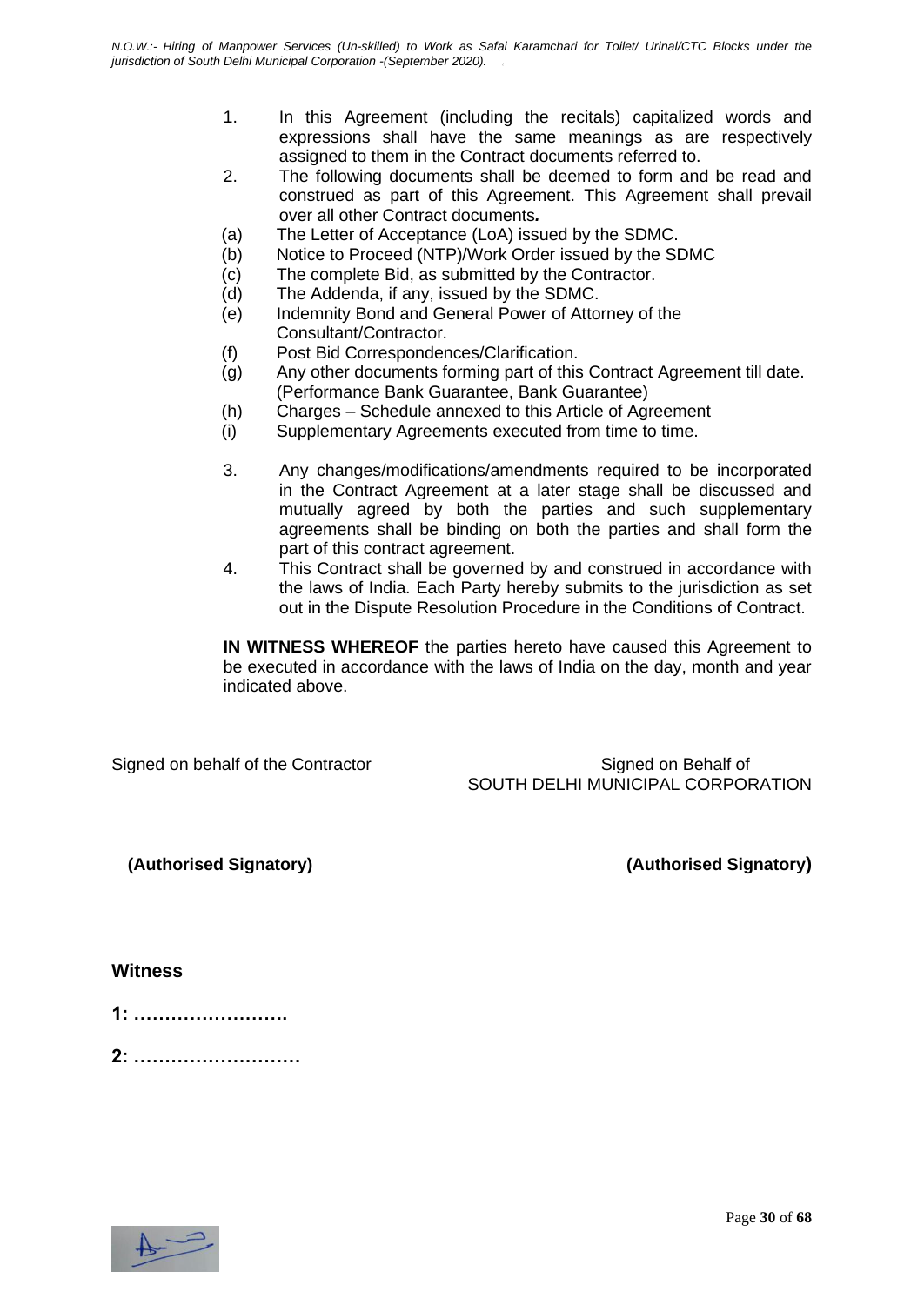### **PERFORMANCE GUARANTEE**

(To be executed on non Judicial stamped paper of an appropriate value)

Date : ....................

**WHEREAS** South Delhi Municipal Corporation, Department of Environment Management Services, E- Block, 19th Floor, Dr. S.P. M. Civic Centre, J.L. Nehru Marg, New Delhi-110002 (hereinafter referred to as "**The Owner**" which expression shall unless repugnant to the context includes their legal representatives, successors and assigns) has executed a binding to the contract on [*Please insert date of acceptance of the letter of acceptance(LoA)*] ("**Contract**") with [*insert name of the Successful Bidder*] ………………………….(hereinafter referred to as the "**Contractor**" which expression shall unless repugnant to the context include its legal representatives, successors and permitted assigns) for the performance, execution and providing of manpower services ("**Manpower Services**" shall have the meaning ascribed to it in the Contract] based on the terms & conditions set out in the Tender Documents number [*insert reference number of the Tender Documents*] dated [*insert date of issue of Tender Documents*]……………………………….and various other documents forming part thereof.

**AND WHEREAS** one of the conditions of the Contract is that the Contractor shall furnish to the Owner a Bank Guarantee from a scheduled bank in India having a branch at New Delhi for an amount equal to 5% (Five percent) of the total Contract Sum (the amount guaranteed under this bank guarantee shall hereinafter be referred to as the "**Guaranteed Amount**" against due and faithful performance of the Contract including the performance bank guarantee obligation and other obligations of the Contractor for the supplies made and the services being provided and executed by under the Contract. This bank guarantee shall be valid upto six months from the date of expiry of the all Contractual Obligations.

**AND WHEREAS** the Contractor has approached [*insert the name of the scheduled bank*] (here in after referred to as the "**Bank**") having its registered office at [*insert the address*]…………………at the request of the Contractor and in consideration of the promises made by the Contractor, the Bank has agreed to give such guarantee as hereunder:-

(i) The Bank hereby undertakes to pay under this guarantee, the Guaranteed Amount claimed by the Owner without any further proof or conditions and without demur, reservation, contest, recourse or protest and without any enquiry or notification to the Contractor merely on a demand raised by the Owner stating that the amount claimed is due to the Owner under the Contract. Any such demand made on the Bank by the Owner shall be conclusive as regards the amount due and payable by the Bank under this bank guarantee and the Bank shall pay without any deductions or set-offs or counterclaims whatsoever, the total sum claimed by the Owner in such Demand. The Owner shall have the right to make an unlimited number of Demands under this bank guarantee provided that the aggregate of all sums paid to the Owner by the Bank under this bank guarantee shall not exceed the Guaranteed Amount. In each case of demand, resulting to change of PBG values, the Owner shall surrender the current PGB to the bank for amendment in price.

(ii) However, the Bank's liability under this bank guarantee shall be restricted to an amount not exceeding [*figure of Guaranteed Amount to be inserted here*]……………………………………………………………………………………………only).

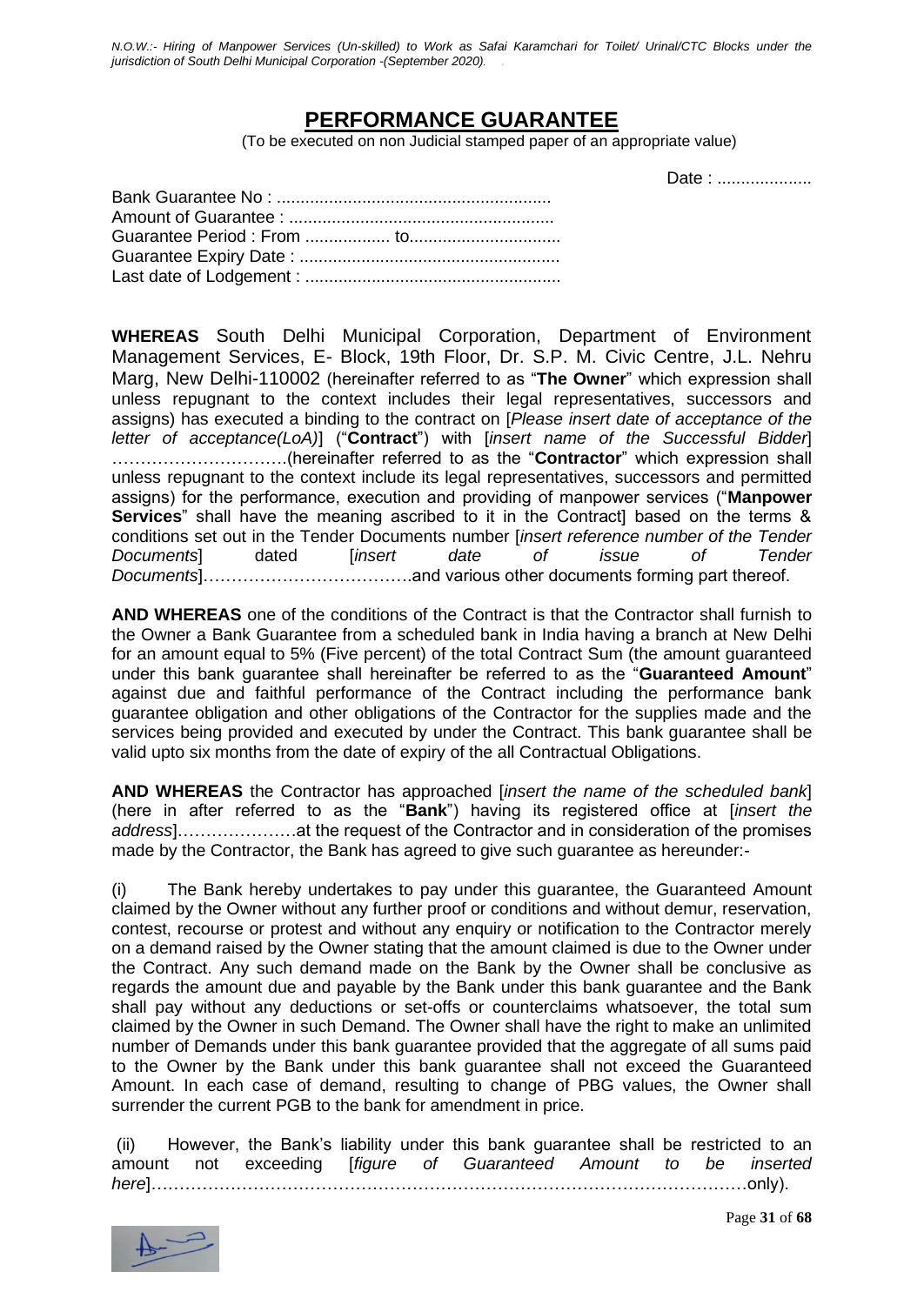(iii) The Owner will have the full liberty without reference to the Bank and without affecting the bank guarantee to postpone for any time or from time to time the exercise of any powers and rights conferred on the Owner under the Contract and to enforce or to forbear endorsing any powers or rights or by reasons of time being given to the contractor which under law relating the Surety would but for the provisions have the effect of releasing the surety.

(iv) The rights of the Owner to recover the Guaranteed Amount from the Bank in the manner aforesaid will not be affected or suspended by reasons of the fact that any dispute or disputes have been raised by the Contractor and / or that any dispute(s) are pending before any office, tribunal or court in respect of such Guaranteed Amount and/ or the Contract.

(v) The guarantee herein contained shall not be affected by the liquidation or winding up, dissolution, change of constitution or insolvency of the Contractor but shall in all respects and for all purposes be binding and operative until payment of all money due to the Owner in respect of such liability or liabilities is effected.

(vi) This bank guarantee shall be governed by and construed in accordance with the laws of the Republic of India and the parties to this bank guarantee hereby submit to the jurisdiction of the Courts of New Delhi for the purposes of settling any disputes or differences which may arise out of or in connection with this bank guarantee and for the purposes of enforcement under this bank guarantee.

(vii) All capitalized words used but not defined herein shall have the meanings assigned to them under the Contract.

(viii) NOTWITHSTANDING anything stated above, the liability of the Bank under this bank guarantee is restricted to the Guaranteed Amount and this bank guarantee shall expire on the expiry of the Warranty Period under the Contract.

(ix) Unless a Demand under this bank guarantee is filed against the Bank within six (6) months from the date of expiry of this bank guarantee all the rights of the Owner under this bank guarantee shall be forfeited and the Bank shall be relieved and discharged from all liabilities hereunder.

(x) However, in the opinion of the Owner, if the Contractor's obligations against which this bank guarantee is given are not completed or fully performed by the Contractor within the period prescribed under the Contract, on request of the Contractor, the Bank hereby agrees to further extend the bank guarantee, till the Contractor fulfils its obligations under the Contract.

(xi) We have the power to issue this bank guarantee in your favour under Memorandum and Article of Association and the Undersigned has full power to do so under the Power of Attorney dated [*date of power of attorney to be inserted*]…………………………………………………granted to him by the Bank.

Date

Bank Corporate Seal of the Bank By its constituted Attorney Signature of a person duly authorized to sign on behalf of the Bank.

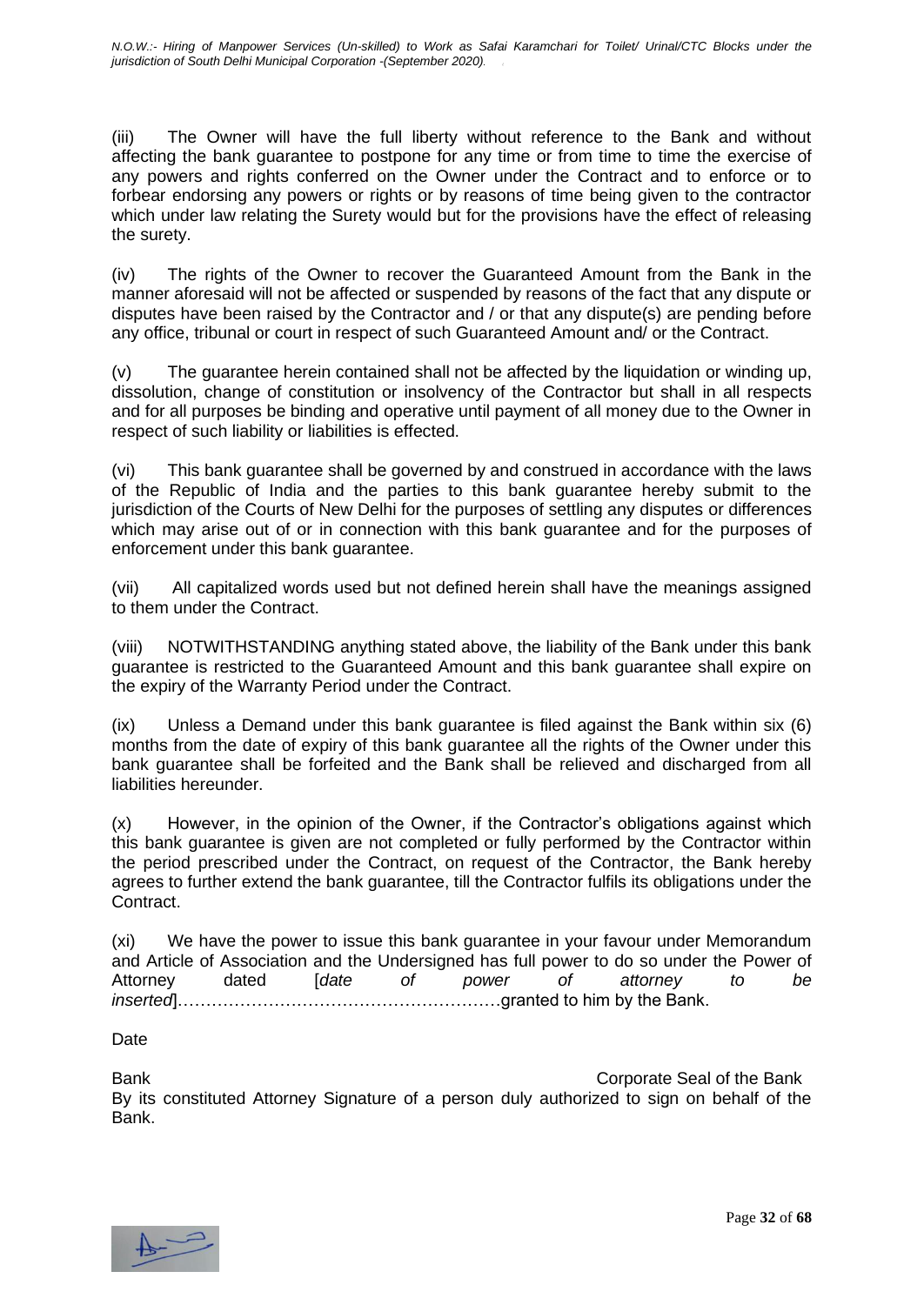### **SECTION III**

### **GENERAL CONDITIONS OF THE CONTRACT**

#### **1. DEFINITIONS**

#### **1.1 General**

In this Contract including the Schedules the following words and expressions shall (unless the context requires otherwise) have the meaning assigned to them in this Schedule.

| "Agreement"                    | The word "Agreement" and "Contract" has been used interchangeably.                                                                                                                                                                              |
|--------------------------------|-------------------------------------------------------------------------------------------------------------------------------------------------------------------------------------------------------------------------------------------------|
| Party                          | The word "party" means the Successful Bidder to whom the work of<br>providing manpower services has been awarded and the SDMC<br>"South Delhi Municipal Corporation".                                                                           |
| οf<br>Letter<br>Acceptance     | Shall mean the intent of the SDMC to engage the successful bidder for<br>providing manpower services in its premises                                                                                                                            |
| <b>Notice</b><br>to<br>Proceed | Shall mean the date at which the manpower services are to commence<br>in area under the jurisdiction of SDMC.                                                                                                                                   |
| 'Confidential<br>Information'  | shall mean all information that is not generally known and which is<br>obtained / received during the tenure of the contract and relates directly<br>to the business / assets of SDMC including the information having the<br>commercial value. |
| Termination<br>Date"           | Shall mean the date specified in the notice of Termination given by<br>either Party to the other Party, from which the Contract shall stand<br>terminated.                                                                                      |
| Termination<br><b>Notice</b>   | Shall mean the notice of Termination given by either Party to the other<br>Part                                                                                                                                                                 |
| Contractor                     | Shall mean the successful bidder to whom the work of providing<br>manpower (Un-skilled Labour) to work as SafaiKaramchari in SDMC<br>has been awarded.                                                                                          |

#### **1.2 CONFIDENTIALITY**

- 1.2.1 The Contractor shall take all precautions not to disclose, divulge and / or disseminate to any third party any confidential information, proprietary information on the SDMC's business or security arrangements (including but not limited to the Assignment Instructions, Schedules and other subsequent Agreements) and/or business of the SDMC. The obligation is not limited to any scope and the Contractor shall be held responsible in case of breach of the confidentiality of SDMC's information.
- 1.2.2 If the Contractor receives enquiries from Press / News / Media/ Radio / Television or other bodies / persons, the same shall be referred by the Contractor to SDMC immediately on receipt of such queries.

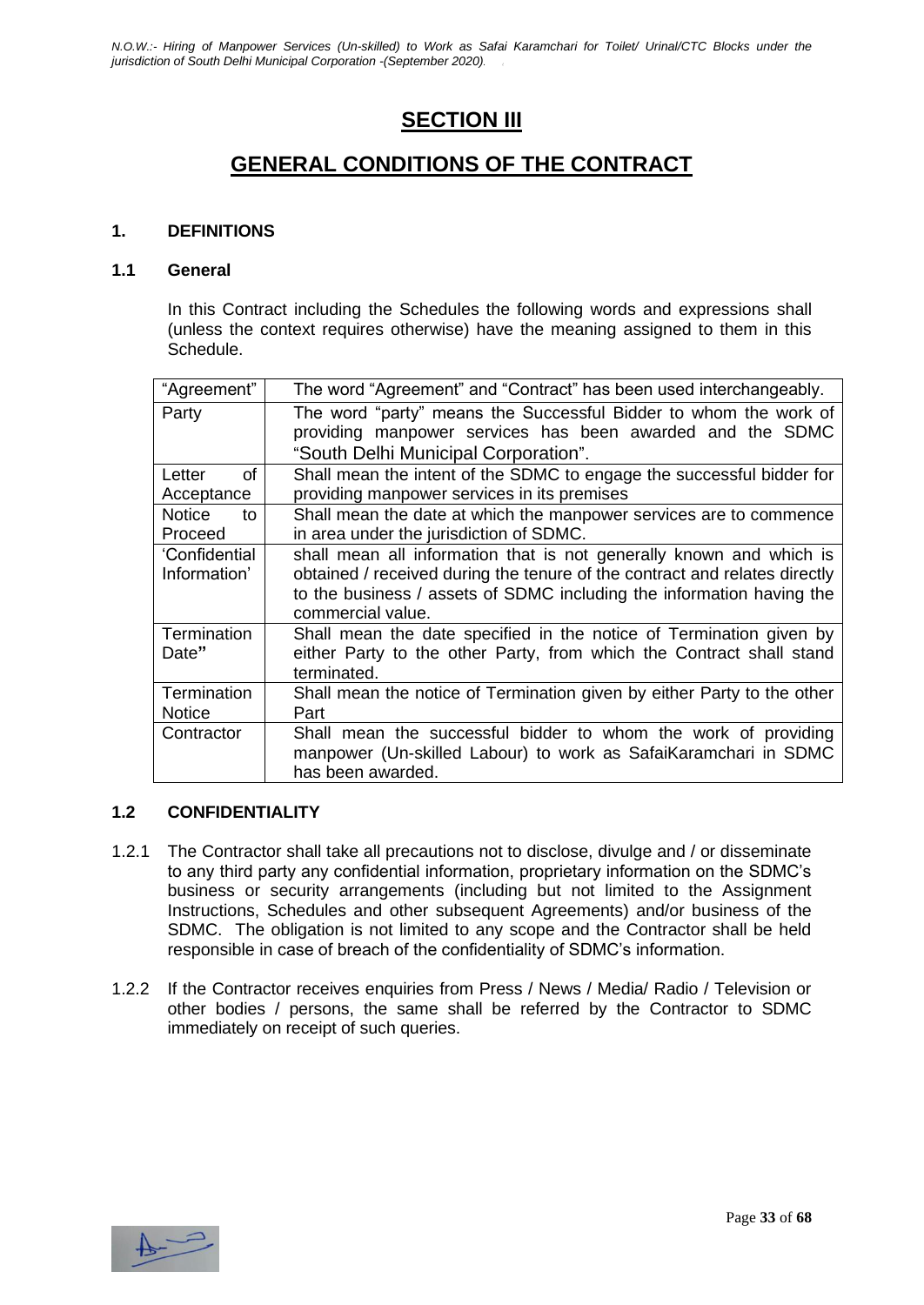#### **2 PERFORMANCE BANK GUARANTEE**

- 2.1 The successful bidder within fifteen days of the acceptance of the Letter of Acceptance shall execute a Performance Bank Guarantee for a sum equivalent to **5% (Five Percent)** of the accepted Contract/ Tendered Value in the form of Demand Draft/pay order/FDR/Bank Guarantee from a Scheduled Bank in favour of South Delhi Municipal Corporation which would remain with the department during the contract period and no interest shall be payable on the Security Deposit amount. Fixed Deposit Receipt (FDR) from a Commercial Bank made in the name of Service Provider Company but should be hypothecated to the South Delhi Municipal Corporation. The performance security should remain valid for a period of 6 (Six) Months beyond the date of completion of all the contractual obligations of the supplier.
- 2.2 The Bank Guarantee can be forfeited by order of the Competent Authority of the South Delhi Municipal Corporation in the event of any breach or negligence or nonobservance of any terms/condition of contract or for unsatisfactory performance or for non-acceptance of the work order. On expiry of the contract, such portion of the said Bank Guarantee as may be considered by the South Delhi Municipal Corporation sufficient to cover any incorrect or excess payments made on the bills to the firm, shall be retained until the final audit report on the account of firm's bill has been received and examined.
	- a) If the contractor is called upon by the competent authority of the South Delhi Municipal Corporation to deposit Security and the contractor fails to provide the security deposit within the period specified such failure shall constitute a breach of the contract and the South Delhi Municipal Corporation shall be entitled to make other arrangements at the risk, cost and expense of the contractor.
	- b) On due performance and completion of the contract in all respects, the Security Deposit will be returned to the contractor without any interest on presentation of an absolute No Demand Certificate in the prescribed form and upon return in good condition of any specifications, samples or other property belonging to the purchaser, which may have been issued to the contractor
- 2.3 After completion of work the Performance Bank Guarantee (Security Deposit) shall not be refunded till the contractor produces a clearance certificate from the Labour Officer. As soon as the work is virtually complete, the contractor shall apply for the clearance certificate to the Labour Officer under intimation to the Engineer-in-charge. The Engineer-in-charge, on receipt of the said communication, shall write to the Labour Officer to intimate if any complaint is pending against the contractor in respect of the work, if no complaint is pending on record till after 3 months after completion of the work and/or no communication is received from the Labour Officer to this effect till six months after the date of completion, it will be deemed to have received the clearance certificate and security deposit will be released if otherwise due.

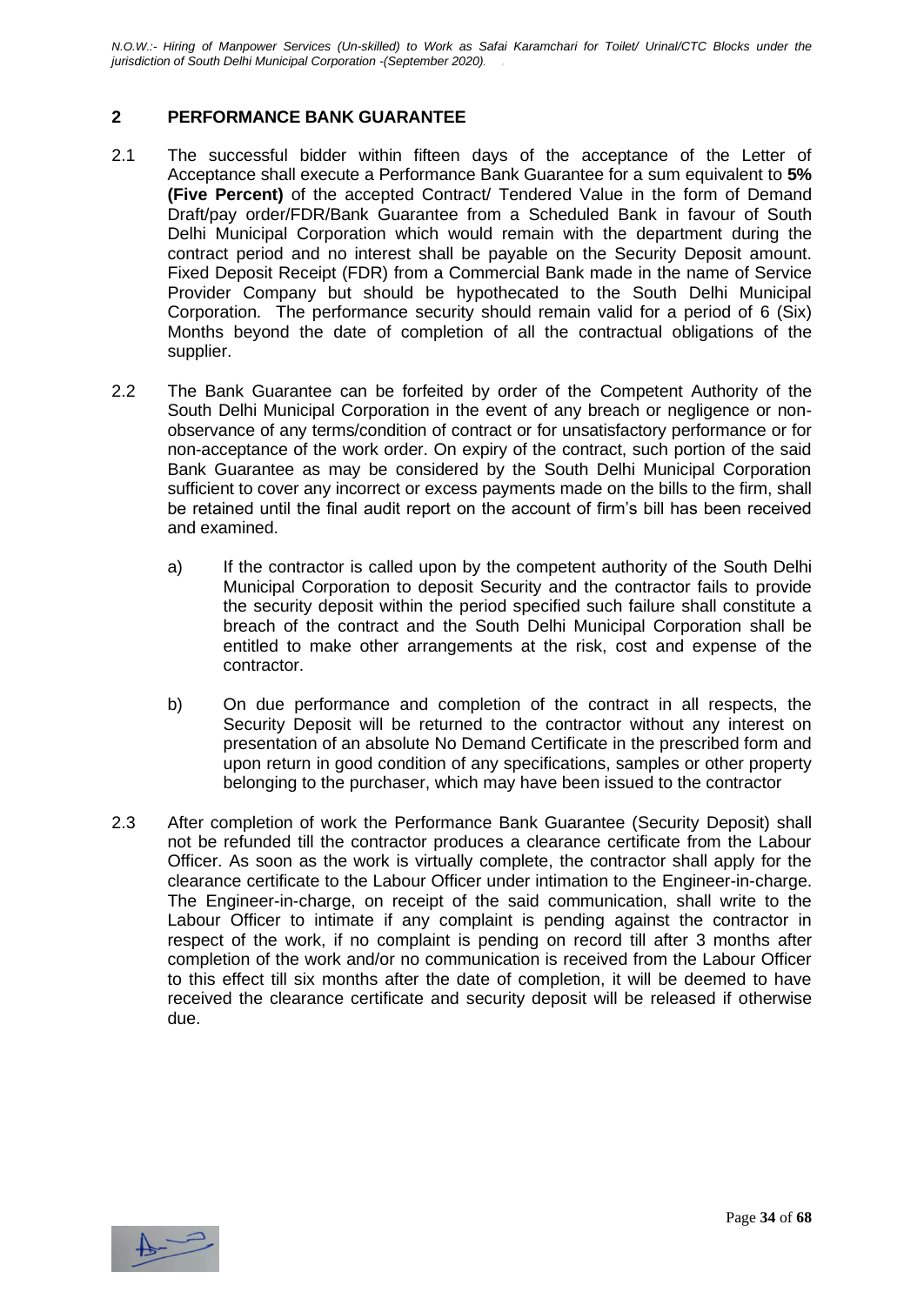#### **3**. **NOTICE TO PROCEED**

After the acceptance of the LoA and securing Performance Bank Guarantee from the successful bidder, SDMC shall issue the 'Notice to proceed'/Work Order, to the contractor authorizing him to provide manpower in the Office at the specified locations.

#### **4. SIGNING OF CONTRACT AGREEMENT**

- 4.1 The successful Bidder shall enter into contract and shall execute and sign the Contract Agreement in accordance with the Articles of Agreement before commencement of the services.
- 4.2 SDMC shall prepare the draft Articles of Agreement in the Performa included in this Document, duly incorporating all the terms of agreement between the two parties and send the same in duplicate to the successful Bidder for their concurrence.
- 4.3 The successful Bidder shall return the duly concurred copies of the draft Articles of Agreement within **Seven (07) days** of receipt of the draft Articles of Agreement from SDMC, duly printed on the correct amount of stamp paper, duly adjudicated by the registrar of stamps where the contract is proposed to be executed.
- 4.4 The competent authority of the SDMC shall sign the Contract agreement and return a copy of the same to the successful bidder.

#### **5. SERVICES REQUIRED BY THE SDMC**

- 5.1 The Contractor shall be providing manpower services in the area under the jurisdiction of SDMC, or as required by the SDMC to be read with the Special Conditions of Contract, Assignment Instructions and Schedule of Requirements.
- 5.2 The SDMC shall pay the charges as agreed to between the SDMC and the Contractor at the time of bidding process. A schedule of charges shall be annexed to the Articles of Agreement after finalizing the amount at the conclusion of Bidding process.
- 5.3 The Contractor shall provide manpower services in the SDMC area to its entire satisfaction and it is the sole responsibility of the Contractor that the work is executed in all respects in accordance with the Contractor's obligations.

#### **6. COMMENCEMENT OF SERVICES**

The Contract shall become legally binding and in force only upon :

- 6.1 Submission of Performance Bank Guarantee in accordance with **Clause 2 (Section-III).**
- 6.2 The Contractor shall commence manpower services in SDMC's premises within 10 days from the date of receipt of Notice to Proceed/Work Order as set out in **Clause 3 (Section-III)**

#### **7. CONTRACTOR'S OBLIGATIONS**

- 7.1 The Contractor shall provide manpower services at SDMC area as per Schedule of Work / Requirements (Section-III) which may be amended from time to time by the SDMC during the Contractual period and it shall always form part and parcel of the Contract. The Contractor shall abide by such assignments as provided by the SDMC from time to time.
- 7.2 The Contractor shall provide manpower services through its uniformed and trained personnel for the performance of its services hereunder and these personnel deployed shall be employees of the Contractor only and the SDMC shall not in any

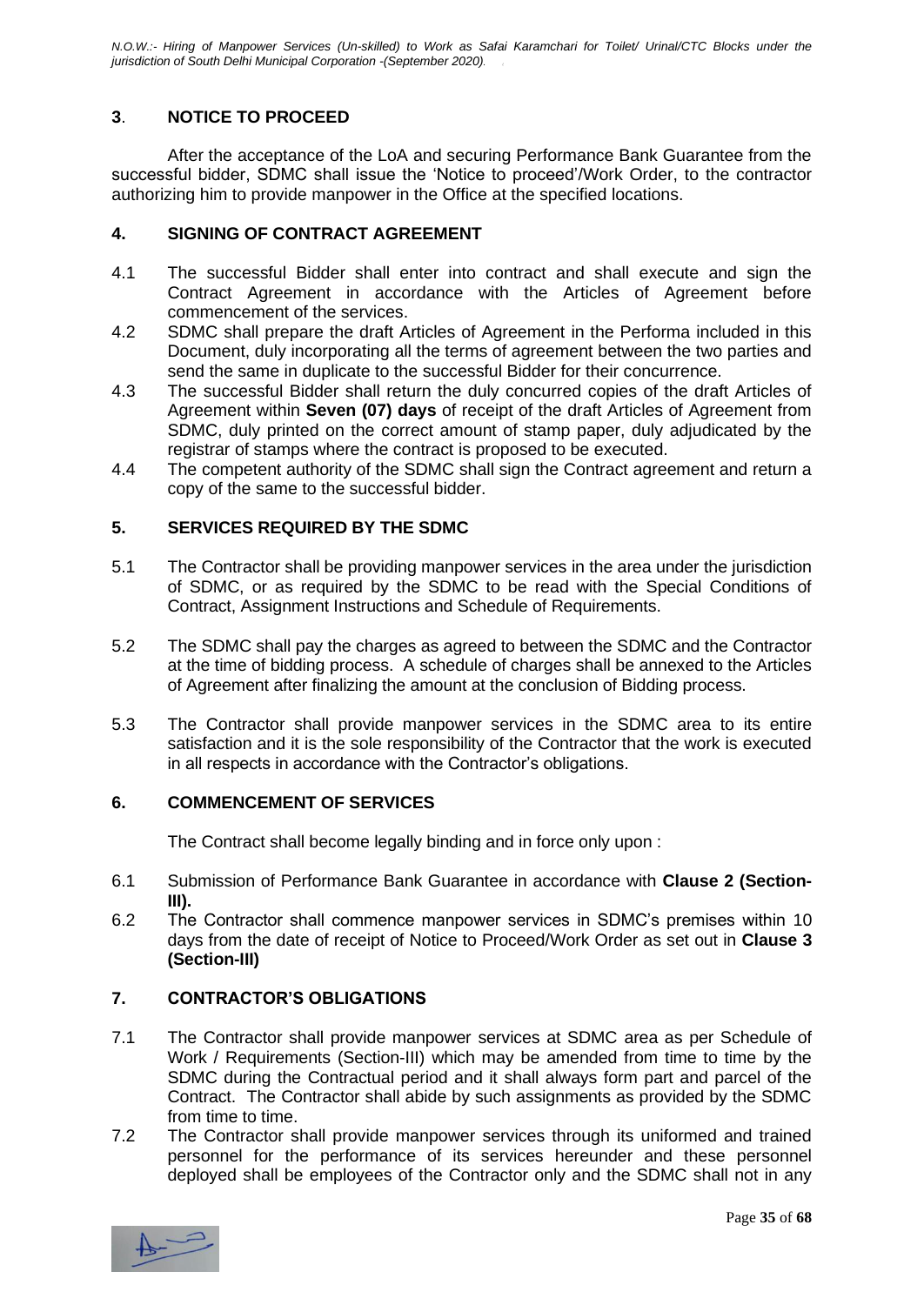manner be liable and all statutory liabilities (such as ESI & PF etc.) shall be paid for by the Contractor.

- 7.3 The Contractor shall submit to SDMC the details of amount deposited on account of EPF and ESI in respect of the deployed personnel to the concerned authorities from time to time.
- 7.4 The Contractor shall produce to the SDMC the details of payments of statutory benefits like bonus, leave, relief etc. from time to time to its personnel.
- 7.5 The SDMC shall have the right, within reason, to have any personnel removed who is considered to be undesirable or otherwise and similarly the Contractor reserves the right to remove the any personnel with prior intimation to the SDMC, emergencies, exempted.
- 7.6 The Contractor shall cover its personnel for personal accident and death whilst performing the duty and the SDMC shall own no liability and obligation in this regard.
- 7.7 The Contractor shall exercise adequate supervision to reasonably ensure proper performance of Manpower Services in accordance with Schedule of Requirements.
- 7.8 The Contractor shall issue identity cards / identification documents to all its employees who will be instructed by the Contractor to display the same.
- 7.9 The personnel of the Contractor shall not be the employees of the SDMC and they shall not claim any salary or allowances, compensation, damages or anything arising out of their employment/duty under this Contract. There will be no Employee and Employer relationship between the Safai Karamchari / manpower / Unskilled Labour engaged by the Contractor/Agency for deployment in SDMC. The Contractor shall make them known about this position in writing before deployment under this agreement.
- 7.10 The Contractor shall also provide at its own cost all benefits statutory or otherwise to its employees and the SDMC shall not have any liability whatsoever on this account. The Contractor shall also abide by and comply with the Labour laws, Workmen Compensation Act, EPF Laws, ESIC Laws, Income tax laws and Minimum Wages Laws, Contract Labour (Regulations Abolition Act) or any other law in force.
- 7.11 The Contractor shall provide minimum of two sets each of summer and winter uniform to its personnel at its own cost.
- 7.12 The Contractor shall cover all its personnel under the relevant laws of EPF, Labour, ESIC etc. Proof of the same should be submitted by the Contractor quarterly.
- 7.13 The Contractor shall submit a copy of wages sheet showing monthly wages paid to its personnel.
- 7.14 Adequate supervision shall be provided to ensure correct performance of the services in accordance with the prevailing requirements agreed upon between the two parties.
- 7.15 All necessary reports and other information shall be supplied immediately as required and regular meetings will be held with the SDMC.
- 7.16 It shall be responsibility of the Service Provider to issue the employment card/photo / identity card to the workers as per the prescribed format and maintain the muster roll, the wage register and other registers as provided in the Contract Labour (Regulation & Abolition) Act. Cost for the same will be borne by the Bidder.
- 7.17 The Contractor shall not employ any person below the age of 18 years old and not more than 59 years old. Manpower so engaged shall be trained for providing requisite services as per Agreement Conditions.
- 7.18 The persons deployed by the Agency/Contractor should not have any Police record/criminal cases against them and they should be deployed after police verification. The agency should make adequate enquiries about the character and antecedents of the persons whom they are recommending. The character verifications of the personnel through local police should be furnished at the time of deployment.
- 7.19 The Contractor before selecting the manpower will satisfy himself about the character and integrity of the persons proposed to be provided to the SDMC. The Service

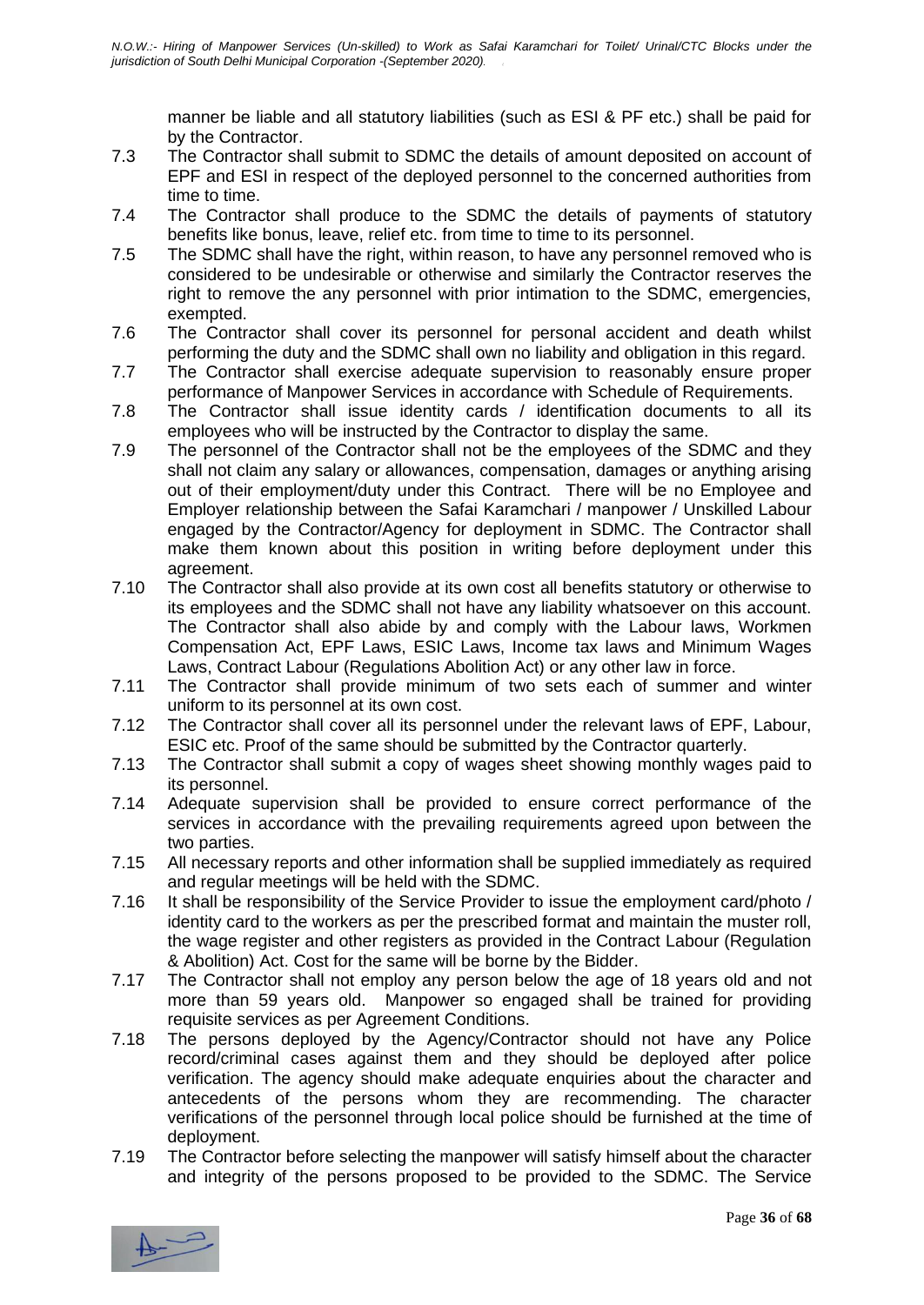Provider shall obtain a character certificate in respect of every such person from the school/college last attended by such person or a character certificate from a Gazetted Officer and a copy of such certificate should be made available to the SDMC at the time of deployment.

#### **7.20 Contractor's Personnel**

- 7.20.1 The Contractor shall at all times ensure that it has sufficient, suitable and qualified personnel to supervise the SDMC premises at the SDMC Site and in sufficient number to undertake the responsibilities imposed upon the Contractor under the Contract and to provide full attention for executing the work thereof.
- 7.20.2 The Contractor shall submit its Organization Chart, showing therein the details of key personnel with their full contact details. The Contractor shall also keep informing the SDMC of any change in its organization or its personnel.
- 7.20.3 The personnel engaged by the Contractor shall be dressed in neat and clean uniform (including proper name badges).

# **8. CONTRACTOR'S LIABILITY**

- The Contractor shall completely indemnify and hold harmless the SDMC and its employees against any liability, claims, losses or damages sustained by it or them by reason of any breach of contract, wrongful act or negligence by the Contractor or any of its employees engaged in the provision of the manpower services to the SDMC.
- 8.2 The Contractor shall not be liable in any way whatsoever and the SDMC hereby expressly waives any right to, any loss, injury, damage, cost or expense of whatsoever nature directly or indirectly;
- 8.2.1 Caused by, resulting from or in connection with any Act of Terrorism or any Biological or Chemical Contamination or any Nuclear Risks;
- 8.2.2 Consisting of, caused by, resulting from or in connection with any loss, damage, destruction, distortion, erasure, corruption or alteration of Electronic Data from any cause whatsoever (including but not limited to Computer Virus) unless such loss, damage, destruction, distortion, erasure, corruption or alteration of Electronic Data was due to the negligence or default of the Contractor or any of its employees engaged in the provision of manpower Services to the SDMC.
- 8.3 The Contractor shall not Sub-Contract or Sub-let, transfer or assign the contract or any other part thereof. In the event of the contractor contravening this condition, SDMC shall be entitled to place the contract elsewhere on the contractors risk and cost and the contractor shall be liable for any loss or damage, which the SDMC may sustain in consequence or arising out of such replacing of the contract.

#### **9. SDMC'S OBLIGATIONS**

- 9.1 Except as expressly otherwise provided, the SDMC shall, at its own expense, provide timely all the required equipment and facilities at the location(s) where the manpower Services are to be provided required to enable Contractor's employees to carry out the Services.
- 9.2 The SDMC shall comply with and fulfill the recommendations (if any), if deemed necessary by the SDMC, made in writing by the Contractor in connection with the performance of the Services. The SDMC shall notify the Contractor of any dishonest, wrongful or negligent acts or omissions of the Contractor's employees or agents in connection with the Services as soon as possible after the SDMC becomes aware of them.
- 9.3 To enable the Contractor to provide the manpower services of Safai Karamchari the SDMC shall ensure that their staff is available to provide such assistance.
- 9.4 The SDMC shall not be under any obligation for providing empanelment to any of the personnel of the Contractor after the expiry of the contract. The SDMC does not

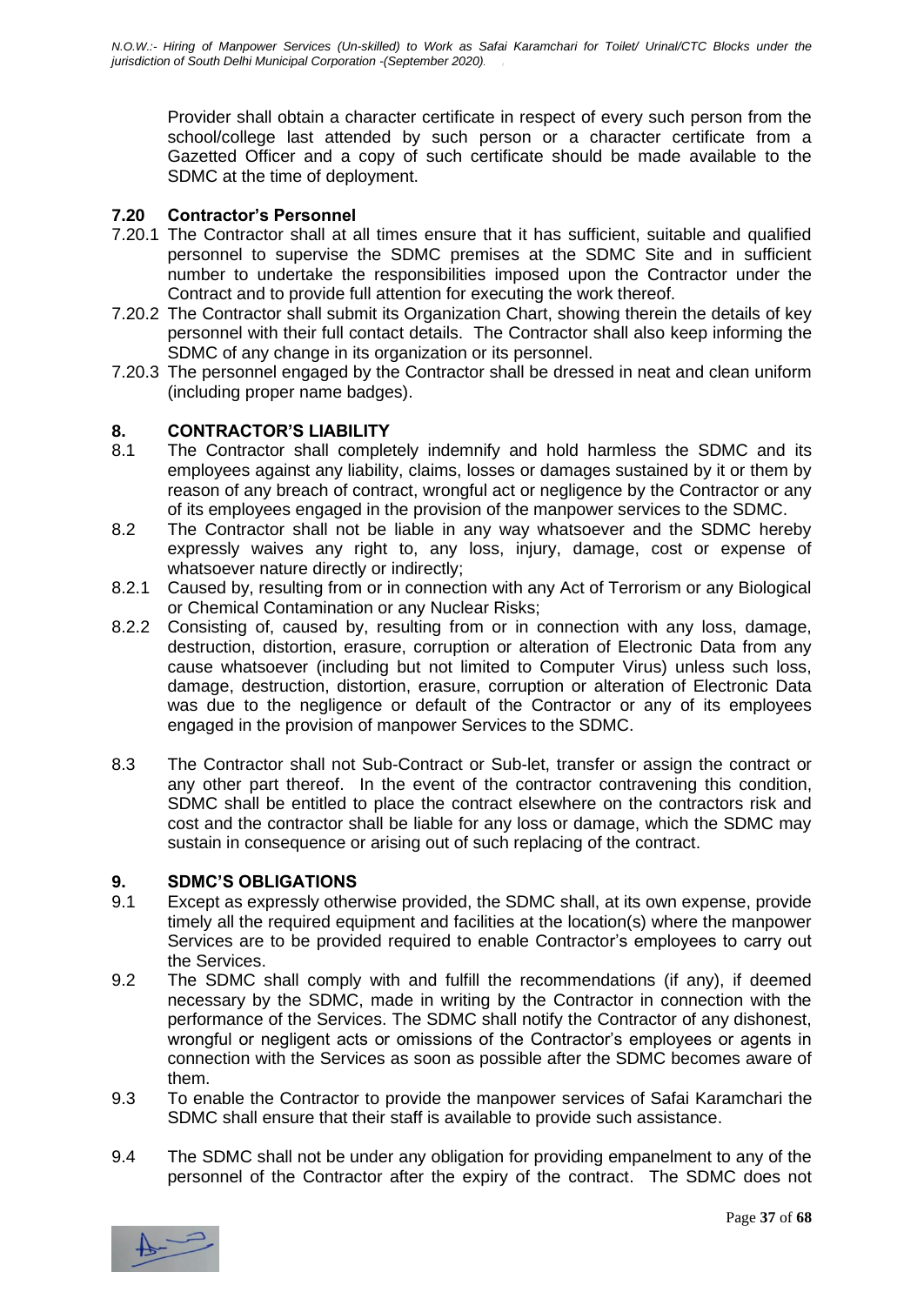recognize any employee employers relationship with any of the workers of the Contractor.

#### **10. VALIDITY OF CONTRACT**

(a) The contract shall be awarded to the successful bidder for a period of three years from the date of award subject to the satisfactory performance of the contractor likely to be evaluated on yearly basis. The Contract will be awarded for a period of three years & may be further extended for six months upto a maximum period of two years on the same terms & conditions of the agreement subject to satisfactory services/performance of the contractor and to the sole discretion of Competent Authority.

(b) In the event of not fulfilling the minimum requirements / statutory requirements, the SDMC shall have the right to terminate the contract forthwith in addition to forfeiting the performance guarantee & security deposit of the contractor and initiating administrative actions for black listing etc. solely at the discretion of the Commissioner, SDMC.

#### **11. PAYMENTS**

- 11.1 (a) After selection of the Successful bidder as Contractor, a price schedule shall be annexed to Contract Agreement according to which all payments shall be made to the Contractor by the SDMC for the manpower services. (b) The payment to the contractor shall be made on Monthly basis at his Quoted/ Negotiated Rate i.e. Contractor Charges per person in addition to basic Minimum wages as per the circulated rate of GNCT of Delhi.
- 11.2 The prices in the Price Schedule shall be exclusive of any Goods & Service Tax, Education Cess, or any other applicable Taxes as may be levied by the Government from time-to-time and the same shall be charged in addition to the applicable rate.
- 11.3 The Contractor shall raise invoice per month and submit the same to SDMC by 5<sup>th</sup> of every following month. The SDMC shall make all endeavors to make payment to the Contractor at the earliest after receipt of the invoice.
- 11.4 During the contract period or extended period, no price escalation, other than minimum wages revision, shall be entertained by the SDMC. The escalation on account of increase / revision in wages will be paid to the contractor on actual basis as per circulated rates of the Department.
- 11.5 All payments shall be made in Indian Currency by means of an Account Payee Cheque / RTGS etc.
- 11.6 SDMC shall be entitled to deduct in accordance with Applicable Law, Income Tax or withholding tax or other deductions (as the case may be), from any payments made to the Contractor, and the amount so deducted shall be deemed to be a payment made to the Contractor. SDMC shall provide a certificate certifying the deduction so made.
- 11.7 No payment shall be made in advance nor any loan from any bank or financial institution recommended on the basis of the order of award of work.
- 11.8 Statutory Bonus component/amount of the labour @ 8.33% of minimum wages or any other rate as notified by the Government will be paid later within a period of eight months from the closing of accounting year.

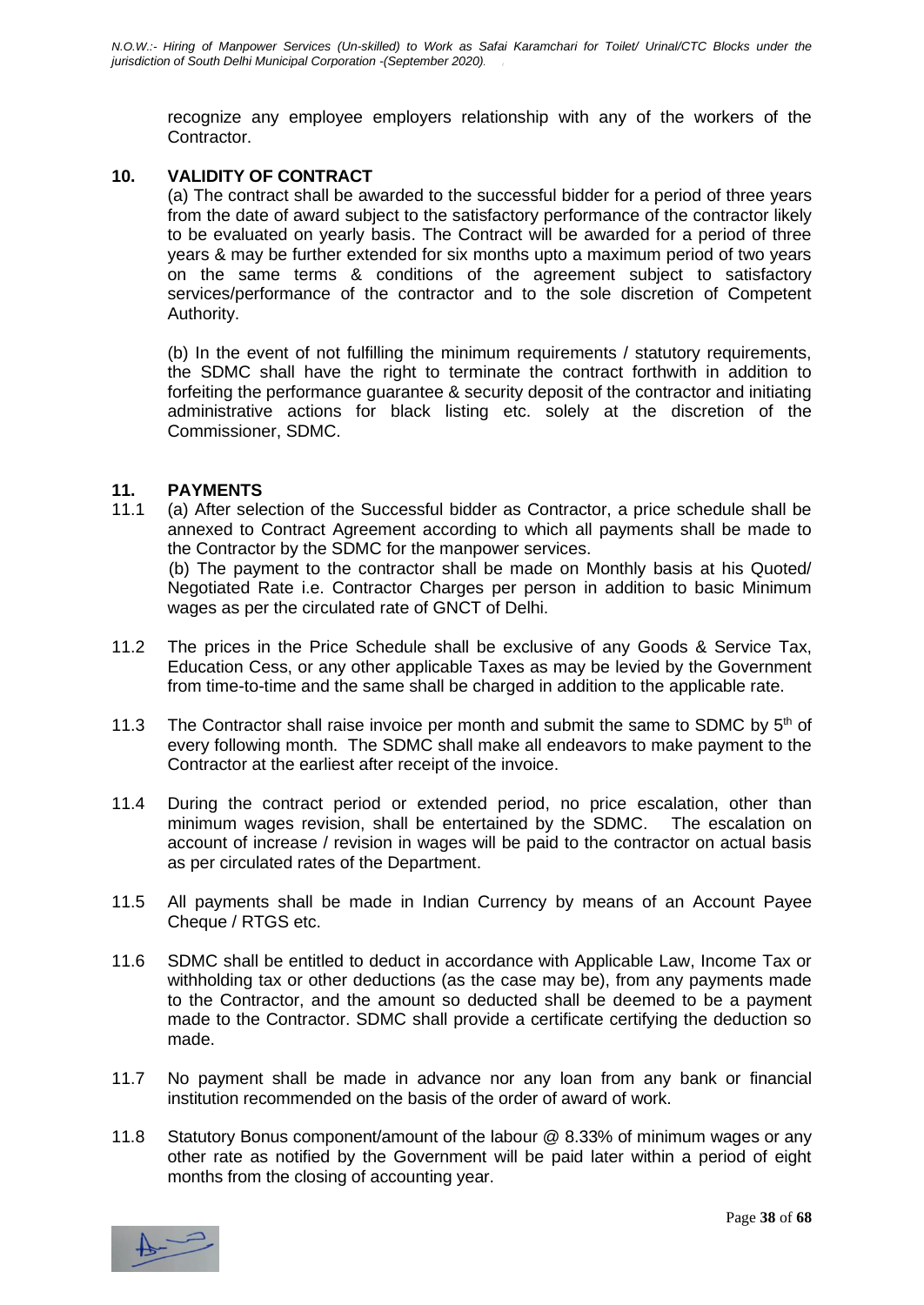#### **12. FORCE MAJEURE - OBLIGATIONS OF THE PARTIES**

- 12.1. **"**Force Majeure**"** shall mean any event beyond the control of SDMC or of the Contractor, as the case may be, and which is unavoidable notwithstanding the reasonable care of the party affected, and which could not have been prevented by exercise of reasonable skill and care and good industry practices and shall include, without limitation, the following:
	- (i) War, hostilities, invasion, act of foreign enemy and civil war;
	- (ii) Rebellion, revolution, insurrection, mutiny, conspiracy, riot, civil commotion and terrorist acts;
	- (iii) Strike, sabotage, unlawful lockout, epidemics, quarantine and plague;
	- (iv) Earthquake, fire, flood or cyclone, or other natural disaster.

As soon as reasonably practicable but not more than 48 (forty-eight) hours following the date of commencement of any event of Force Majeure, an Affected Party shall notify the other Party of the event of Force Majeure setting out, inter alia, the following in reasonable detail:

- 12.2 The date of commencement of the event of Force Majeure;
- 12.3 The nature and extent of the event of Force Majeure;
- 12.4 The estimated Force Majeure Period,
- 12.5 reasonable proof of the nature of such delay or failure and its anticipated effect upon the time for performance and the nature of and the extent to which, performance of any of its obligations under the Contract is affected by the Force Majeure.
- 12.6 the measures which the Affected Party has taken or proposes to take to alleviate/mitigate the impact of the Force Majeure and to resume performance of such of its obligations affected thereby.
- 12.7 Any other relevant information concerning the Force Majeure and /or the rights and obligations of the Parties under the Contract.

#### **13. TERMINATION & SURRENDER OF CONTRACT**

This Contract may be terminated forthwith by the department by giving written notice to the contractor if;

- 13.1 The other party is in material breach of its obligations under this Agreement and / or, in the case of such breaches capable of being remedied, fails to remedy that breach within fifteen days of receiving notice of such breach; or
- 13.2 In case of breach of any of terms and conditions of the Contract by the Contractor, the Commissioner, SDMC shall have the right to terminate the Contract without assigning any reason thereof, and nothing will be payable by the SDMC and in that event, the Security Deposit and Performance Bank Guarantee shall be forfeited and en-cashed.
- 13.3 The Contractor does not provide manpower services of Safai Karamchari satisfactorily as per the requirements of the SDMC or / and as per the Schedule of Requirements.
- 13.4 The Contractor goes bankrupt and becomes insolvent.

#### 13.4 **SURRENDER**

In case the contractor wish to surrender the contract on his own, there shall be a notice of three months from him so as to enable SDMC to examine the notice and to

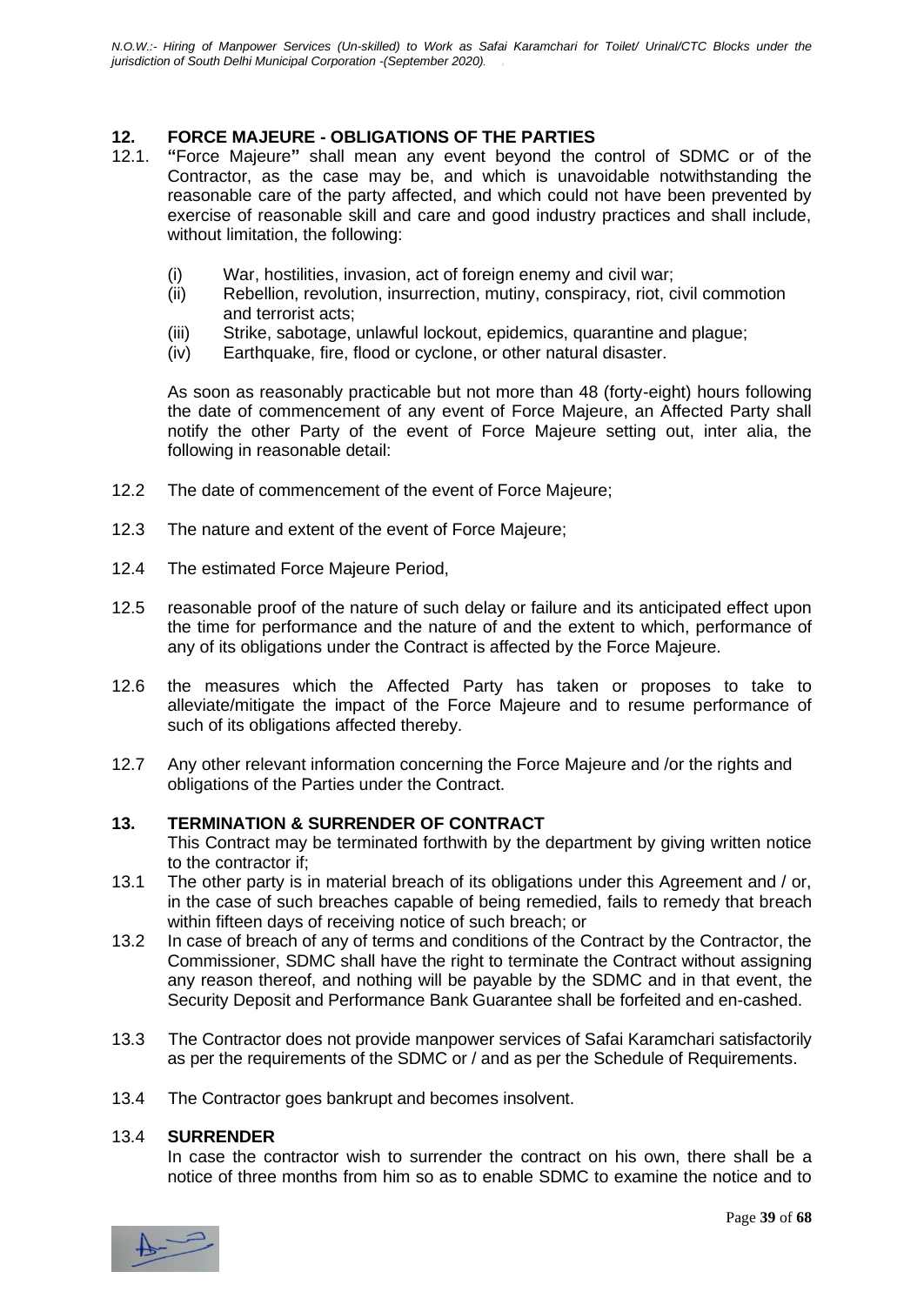take decision and to make alternative arrangements. The contractor shall discharge his obligations in compliance to the contract condition(s) from the period of notice, till the new agency / contractor is appointed by the Department. The date of surrender of contract will be the date of handing over all the assets etc. to the new agency / contractor. In that case the Performance Guarantee & Security Deposit of the contractor will be forfeited.

#### 14. **DISCLAIMER**

The relatives / near relatives of employees of the SDMC are prohibited from participation in this bid. The near relatives for this purpose are defined as:

- (a) Members of a Hindu Undivided Family.
- (b) Their husband or wife.
- (c) The one is related to the other in the manner as father, mother, son(s), son's wife (daughter-in-law), daughter(s) & daughter's husband (son-in-law), brother(s) & brother's wife, sister(s) and sister's husband (brother-in-law)

#### **15. INSOLVENCY**

15.1 The competent authority of the South Delhi Municipal Corporation may at any time by notice in writing summarily terminate the contract without compensation to the contractor in any of the following events, that is to say:-

If the contractor being an individual or if firm, any partner in the contractor's firm, shall at any time be adjudged insolvent or shall have a receiving order or orders for administration of his estate made against him or shall take any proceedings for liquidation or composition under any insolvency not for the time being in force or shall make any convenience or assignment of his efforts or enter into any arrangements or composition with his creditors or suspend payment of if the firm be dissolved under partnership act, or

- i) If the contractor being a company shall pass a resolution or the court shall make an order for the liquidation of the affairs or a receiver of Manager on behalf of the debenture holder shall be appointed or circumstances shall have arisen which entitled the court or debenture holders to appoint a receiver or Manager.
- ii) If the contractor commits any breach of this contract not herein specifically proved for: Provided always that such determination shall not prejudice any right of action or remedy which shall have accrued or shall accrue thereafter to the purchaser and provided also that the contractor shall be liable to pay the purchaser for any extra expenditure, he is thereby put to but shall not be entitled to any gain on repurchased.

#### **16. CURRENCIES OF BID AND PAYMENTS**

16.1 The Bidder shall submit his price bid / offer in Indian Rupees and payments under this contract will be made in Indian Rupees.

#### **17. GOVERNING LAWS AND SETTLEMENT OF DISPUTE**

#### **Settlement of Disputes**

Except where otherwise provided in the contract all questions and disputes relating to the meaning of the specifications, design, drawings and instructions here-in-before mentioned and as to any other question, claim, right, matter or thing whatsoever in any way arising out of or relating to the contract, design drawings, specifications, estimates, instructions, orders or these conditions or otherwise concerning the work

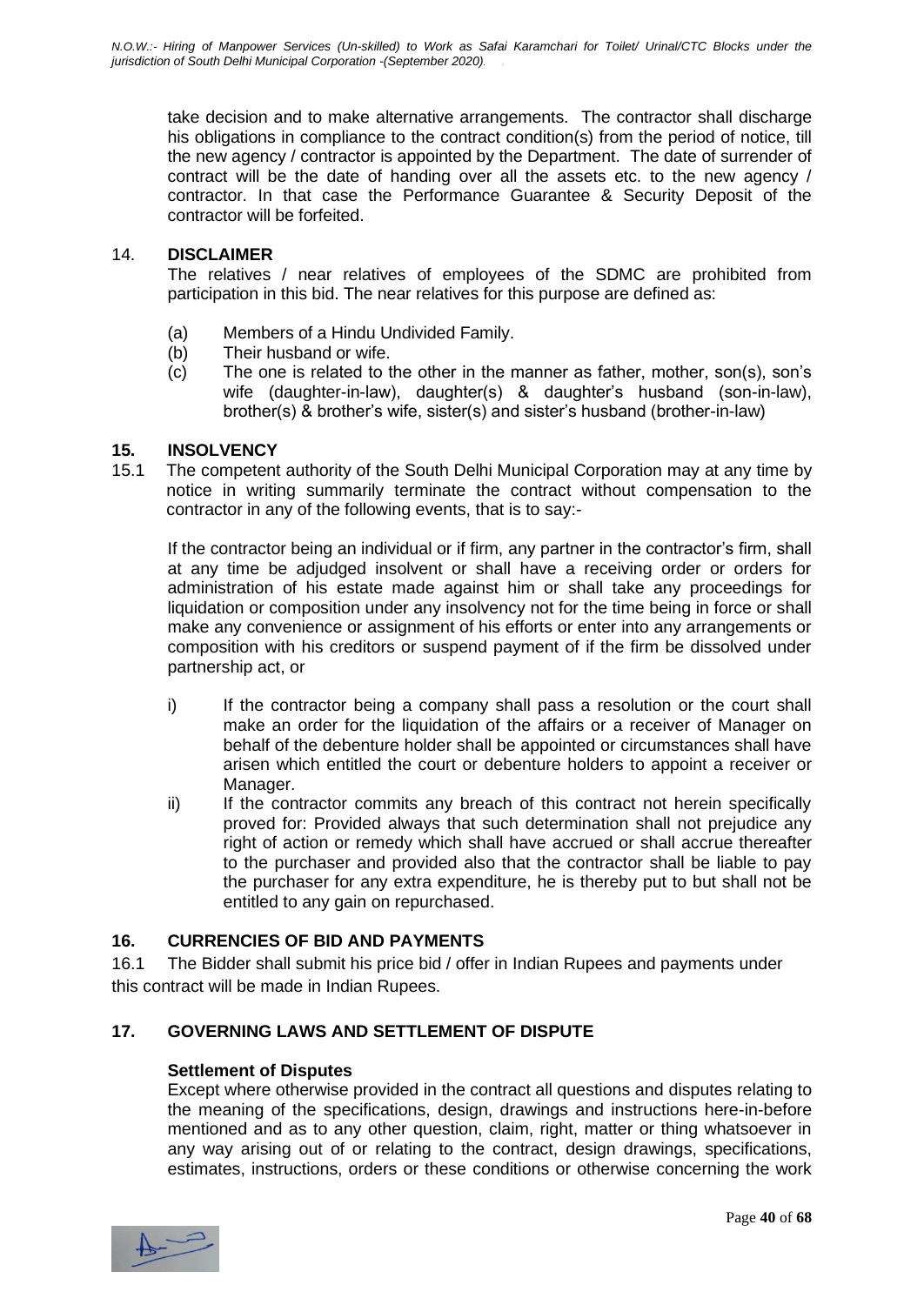or the execution or failure to execute the same whether arising during the progress of the work or after the cancellation, termination, completion or abandonment thereof shall be dealt with as mentioned hereinafter :

- **17.1** If the Contractor considers any work demanded of him to be outside the requirements of the contract, or disputes any drawings, record or decision given in writing by the Engineer-in-Charge on any matter in connection with or arising out of the contract of carrying out of the work to be unacceptable, he shall promptly within 15 days request the Superintending Engineer or equivalent, in writing for the written instructions or decision. Thereupon, the Superintending Engineer or equivalent, shall give his written instructions or decision within a period of one month from the receipt of the contractor's letter.
- **17.2** If the Superintending Engineer or equivalent fails to give his instructions or decision in writing within the aforesaid period or if the contractor is dissatisfied with the instructions or decision of the Superintending Engineer or equivalent, the contractor may, within 15 days of receipt of the Superintending Engineer's or equivalent's decision, appeal to the Chief Engineer/Director or equivalent who shall afford an opportunity to the contractor to be heard, if the latter so desires, and to offer evidence in support of his appeal. The Chief Engineer or equivalent shall give his decision within 30 days of receipt of the representation of the contractor failing which matter can be taken with the Additional Commissioner (Engineering)/Commissioner SDMC for final decision

#### **17.3 Dispute Resolution:-**

Any dispute and/or difference arising out of or relating to this contract will be settled as per above Clause 17 failing which the matter will be referred for adjudication to local jurisdiction and court of Delhi only.

**17.4 Jurisdiction of Court:** This Contract is governed by the laws of Republic of India and shall be subject to the exclusive jurisdiction of the courts in Delhi.

\*\*\*\*\*\*\*\*\*

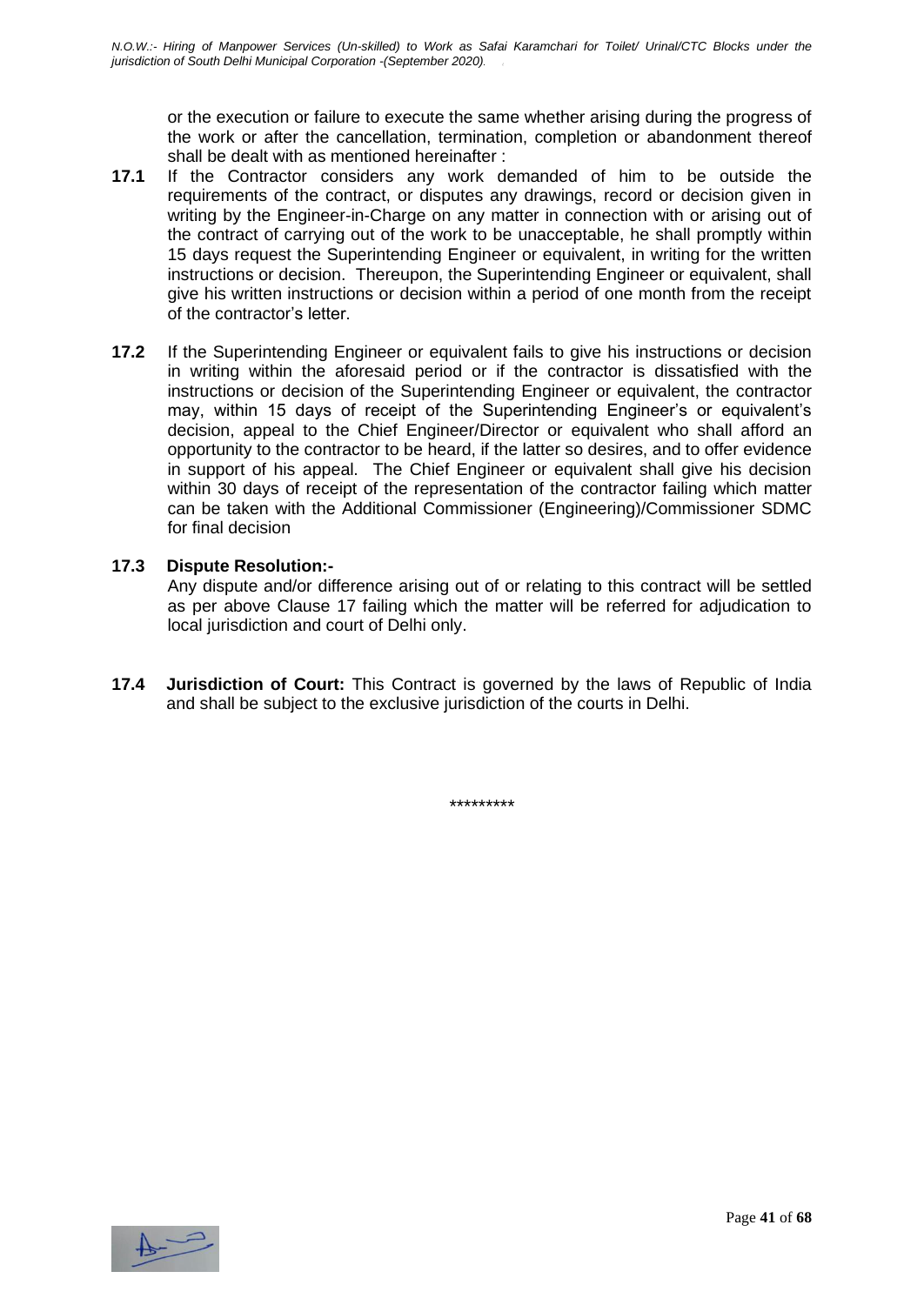### **SECTION-IV**

### **SPECIAL CONDITIONS OF CONTRACT(SCC)**

**1.** The special conditions of Contract shall supplement the "Instructions to the Bidders" as contained in Section 3 and General Conditions of the Contract (GCC) as contained in Section 4.

#### **2. INDEMNIFICATION:**

The successful bidder is solely liable to fully indemnify and keep SDMC indemnified against all loses/penalties/awards/decrees arising out of litigation/claims/application initiated against the SDMC on account of acts of omission/commission attributable to the Contractor and which are punishable under the provisions of various Central Labour and Employment Acts including the Acts as amended from time to time. SDMC shall be vested with sole discretion to determine damages/ loss suffered on account of above from the dues payable from security deposit as performance Guarantee or from either the personal property of bidder or property owned by his firm/company by way of initiating suitable legal litigation against the Contractor at any point of time.

#### **3. LABOUR LAW COMPLIANCES**

**3.1** The engagement and employment of labourers and payment of wages to them as per existing provisions of various labour laws and regulations is the sole responsibility of the Contractor and any breach of such laws or regulations shall be deemed to be breach of this contract. SDMC may ask the contractor to produce documents to verify that these provisions/laws are complied with by the contractor.

#### (a) **DELETED**

- (b) It is mandatory that the employees must be paid through bank/cheques/RTGS/NEFT only.
- **3.2** The Contractor shall abide by all labour laws, laws related to EPF Organisation, ESI Corporation, Workmen Compensation Act. The details of EPF, ESIC in respect of their deployed staff shall be submitted by the Contractor to SDMC every month alongwith the bill. The Contractor shall abide including but not limited to, matters relating to timely payment of wages and allowances, payment of minimum wages, payment of overtime, grant of leave, payment of workmen's compensation, working hours, safety, maternity benefits, holidays, framing of standing orders, disciplinary action against employees, payment of provident fund contributions, payment of gratuities and payment of bonuses.
- 3.3 The contractor shall be liable for any legal dispute / case / claims that arises or may arise during currency of the contract due to non-compliances of labour or other related laws.
- 3.4 The contractor shall be responsible for compliance of all the laws rules/regulations and Govt. instructions that are/will be applicable to and aimed to protect the interest of the employees/worker engaged by it and shall ensure payment of all the statutory dues/liabilities as may have arisen during the past 'or' may arise during the course of performance of contract.

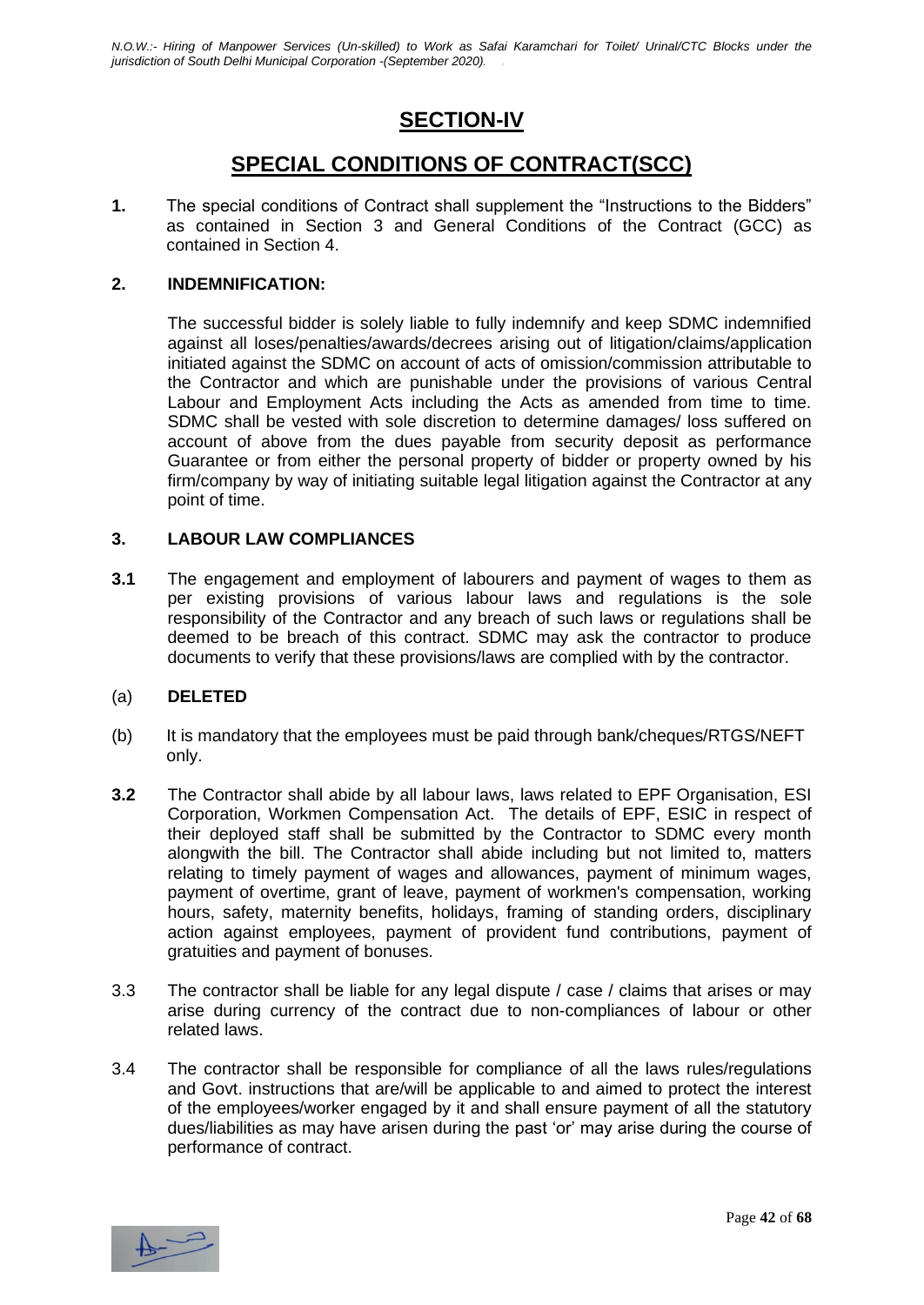3.5 The Contractor shall submit periodical returns as may be specified from time to time.

#### **4. OFFICIAL RECORDS :**

- 4.1 The Contractor shall maintain complete official records of disbursement of wages / salary, showing specifically details of all deductions such as ESI, PF etc. In respect of all the staff deployed in SDMC's office.
- 4.2 The Contractor shall maintain a personal file in respect of all the staff who is deployed in SDMC's office. The personal file shall invariably consist of personal details such as name, address, date of birth, sex, residential address (Temporary / Permanent) and all grievances recorded by the staff vis-à-vis action taken etc.
- 4.3 The Contractor shall furnish an undertaking that within seven days of the close of every month they will submit to SDMC a statement showing the recoveries of contributions in respect of employees with Certificate that the same have been deposited with ESIC /EPFO Commissioners.
- 4.4 Each monthly bill must accompany the:
	- (a) List of employees with their date of engagement
	- (b) The amount of wages (The Contractor shall ensure that minimum wages are paid to all the employees with all the benefits (such as ESIC/EPF/Bonus etc.)
	- (c) Copies of authenticated documents of payments of such contributions to EPFO/ESIC
	- (d) Declaration of the Contractor regarding compliance of clause 8.3 Amount of EPF / ESIC
- 4.5 The Contractor shall also prepare a register indicating all payments / dues in respect of all the employees.

\*\*\*\*\*\*\*\*

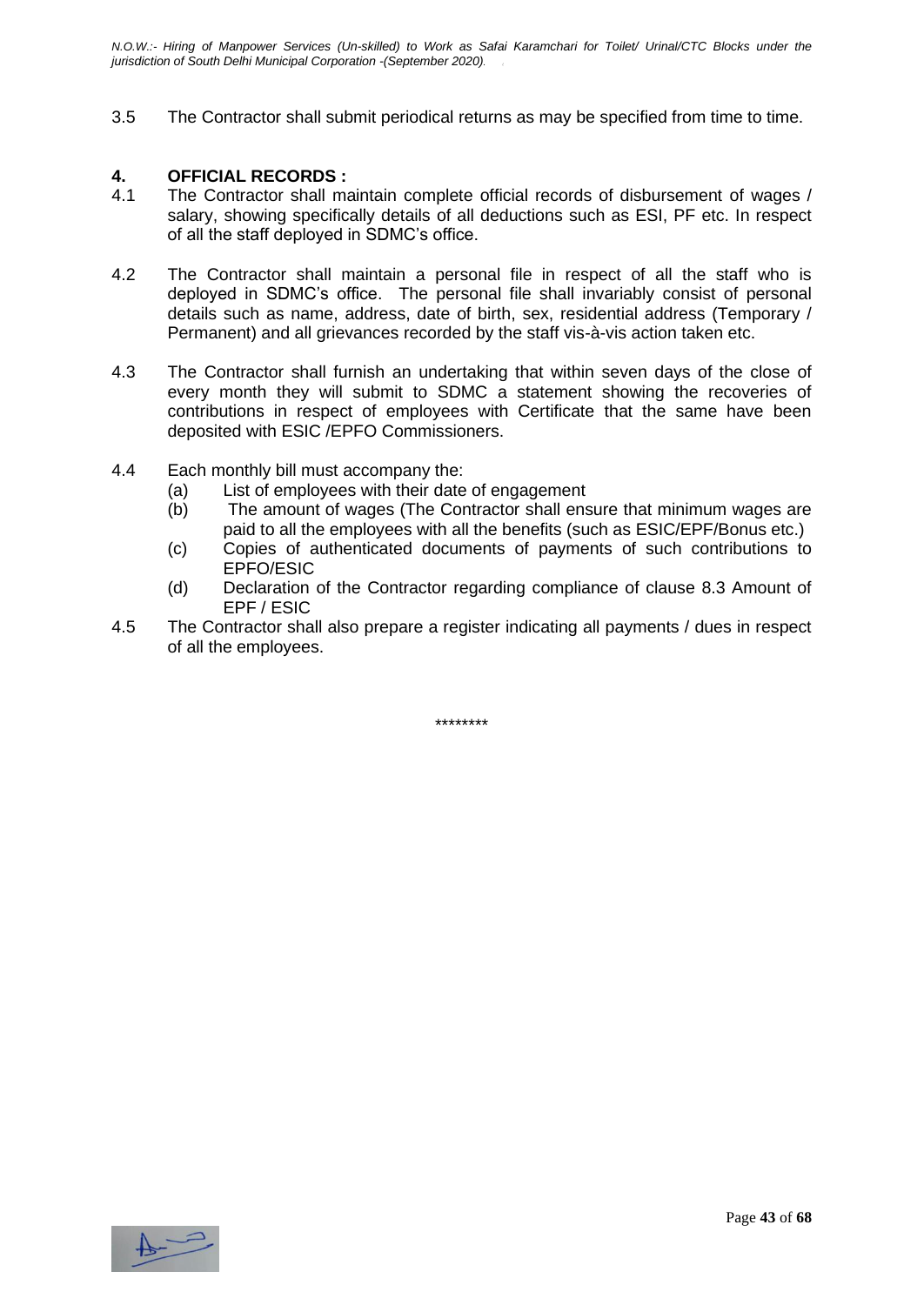### **SECTION-V**

#### **SCOPE AND SCHEDULE OF WORKS/REQUIREMENTS**

In this Schedule of Requirements, the details of manpower services to be provided by the Contractor and also other information, instructions of the SDMC and instructions to the Contractor's employees posted at the SDMCs' site and all such other aspect of the Contracts are to be mentioned.

#### **1. GENERAL INSTRUCTIONS**

- 1.1 The Contractor shall deploy all manpower at the SDMC jurisdiction in the manner and as per the instructions of the Engineer-In-charge SDMC or its authorized representatives.
- 1.2 The Contractor shall ensure that all personnel are fully conversant with the premises and with the SDMC's activities and its related manpower requirements.
- 1.3 The SDMC shall have the right to have any person removed who is considered to be undesirable or otherwise and similarly the Contractor reserves the right to remove the personnel with prior permission of to the SDMC, emergencies, exempted.
- 1.4 The Contractor shall cover its personnel for personal accident and/ or death whilst performing the duty.
- 1.5 The Contractor shall exercise adequate supervision to ensure proper& satisfactory performance of Manpower Services in accordance with the site requirements & satisfaction of Engineer–in-Charge.
- 1.6 The Contractor shall issue identity cards / identification documents to all its employees who will be instructed by the Contractor to display the same at all times. The personnel of the Contractor shall be subject to detailed direction and control of the Contractor and in relation to manner and model of performance of duties, as agreed vide this agreement.
- 1.7 The personnel of the Contractor shall not be the employees of the SDMC and they shall not claim any salary or allowances, compensation, damages or anything arising out of their employment/duty under this Contract. The Contractor shall make them known about this position in writing before deployment under this agreement.
- 1.8 The Contractor shall also provide at its own cost all benefits statutory or otherwise to its employees and the SDMC shall not have any liability whatsoever on this account.

#### **2. SUPERVISION**

- 2.1 The Contractor shall **depute two or more full time Supervisor(s) in each Zone of SDMC**, who shall ensure that all the duties as may be assigned differently by the SDMC are performed by them in the desired manner of SDMC, failing which it shall invite penalties as prescribed in the tender conditions.
- 2.2 The Contractor's Supervisor(s) shall be the first line of contact for SDMC, who shall report to the designated officers of SDMC for all requirements.
- 2.3 The Contractor shall ensure that all statutory / mandatory requirements either related to wages disbursements or related to deposition of EPF/ESIC with concerned authorities or providing of ESIC facilities to the manpower are fulfilled through Contractor or its Supervisor.
- 2.4 The Contractor shall ensure that the Supervisor(s) is not below the level of Executive-HR who is well versant with all HR related requirements and who should be prompt enough to initiate all required action.
- 2.5 The Contractor shall evolve a suitable foolproof IT enabled GPS based Attendance system of deployed manpower at each location for effective supervision of the work having real time monitoring. The Contractor shall ensure that his supervisors &

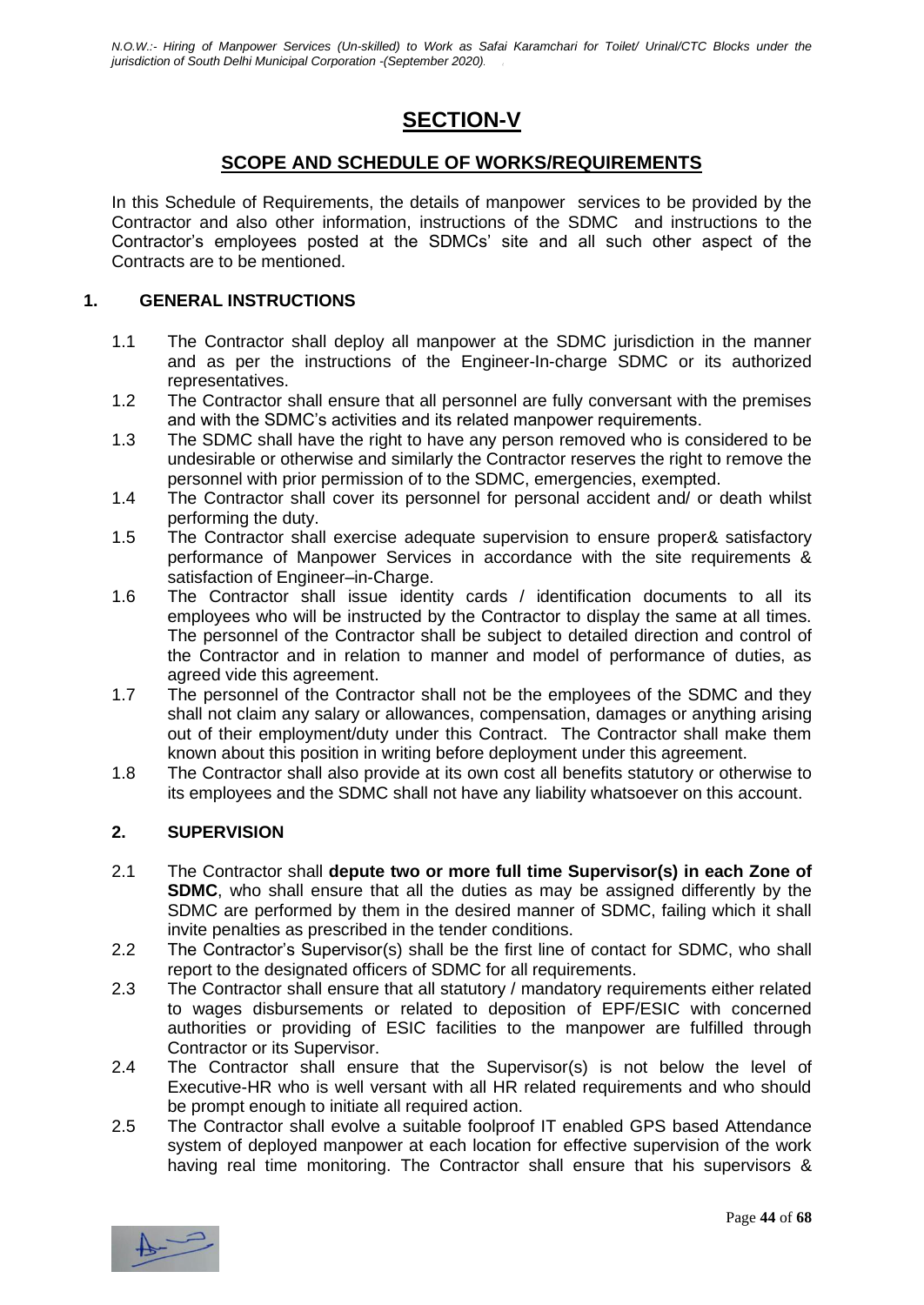workers etc. shall have necessary Gadgets/Smart Phones etc. for marking their attendance.

2.6 The daily attendance of the deployed manpower shall be directly uploaded in the SDMC GPS Attendance App by the Contractor.

#### **3. DEPLOYMENT AND TENTATIVE REQUIREMENTS OF MANPOWER**

- 3.1 The SDMC intends to outsource manpower for deployment under its jurisdiction as per the norms of the Government.
- 3.2 The manpower appointed in different categories shall be deployed by the SDMC for the work of Safai Karamchari and any other category as deemed fit by the SDMC as per the provisions of para 3.1 above. The manpower (Unskilled Labour) can also be deployed for any other unskilled work in other Departments of SDMC at any time without any notice and is binding on the contractor. No claim of the contractor will be entertained at any stage in this regard.
- 3.3 The Contractor is required to quote prices for the category of Unskilled Labour to work as Safai Karamchari in the Price Schedule/ Financial Bid of the tender document.
- 3.4a: The Contractor shall ensure that except that of the Service Margin (as defined in the Price Schedule) all other levies (ESI, EPF, EDLI & Bonus etc.), which are charged to SDMC in the Price Schedule are passed on to the deployed employees as their monthly wages by the Contractor.
- 3.4b: The ESI, EPF, EDLI & Bonus etc. shall be reimbursed to the contractor by the Engineer-in-charge after satisfying that it has been actually and genuinely paid by the contractor to his deployed employees. A certificate to this effect from a Chartered Accountant is also to be submitted.

| The tentative requirements of manpower in each of the category shall be as under: | 3.5 |  |  |  |  |  |
|-----------------------------------------------------------------------------------|-----|--|--|--|--|--|
|-----------------------------------------------------------------------------------|-----|--|--|--|--|--|

| Category                                            | <b>Tentative</b><br><b>Requirement of</b><br><b>Manpower</b>                         | <b>Desirable Qualification for</b><br>appointment                                                                                      |
|-----------------------------------------------------|--------------------------------------------------------------------------------------|----------------------------------------------------------------------------------------------------------------------------------------|
| Un-skilled Labour<br>to<br>work<br>as<br>Karamchari | 686<br>Safai   However, actual<br>number may vary<br>depending on the<br>requirement | Minimum 5 <sup>th</sup> Standard passed of a<br>recognized school or equivalent with<br>ability to read and write Hindi or<br>English. |

3.6 The estimated value of Contract is likely to be of **Rs**. **5492.00 lac (Rupees Fifty Four Crores & Ninty Two Lacs Only )** for a period of Three years. However, no guarantee can be given to the actual quantity and the requirements may vary at the sole discretion of the Engineer-in-Charge. No claim of the contractor will be entertained for reduction / increase in scope of work or quantity of manpower hiring.

#### **4. PENALTIES**

- 4.1 The Contractor shall disburse salary to its deployed manpower inclusive of DA, if any, latest by  $7<sup>TH</sup>$  of every month, failing which penalty of Rs.10000/- per day will be imposed upto  $15<sup>th</sup>$  of the month and the contract shall liable to be terminated. Security Deposit / Performance Bank Guarantee shall be forfeited and Bank guarantee will be encashed. The SDMC will have the power to appoint any other agency for the manpower services at the risk and cost of the Contractor.
- 4.2 Whenever and wherever it is found that the assigned work is not performed upto the entire satisfaction of the SDMC, especially under the supervision of the Contractor's Supervisor, it will be brought to the notice of Contractor by the SDMC and if no action

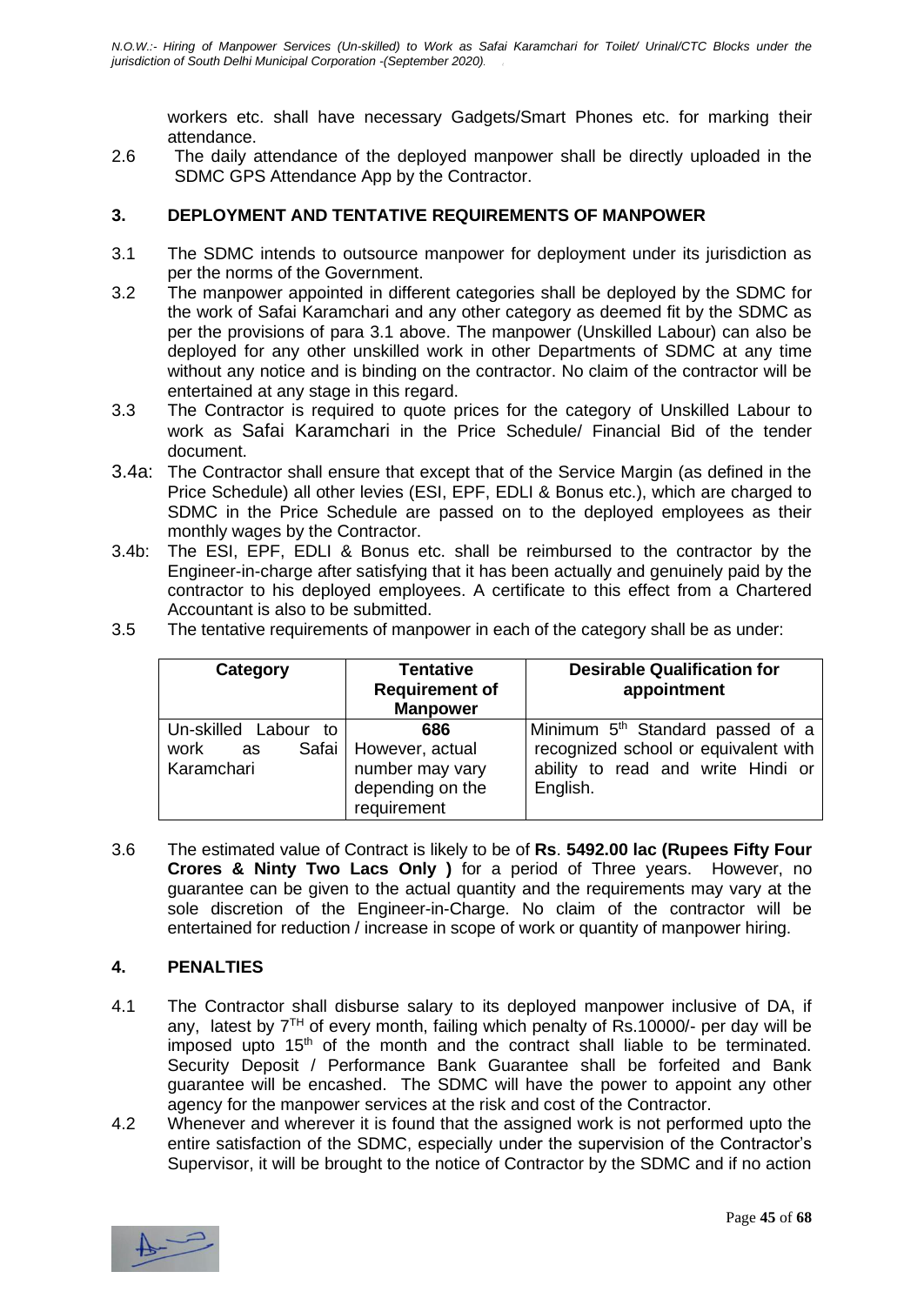is taken immediately, penalty of Rs.1000/- per day per complaint will be imposed by invoking penalty clause.

- 4.3 The Contractor has to maintain adequate number of manpower as per this contract and also arrange a pool of standby manpower / supervisor. If the required number of workers are less than specified number as mentioned/required by the Department, a penalty of Rs.1000/- per absentee per day shall be deducted from the bill(s).
- 4.4 In case the Contractor fails to fulfill the minimum statutory requirements (ESIC/EPF) as per the conditions of the tender document and fails to produce the concerned documents, it shall be treated as breach of the Contract and the Contractor is liable to be blacklisted by the SDMC, in addition to forfeiting of the monthly bills and Performance Security Deposit.
- 4.5 In case of breach of any conditions of the contract and for all types of losses caused including excess cost due to hiring manpower services in the event of Contractor failing to provide requisitioned number of manpower, the SDMC shall make deductions at double the rate of hiring rate on pro-rata basis from the bills preferred by the Vendor or that may become due to the Vendor under this or any other contract or from the security deposit or may be demanded from him to be paid within seven days to the credit of the SDMC.
- 4.6 In case the deployed Manpower found not in uniform during duty hours, a Penalty of Rs. 500/- will be imposed on each incidence for non compliance and shall be deducted from the running bills.
- 4.7 The Contractor's Personnel/Manpower shall be sincere & extend respect to all Officers & Staff of SDMC. In case of any misbehave or misconduct of his Manpower/Supervisor is observed/reported, a Penalty of Rs. 2000/- will be imposed on each incidence for non compliance and shall be deducted from the running bills.

#### **5. SCOPE OF WORK-CONTRACTOR**

- 5.1 The Contractor firm must provide standard and clean liveries to its employees with their photo identity cards properly displayed during duty time. No extra payments shall be claimed by the Contractor or its deployed staff from the SDMC for such it DEMS.
- 5.2 The Contractor must provide salary slips, EPF numbers and ESI Cards, duly activated, to all the deployed manpower at SDMC's office. The Contractor should also ensure that EPF statements to the deployed manpower are provided immediately after the financial year closing. Any delay in submission of these records will force SDMC to deduct a proportionate amount from the bills, as decided by the competent authority of SDMC.
- 5.3 Contractor must employ adult personnel only. Employment of child labour shall lead to the termination of the contract at the risk and cost of the Contractor. Contractor shall deploy/engage reliable persons at SDMC after proper character and police verification and impose any conditions as per prevailing contractual labour laws for such engagements, take disciplinary action or reward any person at work etc., at its sole costs, risks and responsibilities. Contractor shall intimate the details like name, age, parentage, address (residential as well as permanent) of all staff to the SDMC and shall also intimate changes in addresses of the staff as and when they take place.
- 5.4 Contractor shall deal with and settle the matters related with unions and shall make sure that no labour disputes / problems are referred to SDMC. It shall totally indemnify SDMC in this regard.
- 5.5 Contractor should at all times indemnify SDMC against all claims, damages or compensation under the provisions of Payment of Wages Act, 1936; Minimum Wages Act, 1948; Employer's Liability Act, 1938; the Workmen Compensation Act, 1923; Industrial Disputes Act, 1947; Maternity Benefit Act, 1961; Delhi Shops and

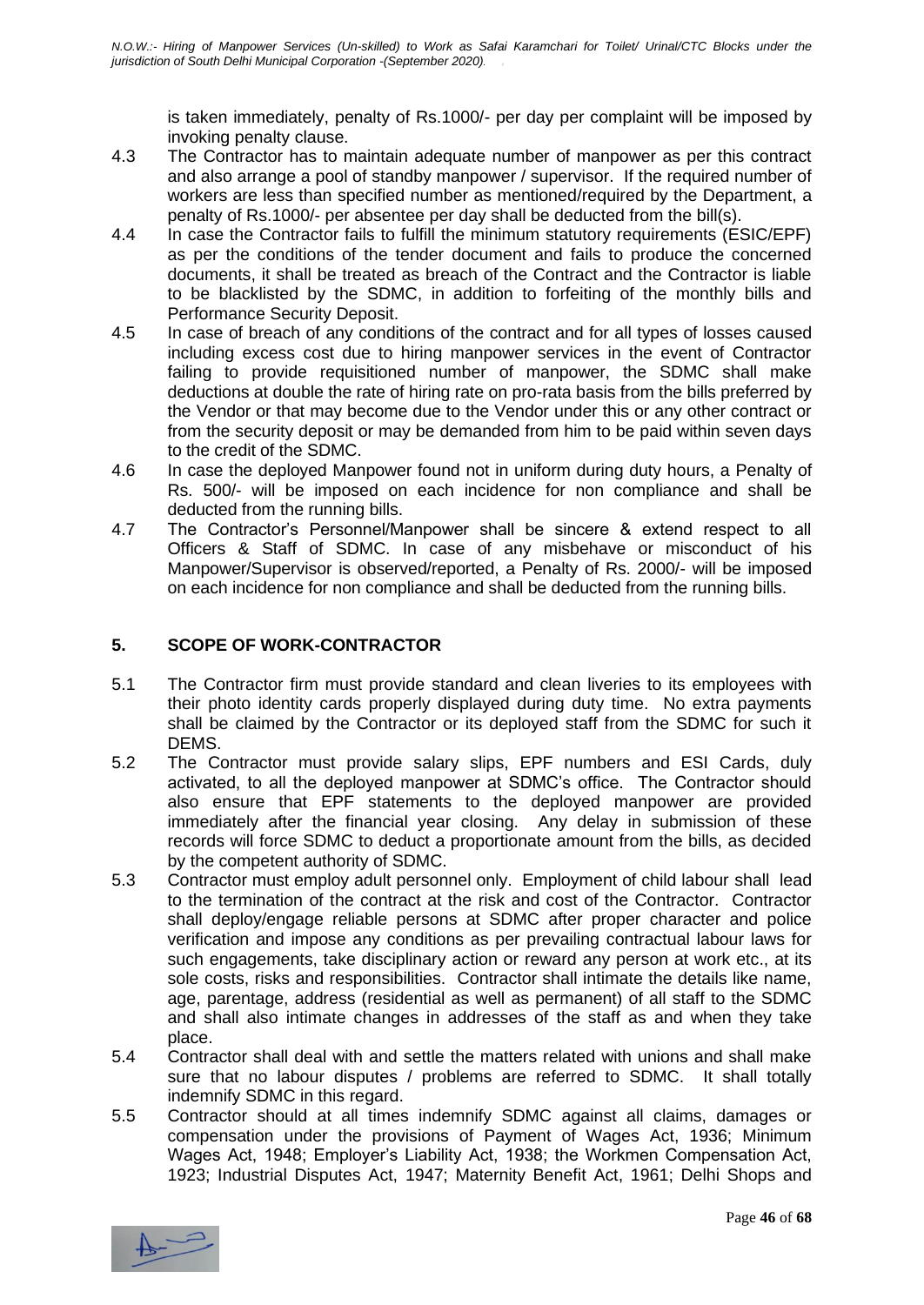Essential Act or any modification thereof or any other law relating thereto and rules made hereunder from time to time. SDMC will not own any responsibility in this regard.

- 5.6 Contractor staff shall always be disciplined, properly dressed and be presentable all the time during duty. The Contractor shall be solely responsible to tackle the matters in case any of its staff deployed under this contract falls sick or is injured or goes on strike/ unfair activities etc. during performance of his/her duty. It shall indemnify SDMC in all respects under this contract.
- 5.7 Be it private or public areas, the Contractor's employees shall be liable to be frisked/ checked by the security personnel at SDMC premises or on duty at any time during performance of their duties.
- 5.8 Contractor's employees shall perform their duties at the premises with due diligence and take all precautions to avoid any loss or damage to the government property/person.
- 5.9 Contractor shall be solely responsible for any indiscipline, theft, loss or damage to any person or persons / property at the premises on account of acts of omission and commission by the staff deployed by him.
- 5.10 The payments to its employees shall be disbursed by the Contractor in the presence of the representative of SDMC who shall sign the payment register in token of having disbursed the salary in his presence by the Contractor.
- 5.11 The claims in bills regarding wages paid to the outsource manpower deployed, Employees State Insurance, Provident Fund, and Service Tax etc. should be necessarily accompanied with documentary proof (including copy of schedule of payment showing contribution towards ESI, PF etc. in respect of the outsourced manpower) pertaining to the concerned month's bill. A requisite amount/portion of the bill/whole of the bill shall be held up till the proof is furnished, at the discretion of the SDMC.

#### **6. SCOPE OF WORK – FOR SERVICES**

- 6.1 Contractor's personnel shall be deployed at SDMC in the area under its jurisdiction in New Delhi
- 6.2 The unskilled employees (Safai Karamchari) of Contractor are liable to be deployed as Safai Karamchari in different Sections/ Wings of the SDMC's jurisdiction. While working as Safai Karamchari, the Contractor's personnel are liable to perform duties which are related to operations including maintenance and care of permanent features of Toilets/Urinal block/CTC etc. such as sanitary and electrical fittings and fixtures Doors, Windows, Grills, Railings, Tiles, counters etc. Any unforeseen job/work emanating from time to time carried out by the Safai Karamchari.
- 6.3 While providing all the Services, Contractor shall ensure that all duties are performed invariably as per the desired standards of the SDMC, failing which it shall invoke penalty clauses of this Tender Document.
- 6.4 The Contractor shall also ensure that such personnel are deployed in SDMC's premises who can cater to the requirements of SDMC's standards, failing which it shall be liable for Contractor to provide replacement immediately.
- 6.5 The Toilet Blocks/Urinal Blocks/CTC Blocks are to be cleaned and maintained Seven days in a week in Two Shifts of Eight Hours. Each Safai Karamchari will be given one day mandatory rest per week. However, in case of emergency/exigency of work no rest will be provided and payment for the seventh day will be made as per the awarded rate of the contract.
- 6.6 The Contractor's Personnel/Manpower shall maintain each PT/CTC/Urinal Blocks in dry condition during their duty hours which includes cleaning, sweeping, moping, wiping etc. of floors, walls, staircase/ramps etc. Flushing system of all toilets/urinals are to be checked at regular interval every day. The Safai karamchari shall clean of any choking's in the drainages, manholes, cleaning and sweeping of open area adjoining PT/CTC with brooms including removal of beehives and cobwebs/honey webs from the premises.

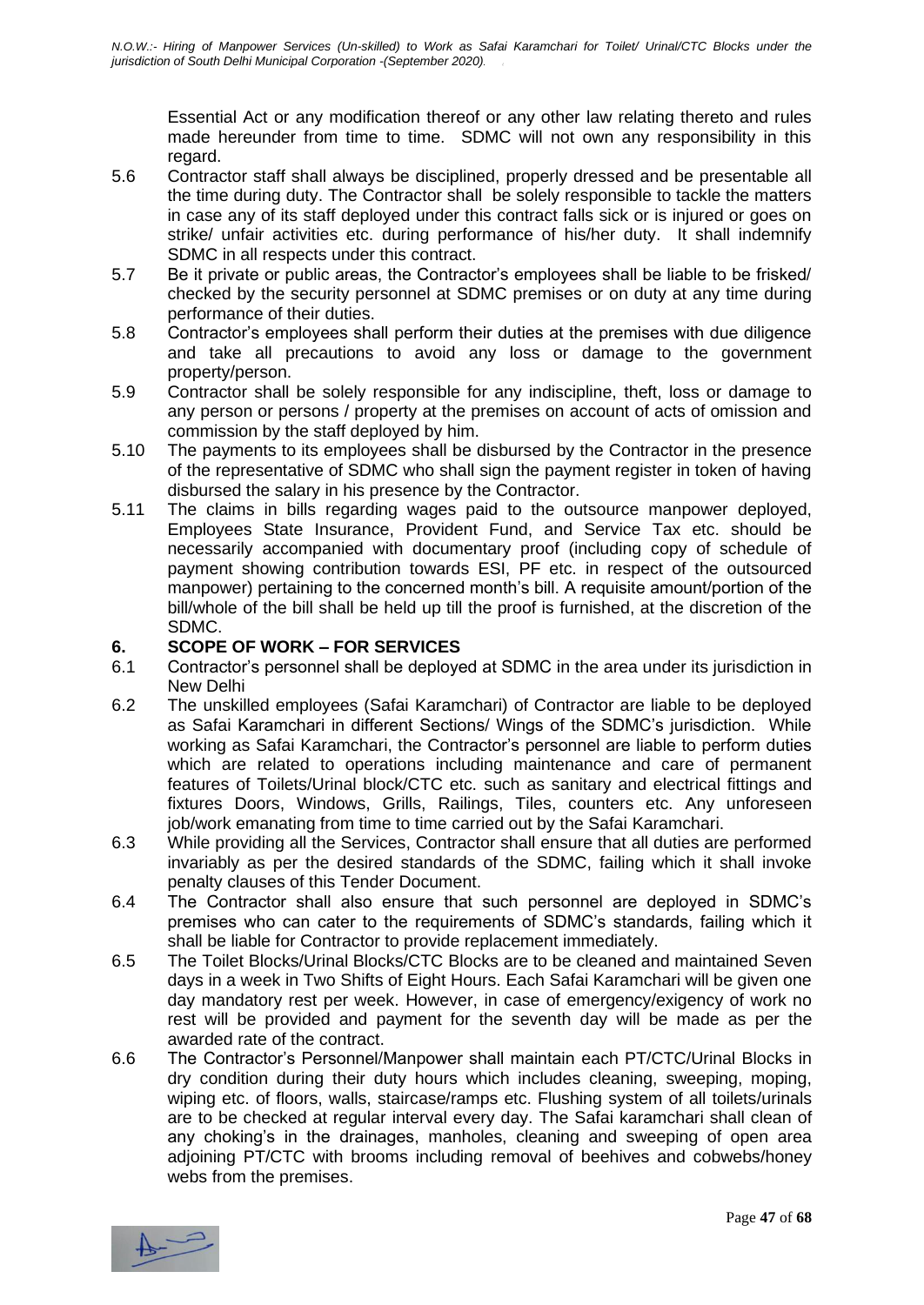- 6.7 The Contractor should provide needful infrastructure/Gadgets such as Smart Phone for marking Attendance of Contractor's Personnel/Manpower required for effective and fool proof GPS based daily attendance of Manpower with individual photograph at each PT/CTC.
- 6.8 The Contractor shall provide necessary Toilet Cleaning Chemicals & Liquid Hand Wash at each PT/CTC/Urinals in each shift in sufficient quantity to make the PT/CTC/Urinals in clean & sanitary condition. The cost of providing Toilet Cleaning Chemicals & Liquid Hand Wash at each PT/CTC/Urinals is inclusive in the Quoted Rates of the bidders. Nothing extra shall be payable to him in his regard at any time.
- 6.9 The Contractor shall provide following Toilet Cleaning Chemicals, Liquid Hand Wash and other consumables in sufficient quantities as under:-

| S.<br>No. | Type of Toilet Cleaning<br>Chemicals, Liquid Hand<br><b>Wash and Consumables</b><br>etc                                                                                | <b>Tentative</b><br><b>Consumption</b><br>in One Month | <b>Approved Makes</b>                                                                                |
|-----------|------------------------------------------------------------------------------------------------------------------------------------------------------------------------|--------------------------------------------------------|------------------------------------------------------------------------------------------------------|
| 1         | Liquid Hand Wash                                                                                                                                                       | 5 Litre (Min.)                                         | Dabur, Reckitt Benckiser,<br>Santoor, Fem, Glamic,<br>Hindustan Lever, Taski or<br>equivalent        |
| 2         | <b>Toilet Bowl Cleaner</b>                                                                                                                                             | 5 Litre (Min.)                                         | Dabur, Santoor, Taski,<br>Schevaran, Klick, Reckitt<br>Benckiser, Honeywell<br>or<br>equivalent      |
| 3         | <b>Toilet Floor/Wall Cleaner</b>                                                                                                                                       | 5 Litre (Min.)                                         | Dabur, Santoor, Taski,<br>EcoLab, Schevaran, Klick,<br>Reckitt Benckiser, Honeywell<br>or equivalent |
| 4         | <b>Urinal Cubes</b>                                                                                                                                                    | 1 Kg (Min.)                                            | Glamic,<br>Dabur<br>Reckitt<br>Benckiser or equivalent                                               |
| 5         | Consumables like Wipers,<br>Mob, Duster,<br>Brooms<br>Bucket, Mug etc (except<br>Tissue Paper Rolls with<br>Stand, Sanitary Pads, Dust<br>Bin, Soap Dispenser, Mirror) | As<br>per<br>requirement                               | Reputed Make<br>as<br>or<br>approved by Engineer-in-<br>charge                                       |

#### **7. CODE OF CONDUCT:**

- 7.1 The Contractor shall strictly observe that its personnel:
	- a) Are always smartly turned out and vigilant.
	- b) Are punctual and arrive at least 15 minutes before start of their duty time.
	- c) Take charges of their duties properly and thoroughly.
	- d) Perform their duties with honesty and sincerity.
	- e) Read and understand their post and site instructions and follow the same.
	- f) Extend respect to all Officers and staff of the office of the SDMC.
	- g) Shall not drink on duty, or come drunk and report for duty.
	- h) Will not gossip or chit chat while on duty.
	- i) Will never sleep while on duty.
	- j) Will not read newspaper or magazine while on duty.
	- k) Will immediately report if any untoward incident / misconduct or misbehavior occurs, to Vendor Control and the SDMC.
	- l) When in doubt, approach concerned person immediately.
	- m) Get themselves checked by security personnel whenever they go out.
	- n) Shall not smoke in the office premises.

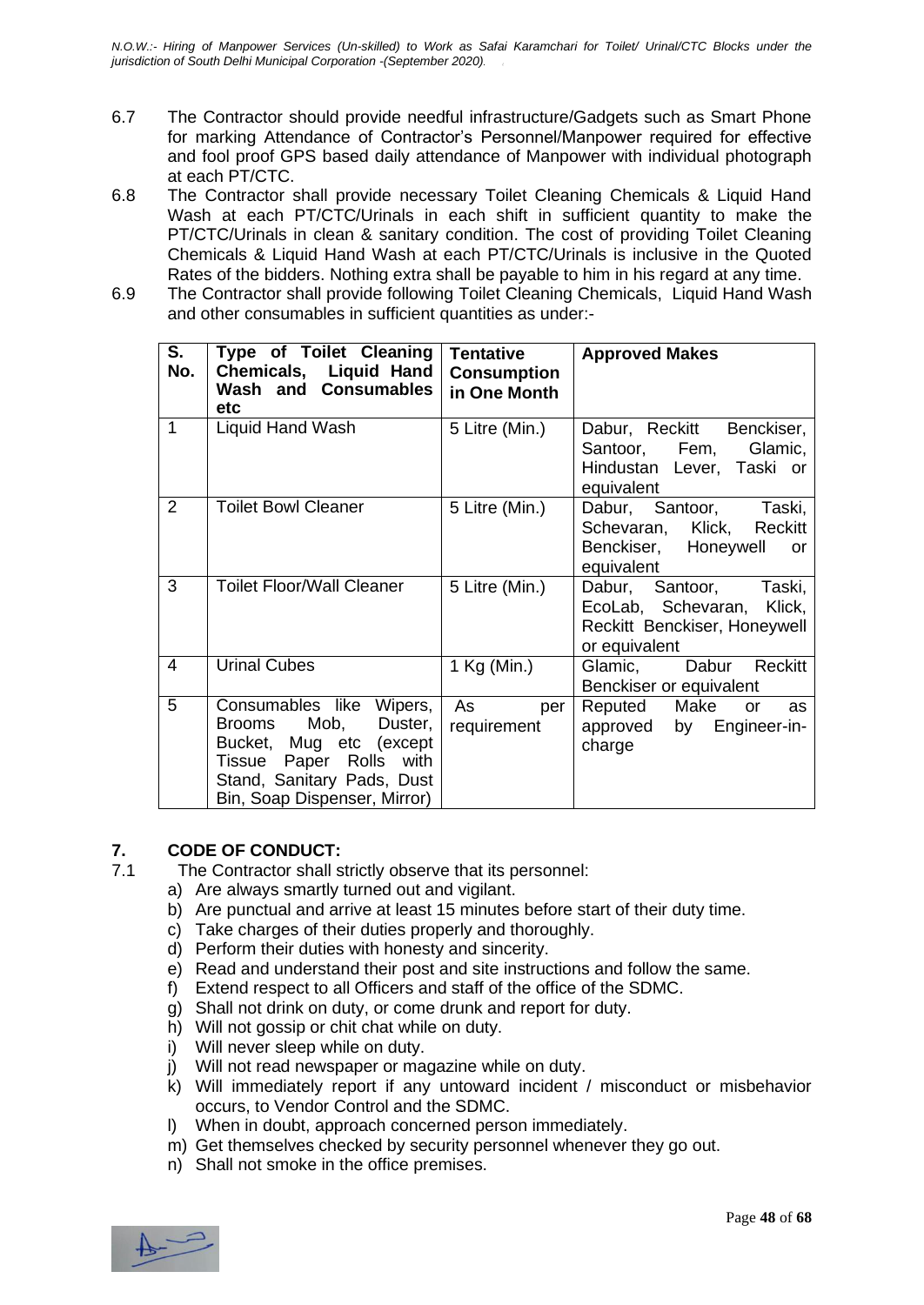#### 7.2 **CONFIDENTIALITY**

- a) The phone number and movement plans of the SDMC shall not be given to anyone.
- b) The following information about the SDMC shall not be given to anyone.
	- (i) Car make, color and number of any officer(s)/official(s).
		- (ii) Telephone no./ any other information.
		- (iii) Location and movement plans.
		- (iv) Meetings and conference schedules.
	- (v) Site plan of the premises.
	- (vi) Assets of the office.

#### **7.3 TELEPHONE HANDLING**

The Contractor's employees shall be instructed by the Contractor strictly not to misuse the telephones of the SDMC.

#### **7.4 PATROLLING PROCEDURES**

- a) The Supervisor(s) will keep a watch over the deployed staff.
- b) Patrolling should be done on an hourly basis and it should be ensured that strict cleanliness is maintained.
- c) The Supervisor(s) will keep a watch on the activities of the deployed staff.
- d) If he finds anything unusual / untoward, a written report must be given to the Engineer-in-Charge, Executive Engineer (DEMS)/HQ/SDMC, Executive Engineer (DEMS)/Zone/SDMC, SS (DEMS)/Zone/SDMC and SI (DEMS)/Zone/SDMC in the office of the SDMC.

#### **7.5 FRISKING / CHECKING PROCEDURES**

- a) All contract staff will be thoroughly frisked at the time of their place of duty in the evening.
- e) If anything untoward is found, it must be reported to Engineer-in-Charge, Executive Engineer (DEMS) of concerned Zone, SS(DEMS) of concerned Zone and SI (DEMS) of concerned Ward.
- 7.6 List of Supervisors, Managers & Authorized signatories to be provided by the Contractor.

\*\*\*\*\*\*\*\*

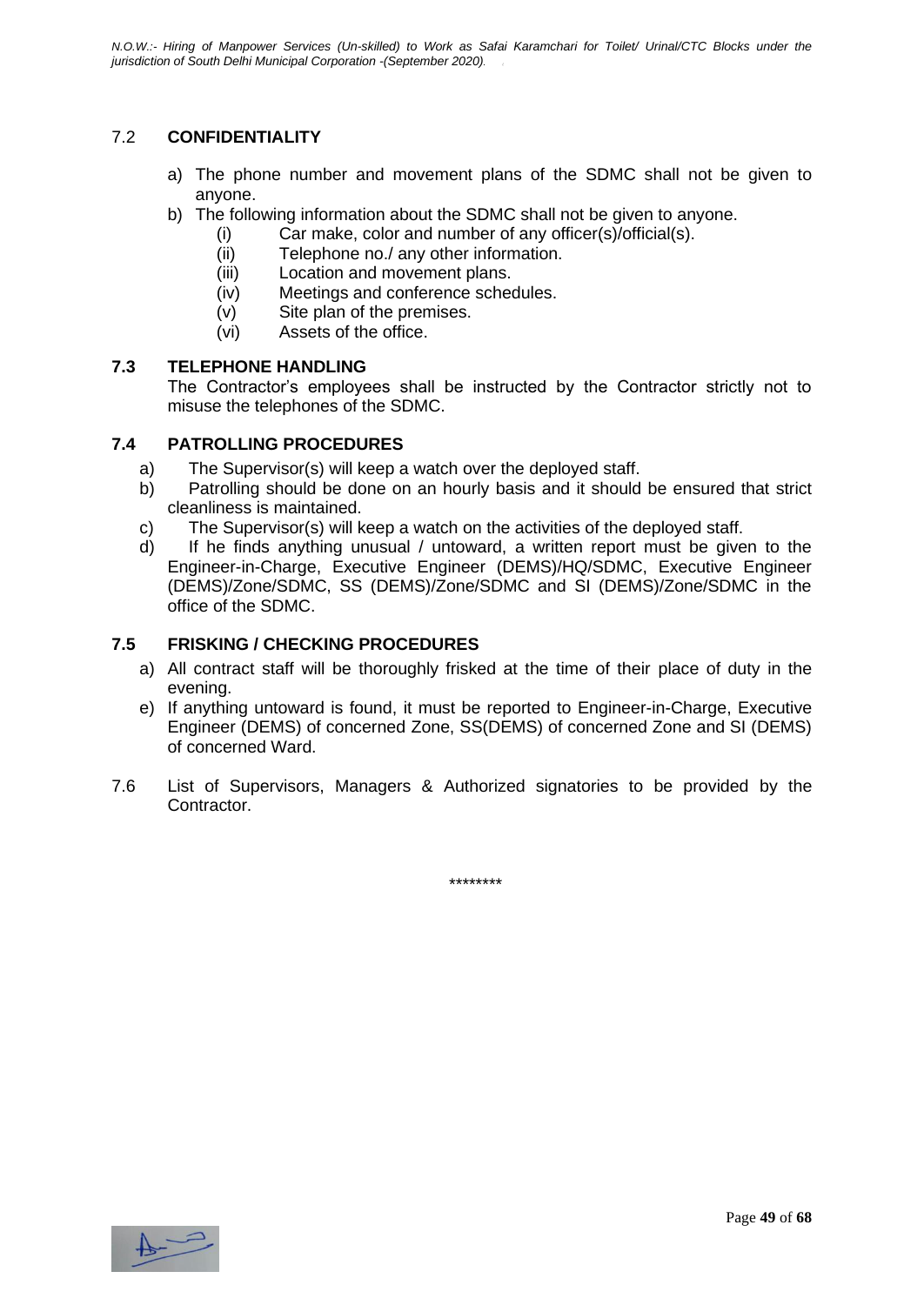### **SECTION-VI**

#### **TECHNICAL BID SUBMISSION FORMAT**

#### **The technical bid shall consist of the following documents:**

- **I.** Duly executed copy of Power of Attorney in original along with its two certified copy in the name of tenderer authorized representative to act on behalf of tenderer. **Or** copy of the resolution of the board of the company in favour of authorized representative to act on behalf of tenderer.
- **II.** Covering letter from tenderer detailing various considerations in the tender without disclosing financial bid.
- **III.** Registration Certificate of the Firm.
- **IV.** Document in support of payment of Earnest Money.
- **V.** Reference to or copy of detailed text / literature if any, which might have been followed by the tenderer while making his proposal.
- **VI.** Structure and Organization of the firm with complete details as per **Annexure – A**.
- **VII.** Financial data/information as per **Annexure – B.**
- **VIII.** Details of all similar works completed in the last seven years as Manpower Supplier as per **Annexure – C**. The expenditure so claimed need to be supported with any experience certificate issued by the client and signed by an officer not below the rank of Executive Engineer.
- **IX.** Details of all projects underway/ awarded as Hiring of Manpower Services as per **Annexure-D**
- **X.** Performance on Completed or ongoing works shall be furnished as per **Annexure– E**
- **XI.** Details of Key Technical and Administrative /Management Personnel and their CV's as per **Annexure– F**.
- **XII.** Anti Collusion certificate as per **Annexure – G.**
- **XIII.** Undertaking for not Blacklisted as per **Annexure- H.**
- **XIV.** Integrity Agreement as per **Annexure-I.**
- **XV.** Net Worth Certificate as per **Annexure -J**

**Note - The Technical proposal shall not include any financial information.** 

**\*\*\*\*\*\*\*\*\*\*\***

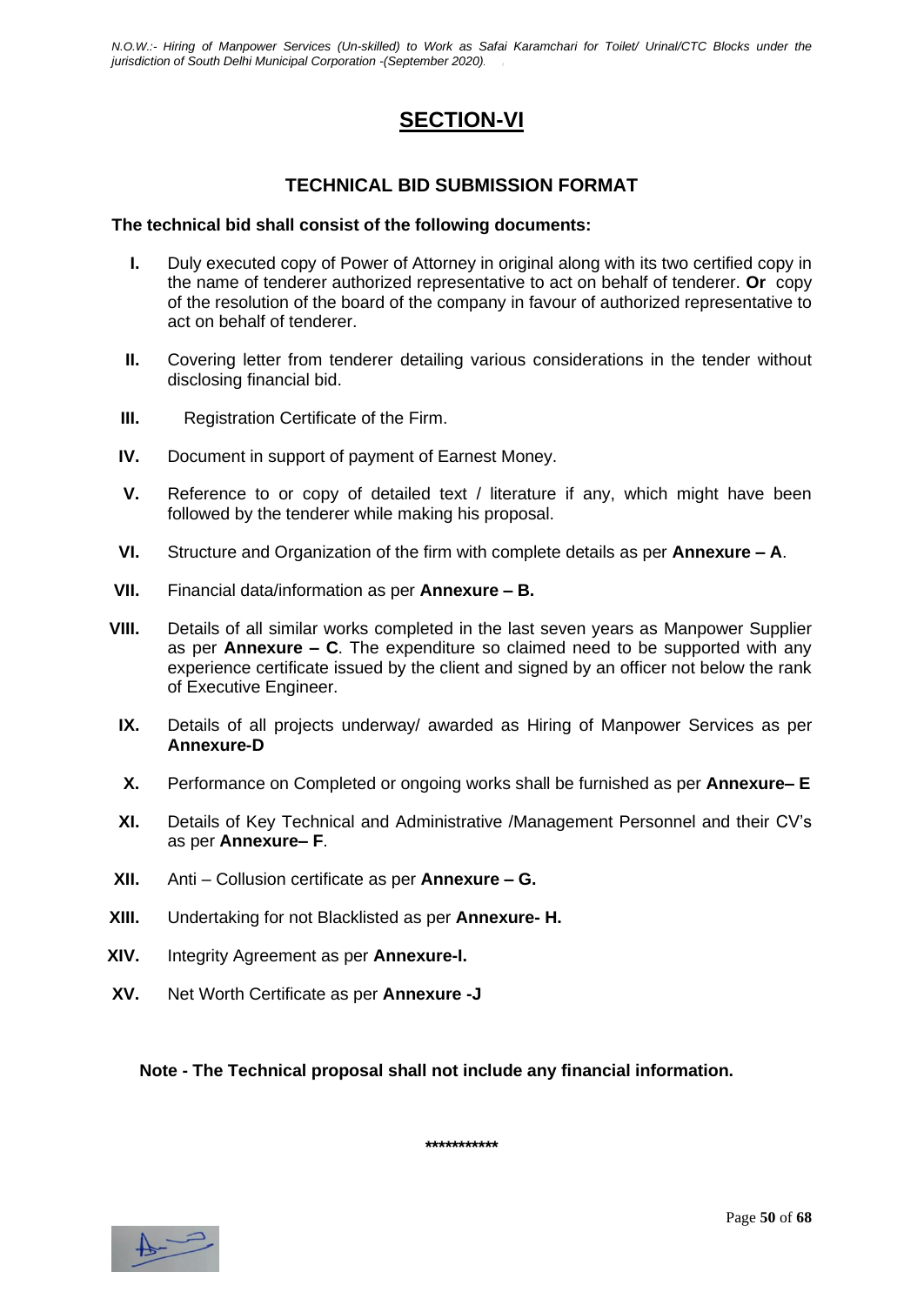### **ANNEXURE – 'A'**

### **STRUCTURE AND ORGANISATION**

- **1.** Name and Address of the Firm/ tenderer/bidder:
- **2.** Telephone No./Telex No./ Fax No./E-mail ID
- **3.** Legal status of the Firm (attach copies of) :
	- **a)** Article / Memorandum of Association
	- **b)** Power of Attorney(s)
- **4.** Particulars of Registration with various Government Bodies (Attach copies duly attested by the Authorised Signatory on behalf of the tenderer/bidder):
	- **a)** Registration Number
	- **b)** Organization / Place of Registration
- **5.** Bio-data (Curriculum Vitae) of working heads to be deployed by the Bidder

**Seal & Signature of Authorized Signatory on behalf of the tenderer/bidder**

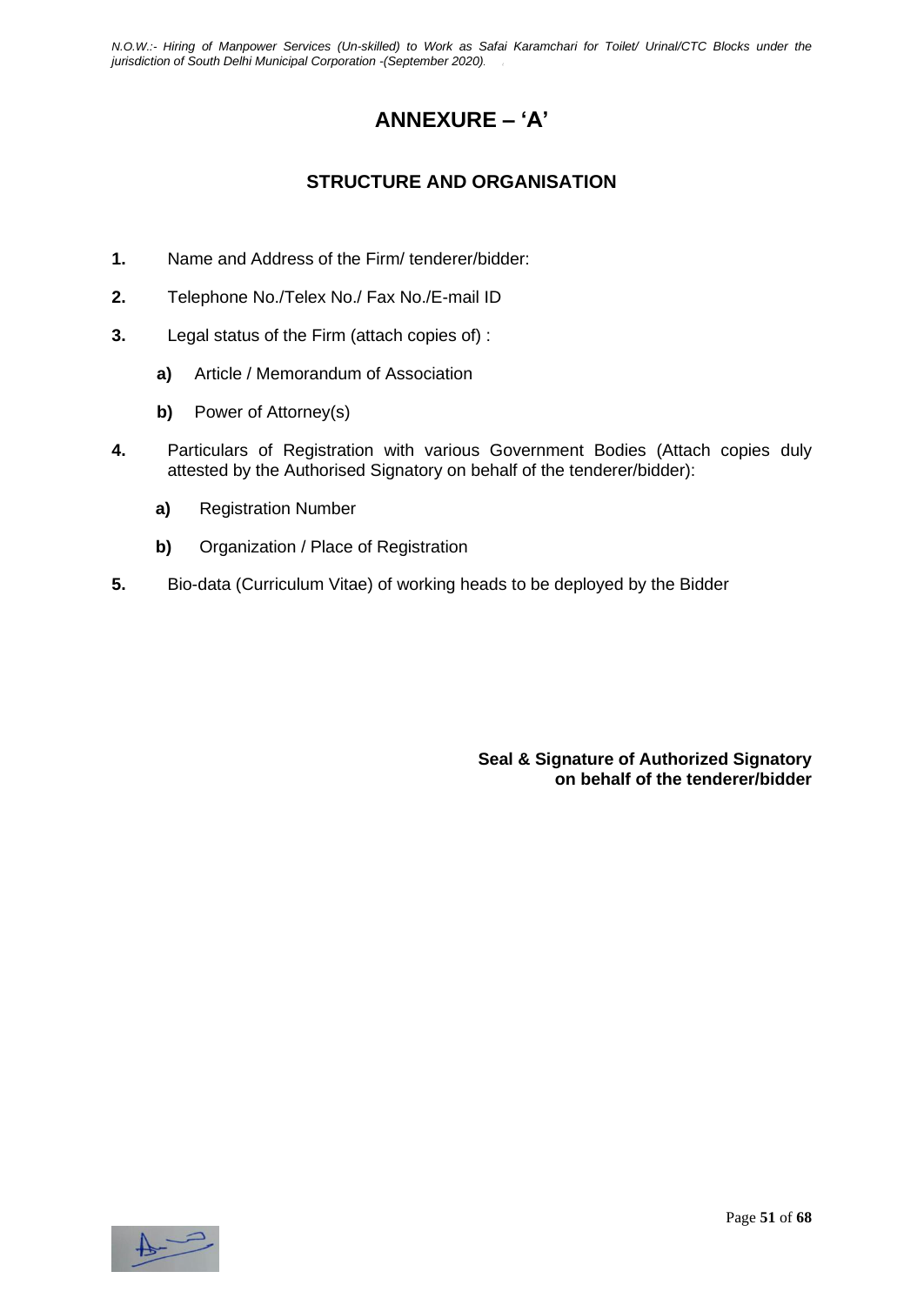### **ANNEXURE 'B'**

#### *FINANCIAL DATA*

#### **(FINANCIAL STANDING)**

#### **NAME OF THE TENDERER/BIDDER:**

#### *(All Amounts in Rupees)*

| S.             | <b>Description</b>                                    | <b>Financial Data for Latest Last Three Financial Years</b> |                 |                 |                |  |  |
|----------------|-------------------------------------------------------|-------------------------------------------------------------|-----------------|-----------------|----------------|--|--|
| No.            |                                                       | Year<br>2016-17                                             | Year<br>2017-18 | Year<br>2018-19 | <b>Remarks</b> |  |  |
| 1.             | <b>Total Assets</b>                                   |                                                             |                 |                 |                |  |  |
| 2.             | <b>Current Assets</b>                                 |                                                             |                 |                 |                |  |  |
| 3.             | <b>Total Liabilities</b>                              |                                                             |                 |                 |                |  |  |
| 4.             | <b>Current Liabilities</b>                            |                                                             |                 |                 |                |  |  |
| 5.             | <b>Profits Before Taxes</b>                           |                                                             |                 |                 |                |  |  |
| 6.             | <b>Profits After Taxes</b>                            |                                                             |                 |                 |                |  |  |
| 7 <sub>1</sub> | Net Worth $[= 1 - 3]$                                 |                                                             |                 |                 |                |  |  |
| 8.             | <b>Working Capital</b><br>$[-2 - 4]$                  |                                                             |                 |                 |                |  |  |
| 9.             | <b>Annual Turnover</b><br>(From Housekeeping<br>Jobs) |                                                             |                 |                 |                |  |  |
| 10.            | <b>Gross Annual</b><br><b>Turnover</b>                |                                                             |                 |                 |                |  |  |

#### **Signature of Authorized Signatory on behalf of Tenderer with company seal**

#### **NOTE:**

- 1. Attach copies of the audited balance sheets, including all related notes, income statements for the last five audited financial years, as indicated above.
- 2. All such documents reflect the financial data of the tenderer and not that of sister or parent company.
- 3. **The above Annexure shall be duly certified and audited by Chartered Accountant / Company Auditor under his Signature & Stamp.**

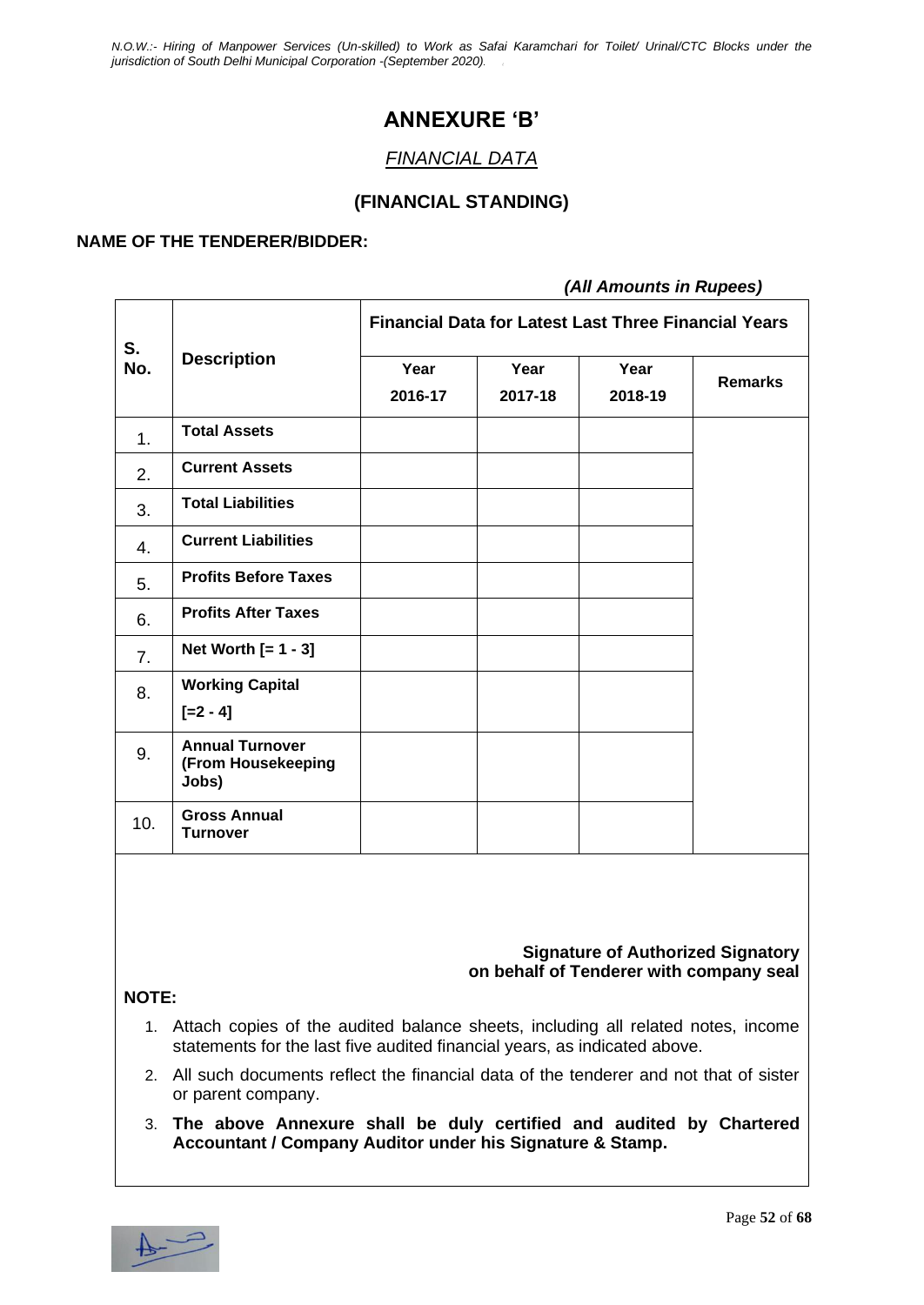### **ANNEXURE – 'C'**

#### **WORK EXPERIENCE**

#### **DETAILS OF ALL WORKS OF SIMILAR NATURE COMPLETED AS HIRING OF MANPOWER SERVICES DURING THE LAST SEVEN YEARS**

#### **Name of the TENDERER:-**

| 2. Name of Work/Project and Location                                                                                                                                                                                                  |  |
|---------------------------------------------------------------------------------------------------------------------------------------------------------------------------------------------------------------------------------------|--|
| 3.<br>Agreement / Contract No.                                                                                                                                                                                                        |  |
| Client (with Address & Telephone)<br>4.                                                                                                                                                                                               |  |
| 5. Scope / Nature of work                                                                                                                                                                                                             |  |
| Date of Start<br>6.                                                                                                                                                                                                                   |  |
| <b>Stipulated Date of Completion</b><br>7.                                                                                                                                                                                            |  |
| 8.<br><b>Actual Date of Completion</b>                                                                                                                                                                                                |  |
| Detail about any Levy of Compensation, Time<br>9.<br>Over Run, Performance/Quality of Works etc                                                                                                                                       |  |
| 10. Total value of work done on completion (up to<br>31.03.2020 in case of works in progress)                                                                                                                                         |  |
| of work done of<br>Value<br>component<br><b>of</b><br>Similar works means "Providing Manpower<br>Services on Hiring Basis for cleaning and<br>maintaining the Public Buildings etc. in<br>India" as stipulated in NIT clause 1.1.3.2. |  |
| 11. Reference to Client's/ Employer Completion<br>Certificate                                                                                                                                                                         |  |
| 12. Litigation or Arbitration cases pending/ in<br>progress with detail                                                                                                                                                               |  |
| <b>NOTE:</b>                                                                                                                                                                                                                          |  |

- 1. Attach copy of the Experience & Performance Certificate issued by the Client
- 2. *In case the work is executed for private client, copy of work order, bill of quantities, bill wise details of payment received certified by C.A., T.D.S certificates for all payments received and copy of final/last bill paid by client shall be submitted.*

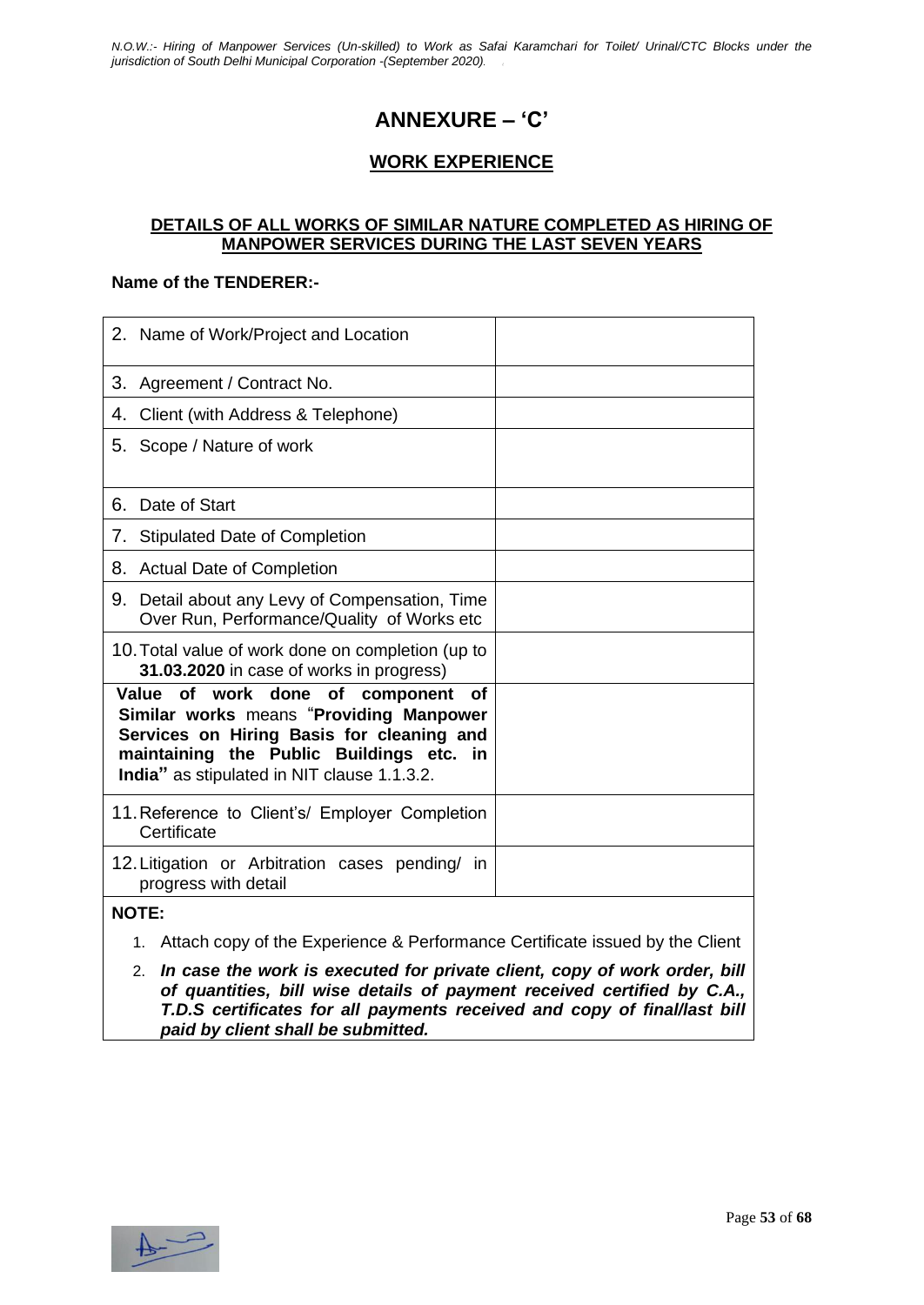### **ANNEXURE – 'D'**

#### **PROJECT UNDERWAY OR AWARDED AS HIRING OF MANPOWER SERVICES**

| S.<br>No | Name of<br>Project<br>and<br>Location | Owner of<br>Sponsoring<br>Organisation | Cost of<br>Work | Date of<br>Commencement<br>As Per<br>Contractor | Stipulated<br>Date of<br>Completion | Upto Date<br>Progress of<br>Works<br>Financial /<br>Physical | Name,<br>Address &<br>Telephone of<br>Officer to<br>Whom<br>Reference<br>May Be<br>Made | Details of<br>Salient<br>Features<br>of The<br>Project |
|----------|---------------------------------------|----------------------------------------|-----------------|-------------------------------------------------|-------------------------------------|--------------------------------------------------------------|-----------------------------------------------------------------------------------------|--------------------------------------------------------|
|          |                                       |                                        |                 |                                                 | 6                                   |                                                              |                                                                                         |                                                        |

**Seal & Signature of Authorized Signatory on behalf of the tenderer/bidder**

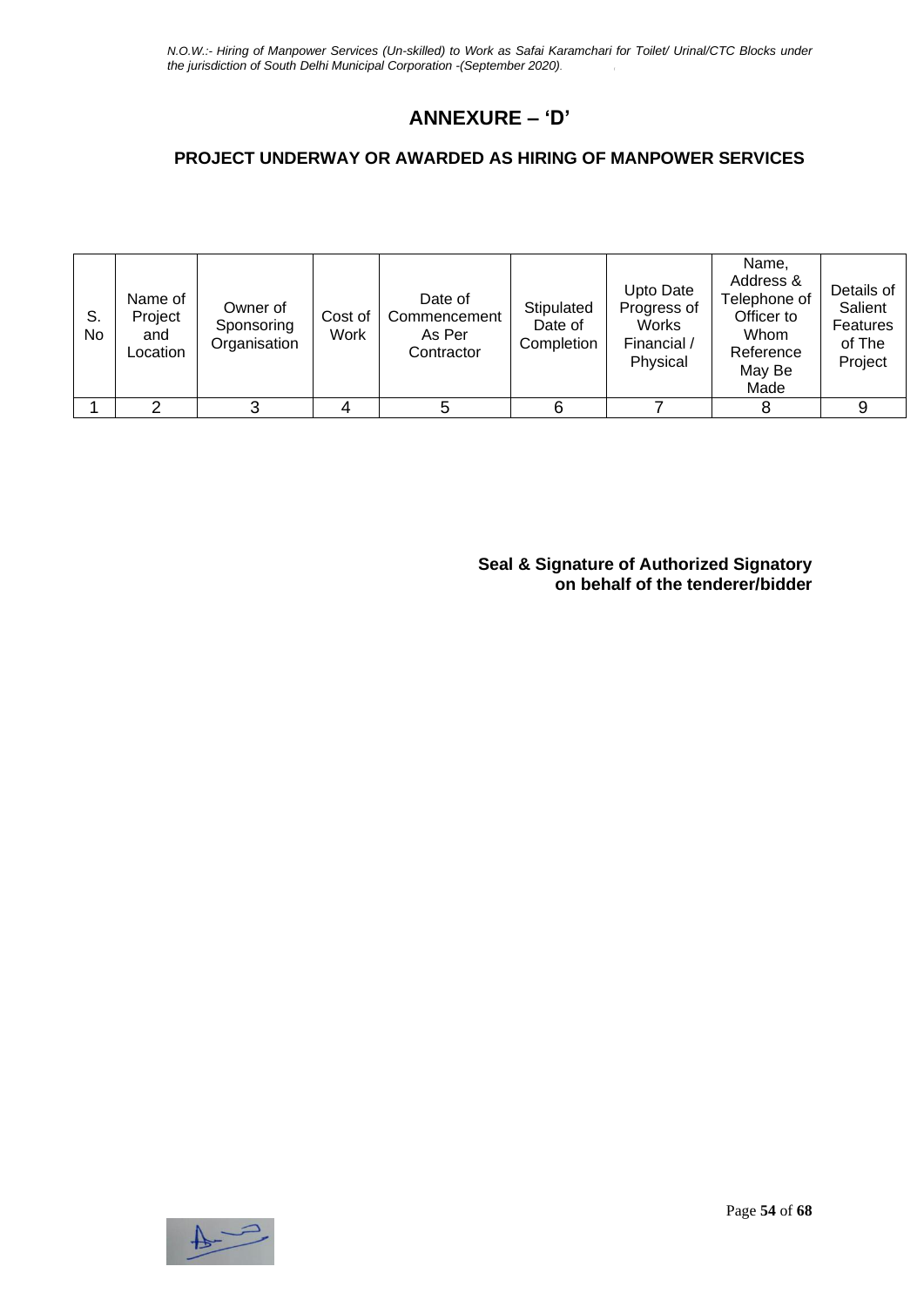### **ANNEXURE – 'E'**

**Performance on Completed Works OR Ongoing Works as Contractors for***"HIRING OF MANPOWER SERVICES (UN-SKILLED) TO WORK AS SAFAI KARAMCHARI FOR TOILET/ URINAL/ CTC BLOCKS UNDER THE JURISDICTION OF SOUTH DELHI MUNICIPAL CORPORATION."* **where Progress is Rs. 732.00 Lacs OR More During Last Seven Years.**

- **1.** Name of the Agency
- **2.** Name of work/project and location
- **3.** Agreement No.
- **4.** Estimated Cost
- **5.** Tendered Amount
- **6.** Gross Value of work done till date
- **7.** Date of Start
- **8.** Date of completion and present progress (%)
	- i Stipulated date of completion
	- ii Actual / Anticipated date of completion.
	- iii Present Progress (For ongoing works) Financial / Physical
- **9.** Performance Report
	- (i) Quality of work : Very Good/Outstanding/Good/Fair/Satisfactory/Poor
- **10.** Whether the agency has gone for Litigation/Arbitration against the client.
- **11.** Whether the client has gone for Litigation/Arbitration against the agency.

**Executive Engineer/ Chief Project Manager or equivalent**

#### **Note:-**

The Certificate is to be signed by an officer not below the rank of Executive Engineer or equivalent.

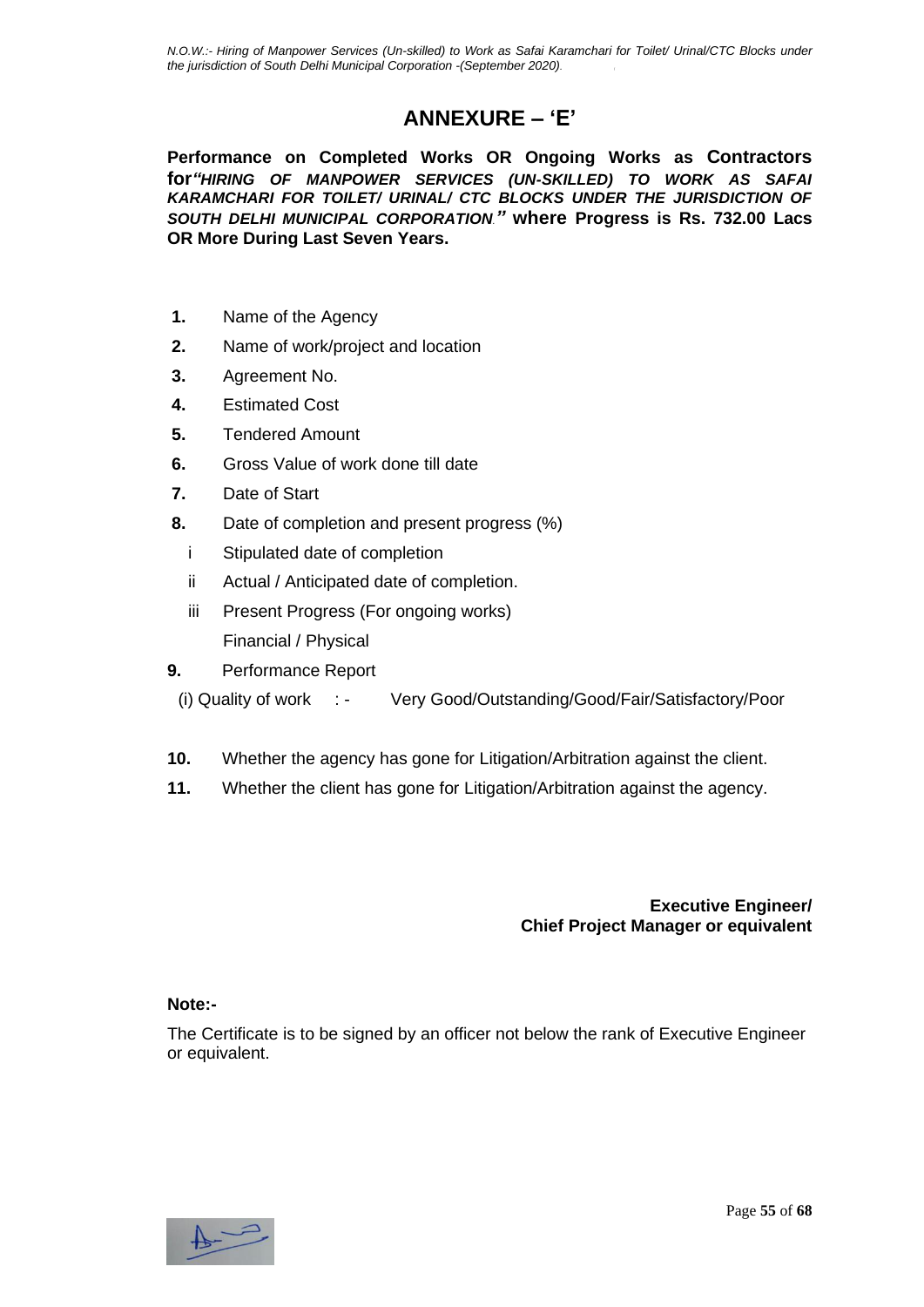## **ANNEXURE – 'F'**

#### **DETAILS OF KEY TECHNICAL AND ADMINISTRATIVE /MANAGEMENT PERSONNEL**

| <b>SNO</b> | NAME OF<br>PERSONNEL | <b>DESIGN</b><br>-ATION/<br><b>POST</b> | EDUCATIONAL /<br><b>PROFESSIONAL</b><br>QUALIFICATION | <b>TOTAL</b><br><b>EXPERIENCE</b><br>I/C DETAILS OF<br><b>WORKS</b><br>CARRIED OUT | <b>DATE</b><br><b>SINCE</b><br><b>WORKING</b><br>WITH THE<br><b>FIRM</b> | <b>TYPF OF</b><br><b>PROJECTS</b><br><b>HANDLED</b> | <b>HOW</b><br><b>WOULD BE</b><br><b>INVOLVED</b><br>WITH THIS<br><b>PROJECT</b> | REMARK |
|------------|----------------------|-----------------------------------------|-------------------------------------------------------|------------------------------------------------------------------------------------|--------------------------------------------------------------------------|-----------------------------------------------------|---------------------------------------------------------------------------------|--------|
|            |                      |                                         |                                                       |                                                                                    |                                                                          |                                                     |                                                                                 |        |

**Seal & Signature of Authorized Signatory on behalf of the tenderer/bidder**

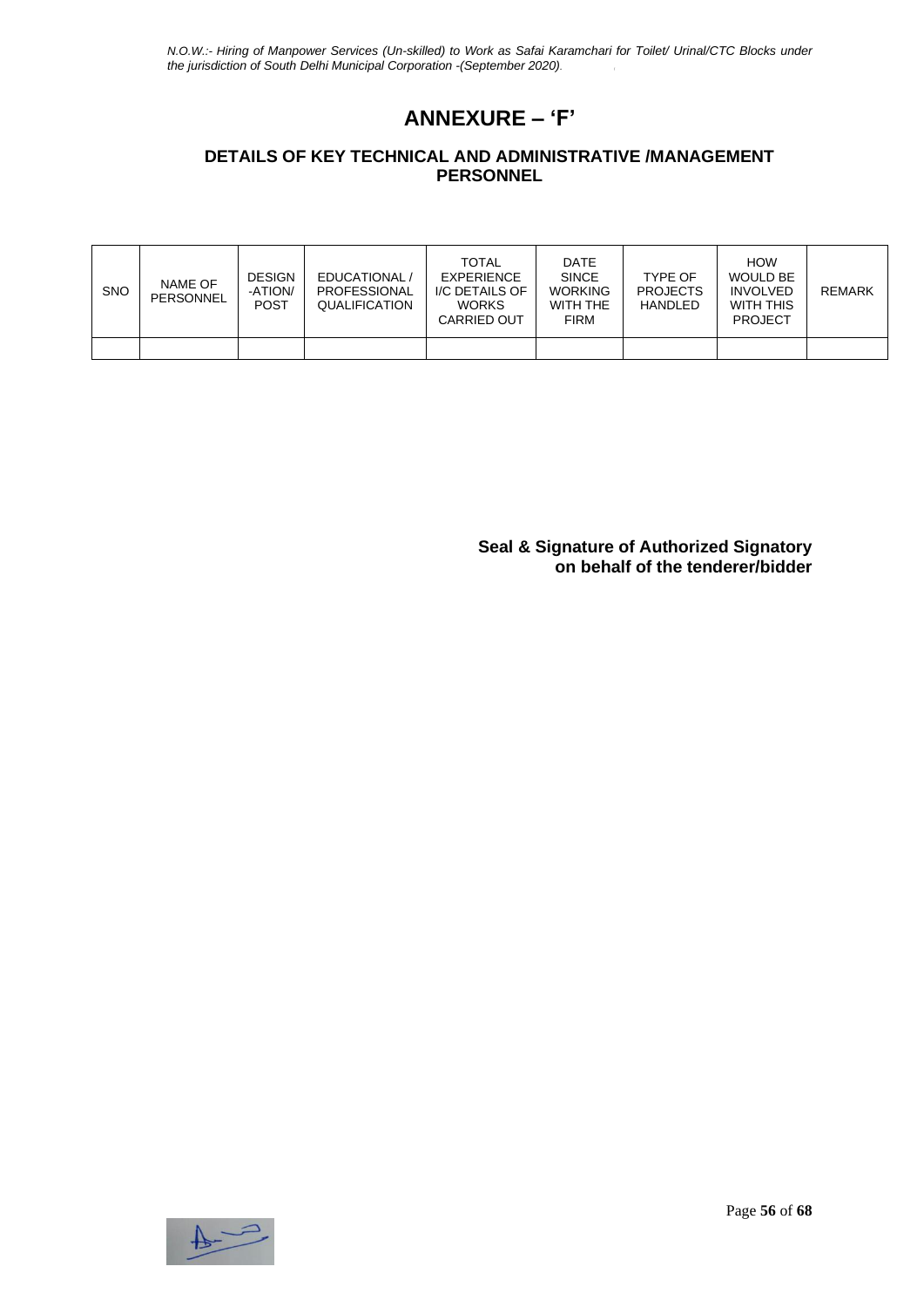### **ANNEXURE – 'G'**

#### **FORMAT FOR ANTI – COLLUSION CERTIFICATE**

#### **Anti – Collusion Certificate**

We hereby certify and confirm that in the preparation and submission of our bid for the proposals, we have not acted in concert or in collusion with any other Bidder or other person (s) and also not done any act, deed or thing which is or could be regarded as anti – competitive.

We further confirm that we have not offered or will offer any illegal gratification in cash or kind to any person or agency in connection with instant Proposal.

Date this **Day of** 2020.

\_\_\_\_\_\_\_\_\_\_\_\_\_\_\_\_\_\_\_\_\_\_\_\_\_\_\_\_\_\_\_\_\_\_\_\_\_\_\_\_\_\_

\_\_\_\_\_\_\_\_\_\_\_\_\_\_\_\_\_\_\_\_\_\_\_\_\_\_\_\_\_\_\_\_\_\_\_\_\_\_\_\_\_\_

(Name of the Bidder)

**Signature of Authorized Signatory on behalf of Tenderer with company seal**

(Name of the Authorized Person)

Note:

**1**. This Certificate is to be submitted on the letterhead of the Bidder/tenderer.

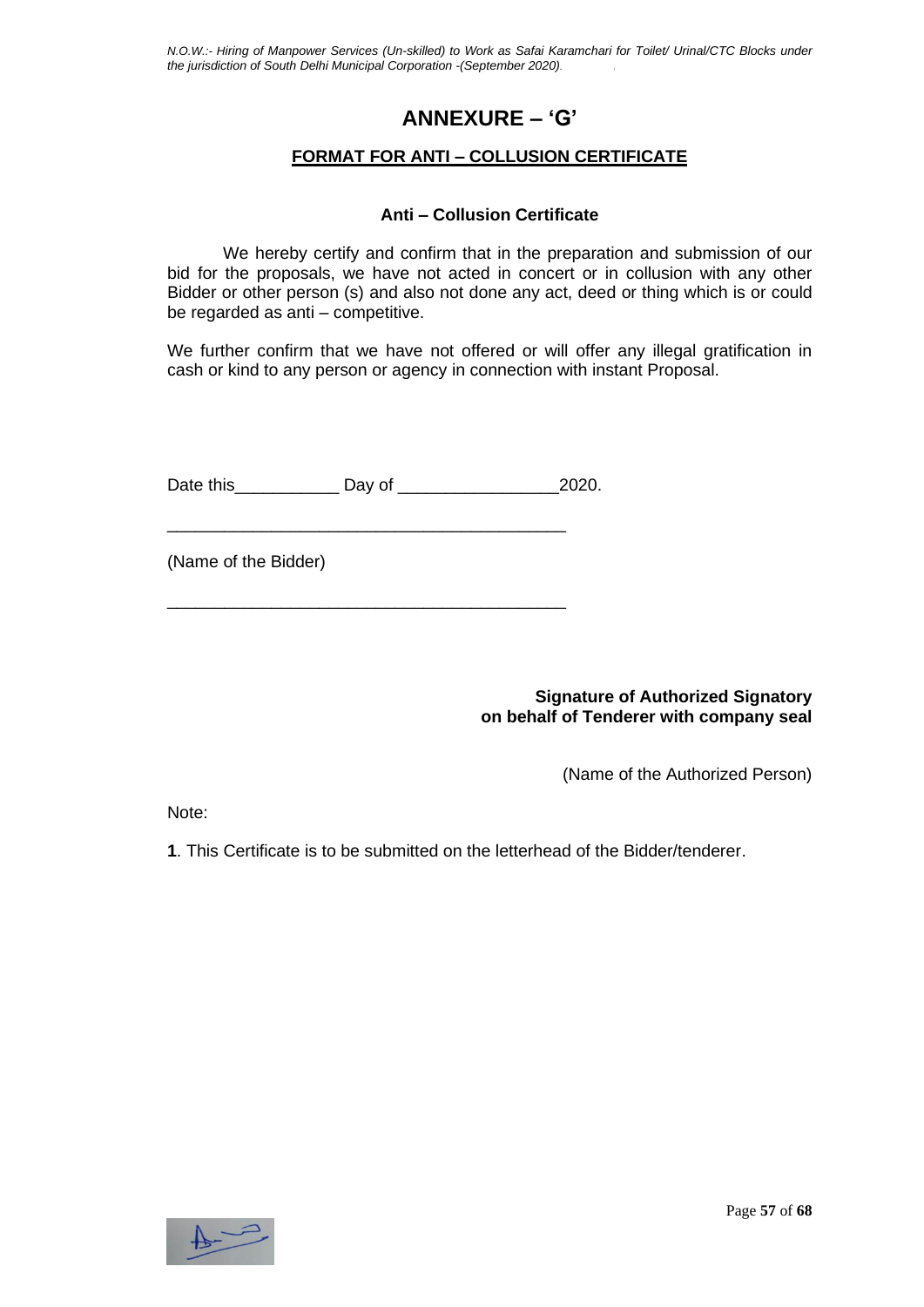### **ANNEXURE- H**

#### **UNDERTAKING FOR NOT BLACKLISTED**

I/We do hereby undertake that we have not been blacklisted or deregistered/debarred by any Central / State Government Department or Central/State Public Sector Undertaking or Central/State Autonomous Body and also that none of our work was rescinded by the client after award of contract during last 5 (Five) Years ending 04.10.2020.

> **Signature of Authorized Signatory on behalf of Tenderer with company seal**

#### **NOTE:**

1. The undertaking shall be signed by authorized signatory of the tenderer on the letterhead of the bidder/tenderer.

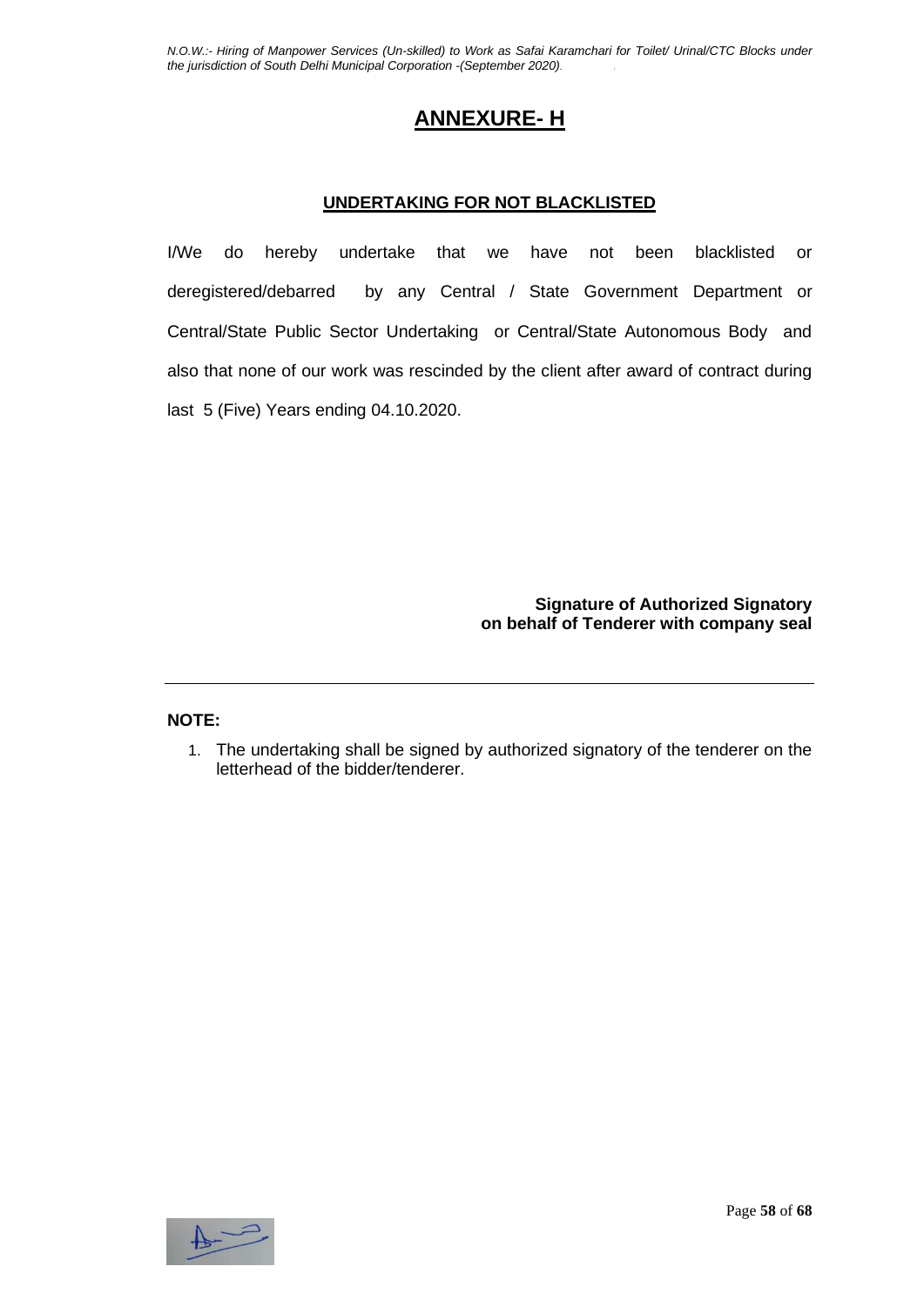### **ANNEXURE- I**

#### **INTERGRITY AGREEMENT**

#### **To be signed by the bidder and same signatory competent / authorised to sign the relevant contract on behalf of SDMC**

This Integrity Agreement is made at ....................... Day of........... 20......

#### **BETWEEN**

| Commissioner | n of the original of the set of the set of the set of the set of the set of the set of the set of the set of t | SDMC | represented | through | Executive |
|--------------|----------------------------------------------------------------------------------------------------------------|------|-------------|---------|-----------|
|              |                                                                                                                |      |             |         |           |

(Name of Division)

SDMC,................................................................................................., (Hereinafter referred as the

(Address of Division)

'**Principal/Owner'**, which expression shall unless repugnant to the meaning or context hereof include its successors and permitted assigns)

**AND**

.............................................................................................................

(Name and Address of the Individual/firm/Company)

Through......................................................................................... (Hereinafter referred to as the

(Details of duly authorized signatory)

"**Bidder/Contractor"** and which expression shall unless repugnant to the meaning or context hereof include its successors and permitted assigns)

#### **Preamble**

WHEREAS the Principal / Owner has floated the Tender (NIT No.................................) (Hereinafter referred to as "Tender/Bid") and intends to award, under laid down organizational procedure, contract for...................................................................................................................

(Name of work)Hereinafter referred to as the **"Contract".**

AND WHEREAS the Principal/Owner values full compliance with all relevant laws of the land, rules, regulations, economic use of resources and of fairness/transparency in its relation with its Bidder(s) and Contractor(s). AND WHEREAS to meet the purpose aforesaid both the parties have agreed to enter into this Integrity Agreement (hereinafter referred to as "**Integrity Pact**" or**"Pact**"), the terms and conditions of

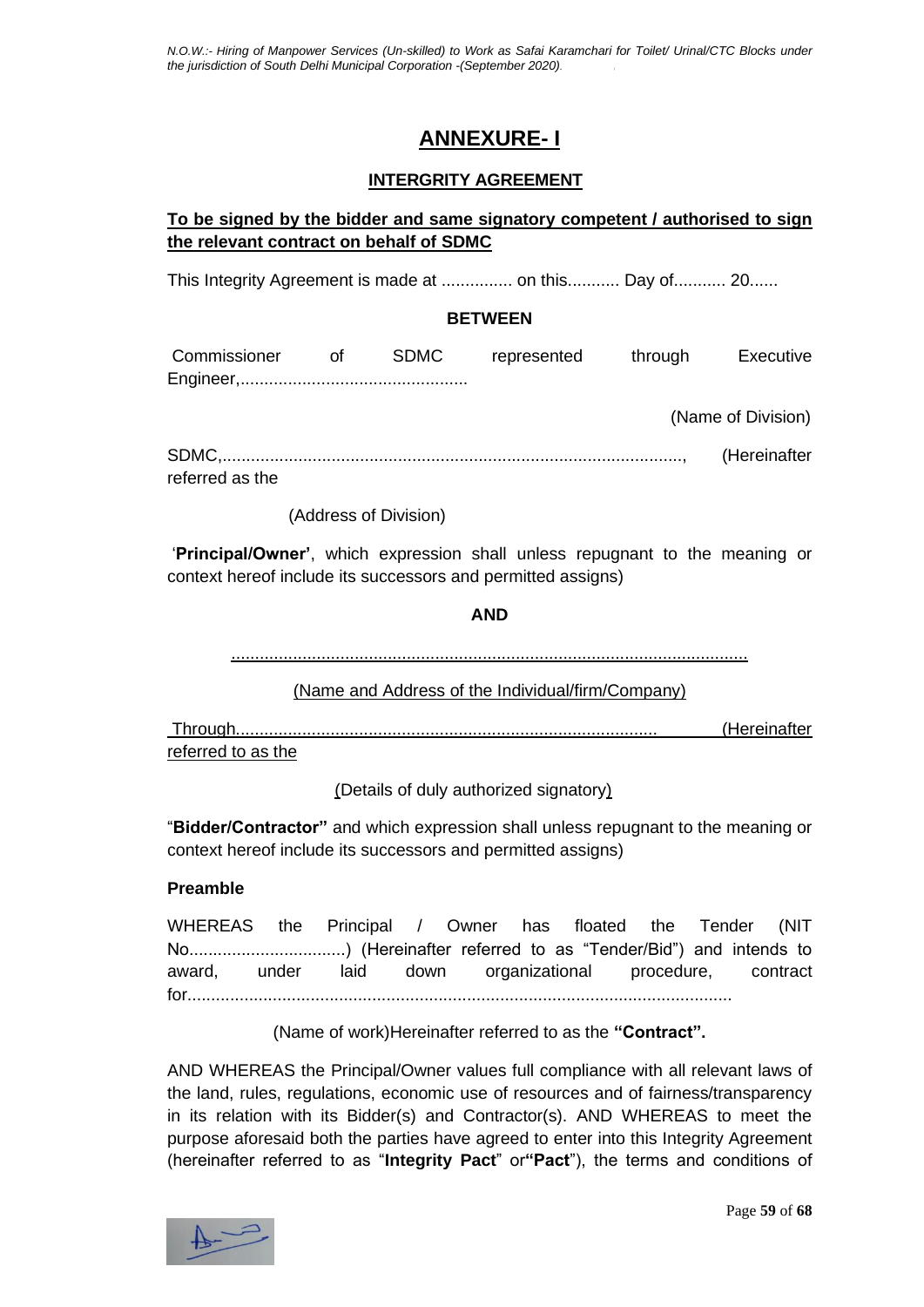which shall also be read as integral part and parcel of the Tender/Bid documents and Contract between the parties.

NOW, THEREFORE, in consideration of mutual covenants contained in this Pact, the parties hereby agree as follows and this Pact witnesses as under:

#### **Article 1: Commitment of the Principal/Owner**

- 1) The Principal/Owner commits itself to take all measures necessary to prevent corruption and to observe the following principles:
- (a) No employee of the Principal/Owner, personally or through any of his/her family members, will in connection with the Tender, or the execution of the Contract, demand, take a promise for or accept, for self or third person, any material or immaterial benefit which the person is not legally entitled to.
- (b) The Principal/Owner will, during the Tender process, treat all Bidder(s) with equity and reason. The Principal/Owner will, in particular, before and during the Tender process, provide to all Bidder(s) the same information and will not provide to any Bidder(s) confidential / additional information through which the Bidder(s) could obtain an advantage in relation to the Tender process or the Contract execution.
- (c) The Principal/Owner shall endeavour to exclude from the Tender process any person, whose conduct in the past has been of biased nature.
- 2) If the Principal/Owner obtains information on the conduct of any of its employees which is a criminal offence under the Indian Penal code (IPC)/Prevention of Corruption Act, 1988 (PC Act) or is in violation of the principles herein mentioned or if there be a substantive suspicion in this regard, the Principal/Owner will inform the Chief Vigilance Officer and in addition can also initiate disciplinary actions as per its internal laid down policies and procedures.

Article 2: Commitment of the Bidder(s)/Contractor(s)

- 1) It is required that each Bidder/Contractor (including their respective officers, employees and agents) adhere to the highest ethical standards, and report to the Government / Department all suspected acts of **fraud or corruption or Coercion or Collusion** of which it has knowledge or becomes aware, during the tendering process and throughout the negotiation or award of a contract.
- 2) The Bidder(s)/Contractor(s) commits himself to take all measures necessary to prevent corruption. He commits himself to observe thefollowing principles during his participation in the Tender process and during the Contract execution:
	- a) The Bidder(s)/Contractor(s) will not, directly or through anyother person or firm, offer, promise or give to any of the Principal/Owner's employees involved in the Tender process or execution of the Contract or to any third person any material or other benefit which he/she is not legally entitled to, in order to obtain in exchange any advantage of any kind whatsoever during the Tender process or during the execution of the Contract.
	- b) The Bidder(s)/Contractor(s) will not enter with other Bidder(s) into any undisclosed agreement or understanding, whether formal or informal. This applies in particular to prices, specifications, certifications, subsidiary

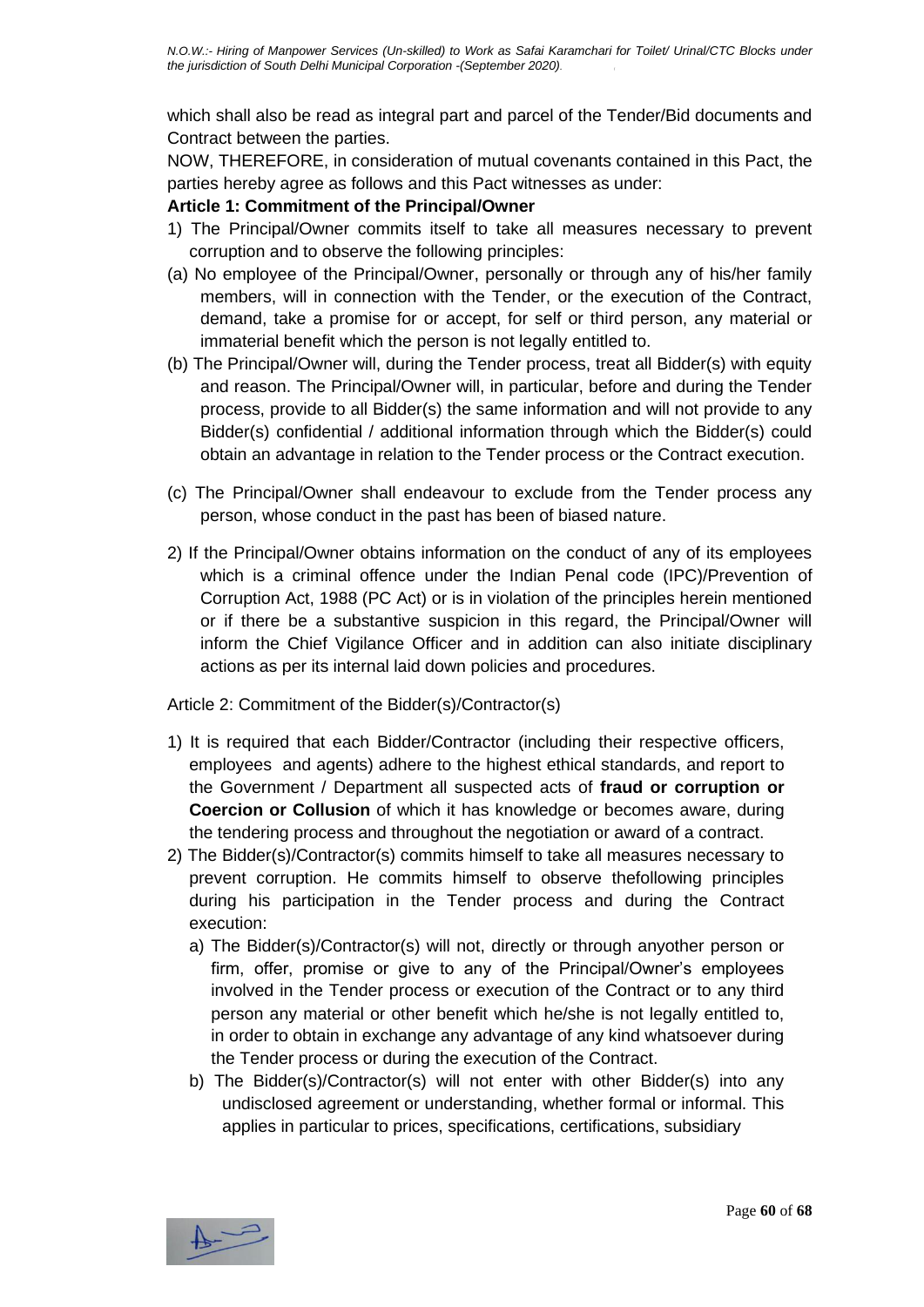contracts, submission or non-submission of bids or any other actions to restrict competitiveness or to cartelize in the bidding process.

- c) The Bidder(s)/Contractor(s) will not commit any offence under the relevant IPC/PC Act. Further the Bidder(s)/Contract(s) will not use improperly, (for the purpose of competition or personal gain), or pass on to others, any information or documents provided by the Principal/Owner as part of the business relationship, regarding plans, technical proposals and business details, including information contained or transmitted electronically.
- d) The Bidder(s)/Contractor(s) of foreign origin shall disclose the names and addresses of agents/representatives in India, if any. Similarly Bidder(s)/Contractor(s) of Indian Nationality shall disclose names and addresses of foreign agents/representatives, if any. Either the Indian agent on behalf of the foreign principal or the foreign principal directly could bid in a tender but not both. Further, in cases where an agent participate in a tender on behalf of one manufacturer, he shall not be allowed to quote on behalf of another manufacturer along with the first manufacturer in a subsequent/parallel tender for the same item.
- e) The Bidder(s)/Contractor(s) will, when presenting his bid, disclose any and all payments he has made, is committed to or intends to make to agents, brokers or any other intends to make to agents, brokers or any other intermediaries in connection with the award of the Contract.
- 3) The Bidder(s)/Contractor(s) will not instigate third persons to commit offences outlined above or be an accessory to such offences.
- 4) The Bidder(s)/Contractor(s) will not, directly or through any other person or firm indulge in fraudulent practice **means a willful misrepresentation or omission of facts or submission of fake/forged documents in order to induce public official to act in reliance thereof, with the purpose of obtaining unjust advantage by or causing damage to justified interest of others and/or to influence the procurement process to the detriment of the Government interests.**
- 5) The Bidder(s)/Contractor(s) will not, directly or through any other person or firm use Coercive Practices (means the act of obtaining something, compelling an action or influencing a decision through intimidation, threat or the use of force directly or indirectly, where potential or actual injury may befall upon a person, his/ her reputation or property to influence their participation in the tendering process).

#### **Article 3: Consequences of Breach**

Without prejudice to any rights that may be available to the Principal/Owner under law or the Contract or its established policies and laid down procedures, the Principal/Owner shall have the following rights in case of breach of this Integrity Pact by the Bidder(s)/Contractor(s) and the Bidder/ Contractor accepts and undertakes to respect and uphold the Principal/Owner's absolute right:

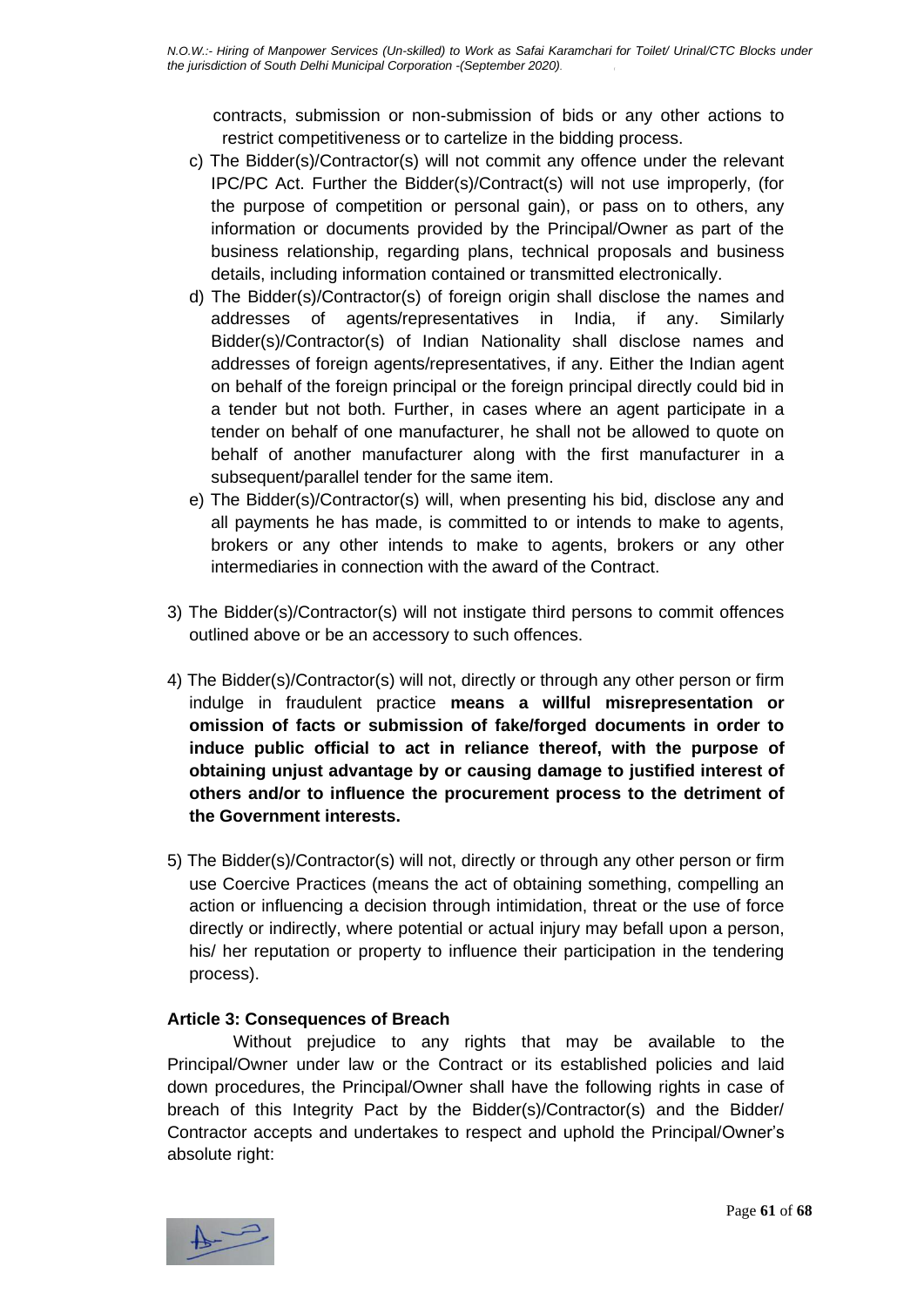- 1) If the Bidder(s)/Contractor(s), either before award or during execution of Contract has committed a transgression through a violation of Article 2 above or in any other form, such as to put his reliability or credibility in question, the Principal/Owner after giving 14 days notice to the contractor shall have powers to disqualify the Bidder(s)/Contractor(s) from the Tender process or terminate/determine the Contract, if already executed or exclude the Bidder/Contractor from future contract award processes. The imposition and duration of the exclusion will be determined by the severity of transgression and determined by the Principal/Owner. **Such exclusion may be forever or for a limited period as decided by the Principal/Owner**.
- 2) **Forfeiture of EMD/Performance Guarantee/Security Deposit:** If the Principal/Owner has disqualified the Bidder(s) from the Tender process prior to the award of the Contract or terminated/determined the Contract or has accrued the right to terminate/determine the Contract according to Article 3(1), the Principal/Owner apart from exercising any legal rights that may have accrued to the Principal/Owner, may in its considered opinion forfeit the entire amount of Earnest Money Deposit, Performance Guarantee and Security Deposit of the Bidder/Contractor.
- 3) **Criminal Liability**: If the Principal/Owner obtains knowledge of conduct of a Bidder or Contractor, or of an employee or a representative or an associate of a Bidder or Contractor which constitutes corruption within the meaning of IPC Act, or if the Principal/Owner has substantive suspicion in this regard, the Principal/Owner will inform the same to law enforcing agencies for further investigation.

#### **Article 4: Previous Transgression**

- 1) The Bidder declares that no previous transgressions occurred in the last 5 years with any other Company in any country confirming to the anticorruption approach or with Central Government or State Government or any other Central/State Public Sector Enterprises inIndia that could justify his exclusion from the Tender process.
- 2) If the Bidder makes incorrect statement on this subject, he can be disqualified from the Tender process or action can be taken for banning of business dealings/ holiday listing of the Bidder/Contractor as deemed fit by the Principal/ Owner.
- 3) If the Bidder/Contractor can prove that he has resorted / recouped the damage caused by him and has installed a suitable corruption prevention system, the Principal/Owner may, at its own discretion, revoke the exclusion prematurely.

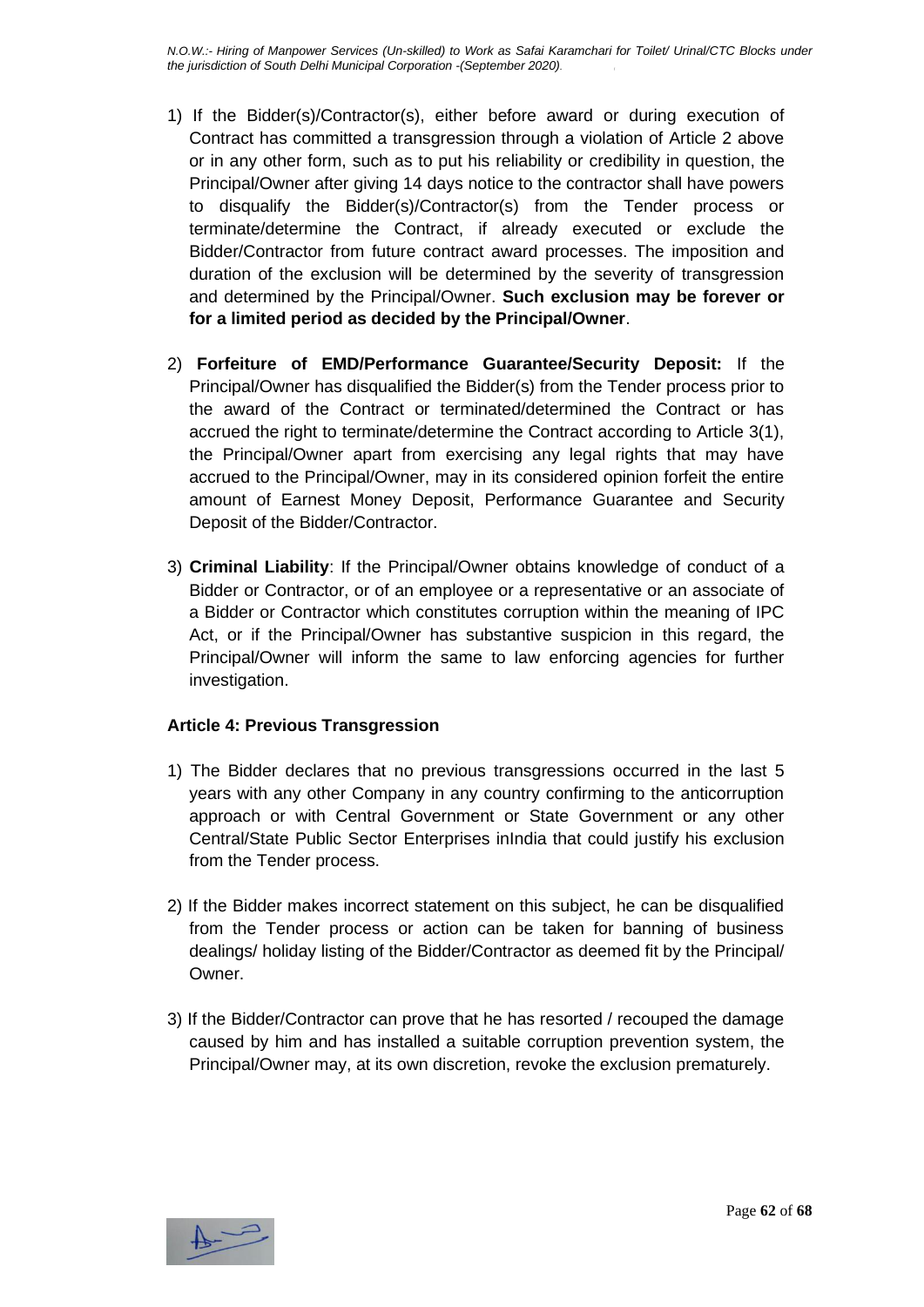#### **Article 5: Equal Treatment of all Bidders/Contractors/Subcontractors**

- 1) The Bidder(s)/Contractor(s) undertake(s) to demand from all subcontractors a commitment in conformity with this Integrity Pact. The Bidder/Contractor shall be responsible for any violation(s) of the principles laid down in this agreement/Pact by any of its Subcontractors/sub-vendors.
- 2) The Principal/Owner will enter into Pacts on identical terms as this one with all Bidders and Contractors.
- 3) The Principal/Owner will disqualify Bidders, who do not submit, the duly signed Pact between the Principal/Owner and the bidder, along with the Tender or violate its provisions at any stage of the Tender process, from the Tender process.

#### **Article 6- Duration of the Pact**

This Pact begins when both the parties have legally signed it. It expires for the Contractor/Vendor 12 months after the completion of work under the contract or till the continuation of defect liability period, whichever is more and for all other bidders, till the Contract has been awarded. If any claim is made/lodged during the time, the same shall be binding and continue to be valid despite the lapse of this Pacts as specified above, unless it is discharged/determined by the Competent Authority, SDMC.

#### **Article 7- Other Provisions**

- 1) This Pact is subject to Indian Law, place of performance and jurisdiction is the Head quarters of the **Division** of the Principal/Owner, who has floated the **Tender**
- 2) Changes and supplements need to be made in writing. Side Agreements have not been made.
- 3) If the Contractor is a partnership or a consortium, this Pact must be signed by all the partners or by one or more partner holding power of attorney signed by all partners and consortium members. In case of a Company, the Pact must be signed by a representative duly authorized by board resolution.
- 4) Should one or several provisions of this Pact turn out to be invalid; the remainder of this Pact remains valid. In this case, the parties will strive to come to an agreement to their original intensions.
- 5) It is agreed term and condition that any dispute or difference arising between the parties with regard to the terms of this Integrity Agreement / Pact, any action taken by the Owner/Principal in accordance with this **Integrity Agreement/ Pact or interpretation thereof shall not be subject to arbitration.**

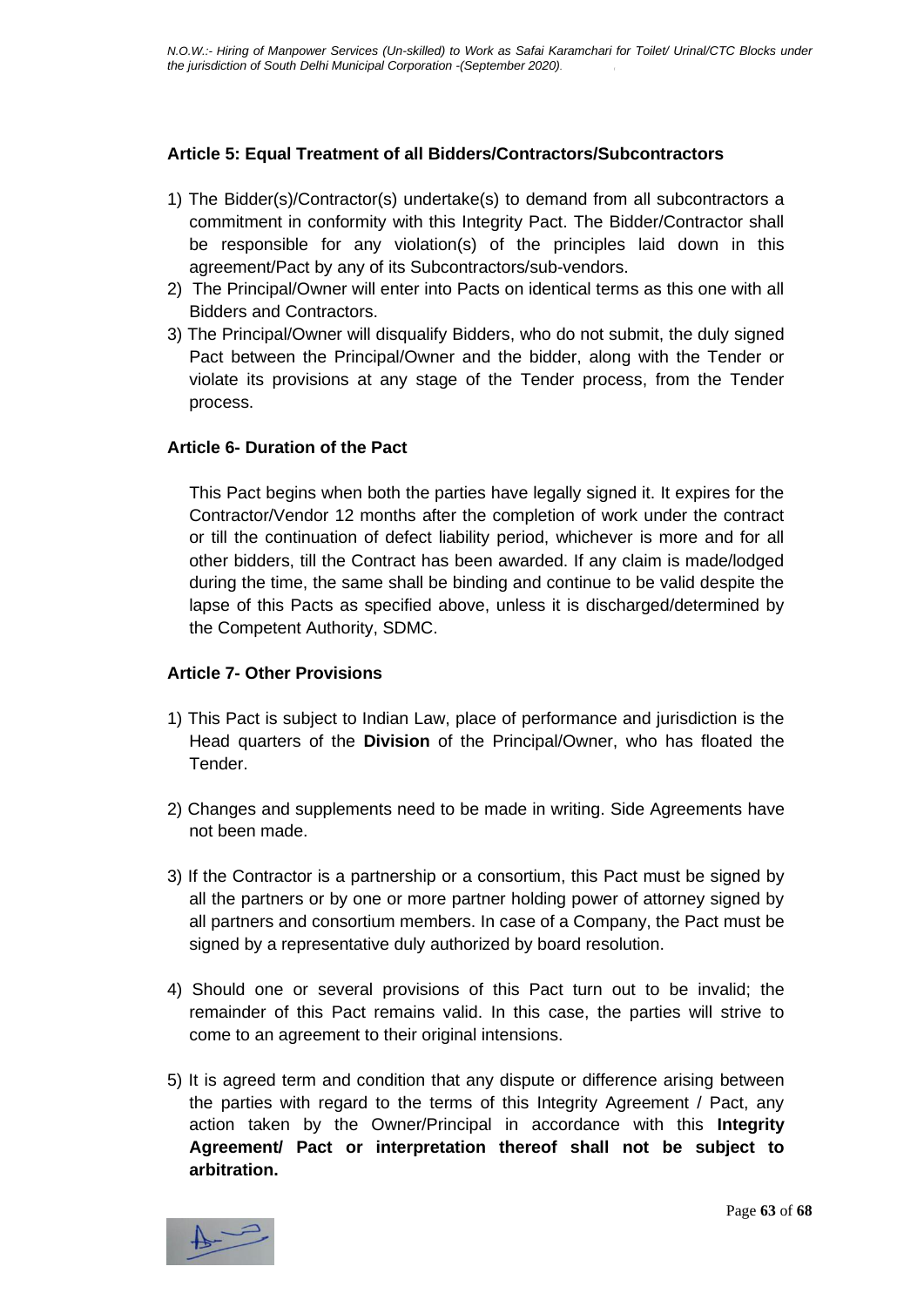#### **Article 8- LEGAL AND PRIOR RIGHTS**

All rights and remedies of the parties hereto shall be in addition to all the other legal rights and remedies belonging to such parties under the Contract and/or law and the same shall be deemed to be cumulative and not alternative to such legal rights and remedies aforesaid. For the sake of brevity, both the Parties agree that this Integrity Pact will have precedence over the Tender/Contact documents with regard any of the provisions covered under this Integrity Pact.

IN WITNESS WHEREOF the parties have signed and executed this Integrity Pact at the place and date first above mentioned in the presence of following witnesses:

............................................................... (For and on behalf of Principal/Owner) ................................................................. (For and on behalf of Bidder/Contractor) WITNESSES: 1............................................... (Signature, name and address) 2................................................ (Signature, name and address) Place: Dated:

\*\*\*\*\*\*\*\*\*\*\*

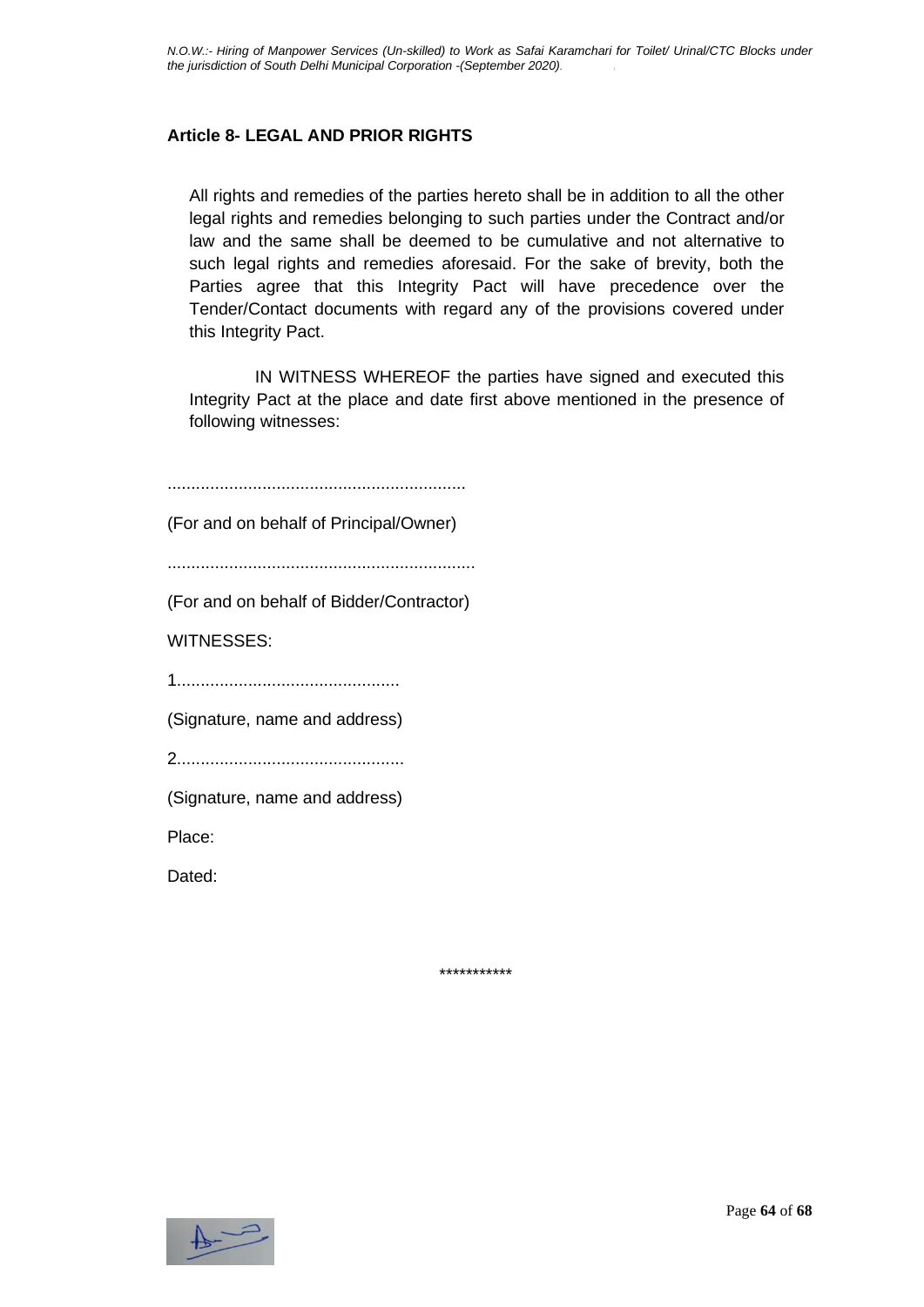### **ANNEXURE- J**

### **SAMPLE FORMAT FOR NET WORTH CERTIFICATE**

(TO BE ISSUED FROM CHATRETRED ACCOUNTANT)

It is to certify that as per the Audited Balance Sheet and Profit & Loss Account during the Financial Year **Net Account of the Net Worth of** M/s\_\_\_\_\_\_\_\_\_\_\_\_\_\_\_\_\_\_\_ (Name & Registered Address of individual/firm/company) as on \_\_\_\_\_\_\_\_\_\_\_\_\_ (the relevant date) is Rs \_\_\_\_\_\_\_\_\_\_\_\_ after considering all liabilities. It is further certified that the Net worth of the Company has not eroded by more than 30% of the last three years ending on (relevant date)

> (Signature of Chartered Accountant) \_\_\_\_\_\_\_\_\_\_\_\_\_\_\_\_\_\_\_\_\_\_\_\_\_\_\_\_

> > Name of Chartered Accountant \_\_\_\_\_\_\_\_\_\_\_\_\_\_\_\_\_\_\_\_\_\_\_

> > > Membership No of ICAI

Date and Seal

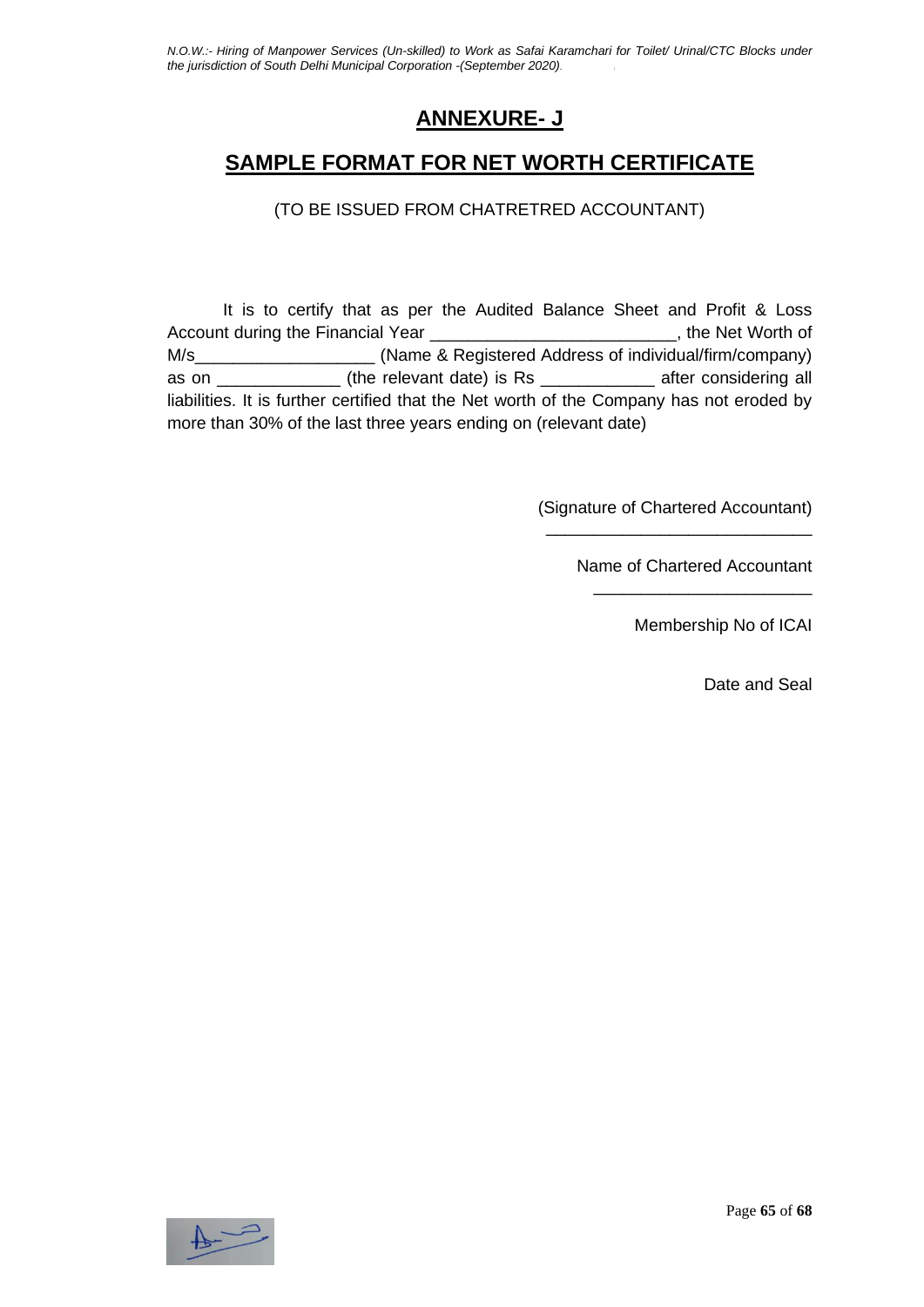### **SECTION – VII**

#### **FINANCIAL BID SUBMISSION FORMAT**

**The Financial bid shall only consist of the following documents:**

- **1. Letter of Acknowledgement for receiving the tender document.**
- **2. Price Schedule for the Hiring of Manpower Services.**

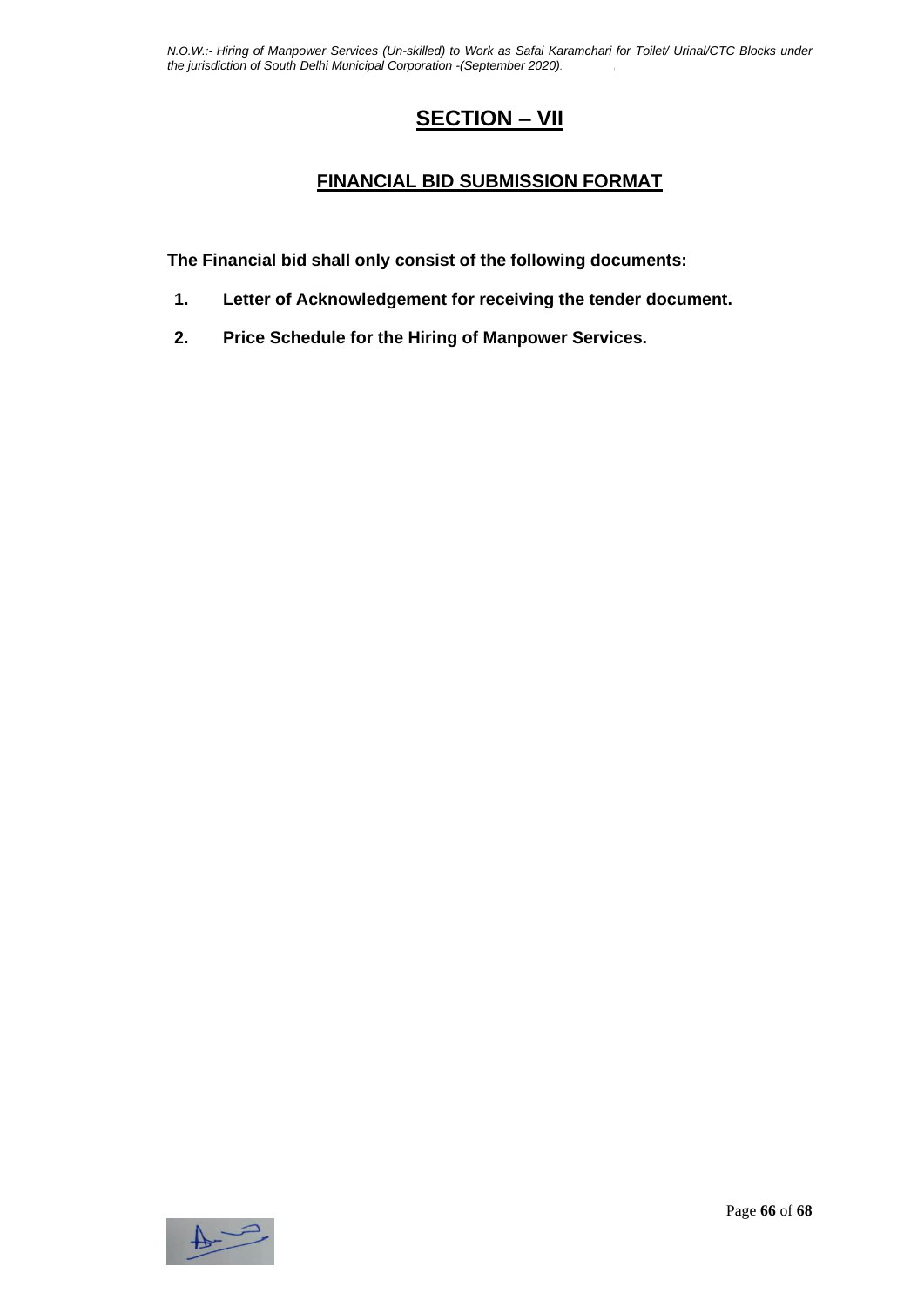### **LETTER OF ACKNOWLEDGEMENT**

Date:

To:

Office of the Superintending Engineer (Pr)/NGZ, SDMC, 2<sup>nd</sup> Floor, Zonal Office Building, Dhansa Stand, Najafgarh, Delhi-110043

Sir,

Having examined the tender documents, the receipt of which is hereby duly acknowledged, I/We the undersigned offer to carry out *N.O.W.:- Hiring of Manpower Services (Un-skilled) to Work as Safai Karamchari for Toilet/ Urinal/CTC Blocks under the jurisdiction of South Delhi Municipal Corporation."* as per the financial bid attached.

I/We undertake, if our Tender is accepted, to commence the operation within **Ten**days calculated from the date of issue of your Letter of Intent/ Acceptance of Contract/ Work Order.

I/We agree to abide by this proposal for a period of 180 days from the date fixed for Tender opening under (Clause 5 of the Instructions to Bidder) and it shall remain binding upon us and may be accepted at any time before the expiration of the period.

Until a formal contract is prepared and executed, this proposal, together with your written acceptance thereof and your notification of award, shall constitute a binding contract between us.

Dated this day of 2020

SEAL OF COMPANY ………………………………………………

**Seal & Signature of Authorized Signatory On behalf of the Tenderer**